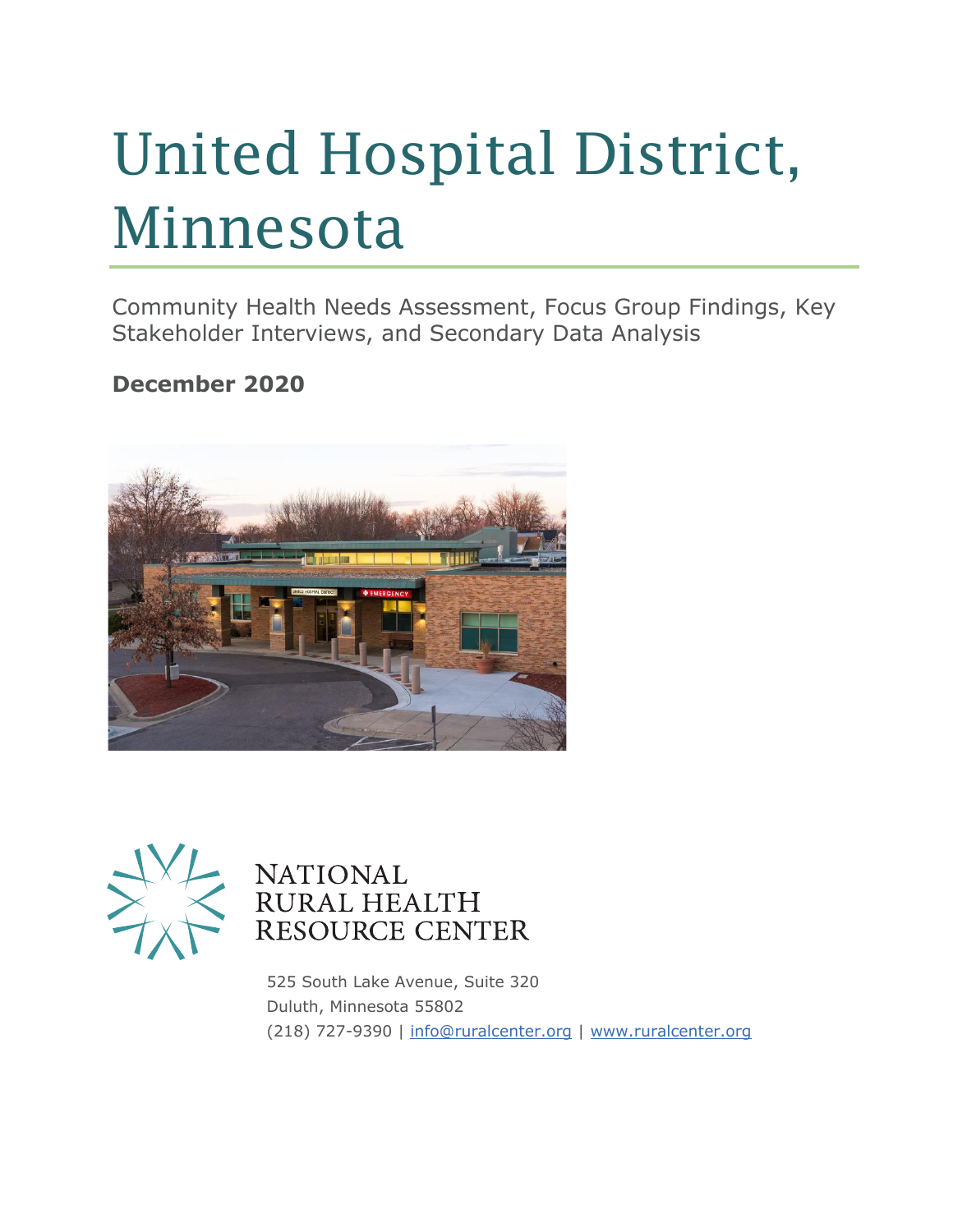# <span id="page-1-0"></span>Table of Contents

| Conclusions, Recommendations, and Acknowledgements  32 |  |
|--------------------------------------------------------|--|
|                                                        |  |
|                                                        |  |
|                                                        |  |
|                                                        |  |
|                                                        |  |
|                                                        |  |
|                                                        |  |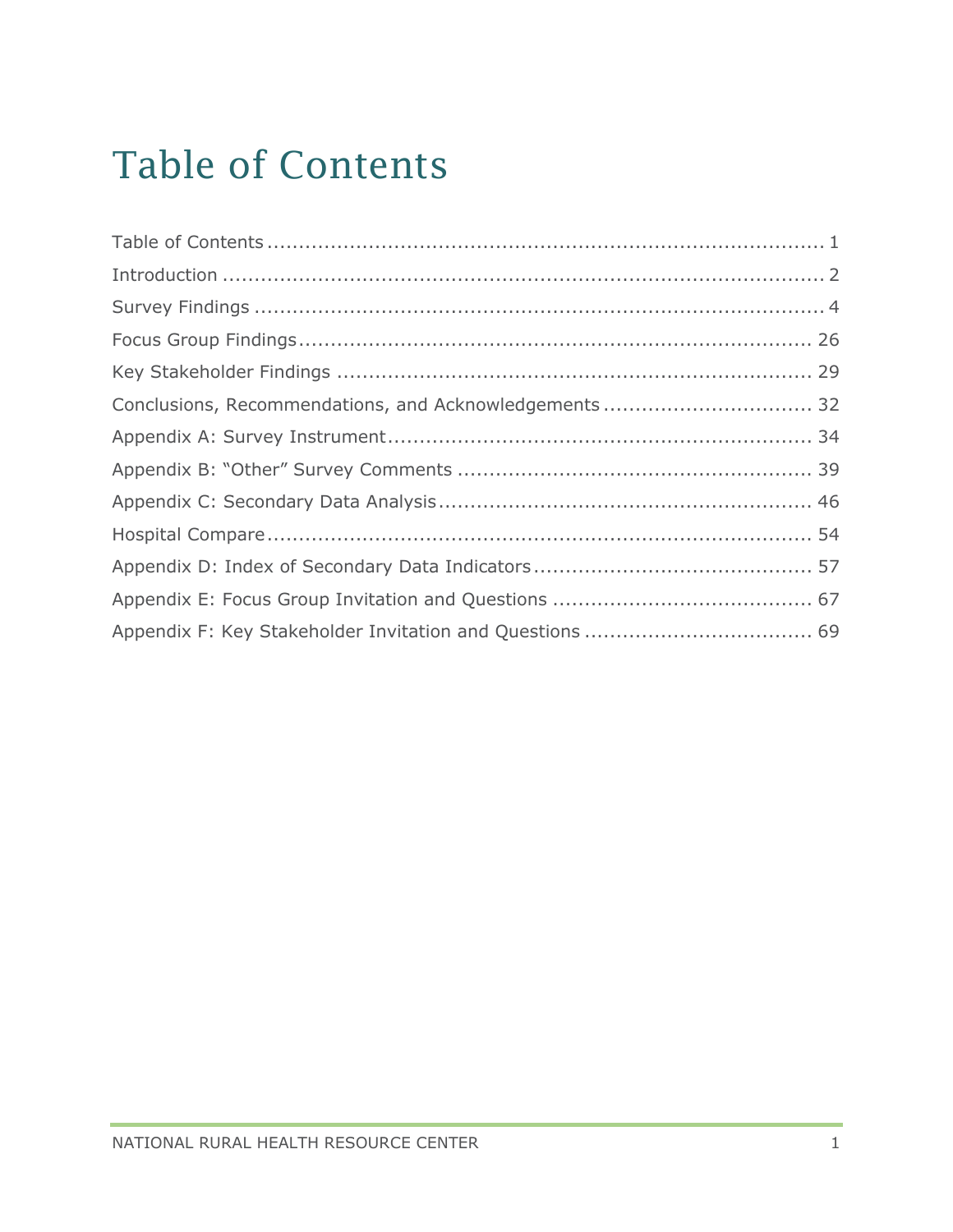# <span id="page-2-0"></span>Introduction

United Hospital District (UHD) is a 25-bed not-for-profit critical access hospital (CAH) located in Blue Earth, Minnesota, within Faribault County. UHD participated in Community Health Needs Assessment (CHNA) services administrated by the National Rural Health Resource Center (The Center) of Duluth, Minnesota.



In the summer of 2020, The Center conferred with leaders from UHD to discuss the objectives of a regional CHNA. A mailed survey instrument was developed to assess the health care needs and preferences in the service area. The survey instrument was designed to be easily completed by respondents. Responses were electronically scanned to maximize accuracy. The survey was designed to assemble information from local residents regarding:



### Sampling

UHD provided The Center with a count of inpatient admissions and utilization of emergency room and ambulatory surgery center by zip code from the previous year. Zip codes with the greatest number of admissions and utilization were stratified in the initial sample selection. Each area would be represented in the sampling proportionately to both the overall served population and the number of past admissions or utilization. Eight hundred addresses representing the sample area were selected randomly from PrimeNet Data Source, a marketing organization. Although the survey samples were proportionately selected, actual surveys returned from each population area varied. This may result in slightly less proportional results.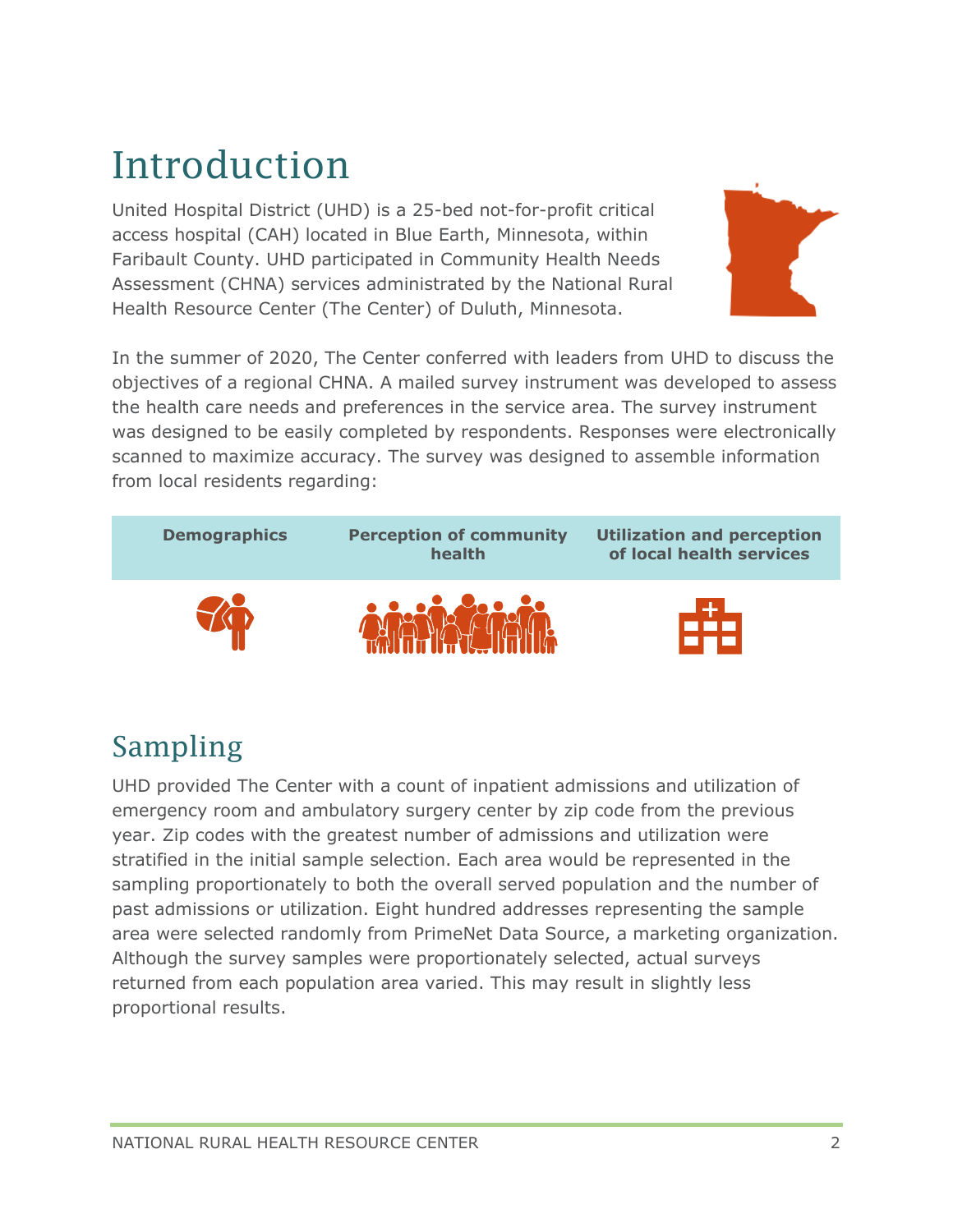### Survey Implementation

In November 2020, the CHNA, a cover letter on UHD's letterhead, and a postage paid reply envelope were mailed first class to 800 randomly selected residents in the targeted region (fifteen zip codes). A press release was sent to local newspapers prior to the survey distribution announcing that UHD would conduct a CHNA throughout the region, in cooperation with The Center. The announcement was also shared on UHD's Facebook page.

One hundred six (106) mailed surveys were returned, providing a 13.3% response rate. Based on the sample size, surveyors are 95% confident that the responses are representative of the service area population, with a margin of error of 8.87. Note that three of the original 800 surveys sent were returned by the U.S. Postal Service as undeliverable. A copy of the survey instrument is included in [Appendix A.](#page-34-0)

| Year | <b>Number</b><br><b>Sent</b> | <b>Undeliverable</b> | <b>Completed</b><br><b>Surveys</b> | <b>Response</b><br>Rate |
|------|------------------------------|----------------------|------------------------------------|-------------------------|
| 2020 | 800                          |                      | 106                                | 13.3%                   |

A secondary data analysis and a series of focus group and key stakeholder interviews were also conducted to add information to the CHNA findings. Methodology and findings of the focus groups, key stakeholder interviews, and secondary data are discussed later in the report. In 2018, Faribault and Martin Counties developed a healthcare coalition to collaborate with all healthcare partners across the counties on shared goals, objectives, and plans for better coordination and referral of services. The counties have a history of working together, including a joint community health survey in 2016. In 2019, a community health improvement plan (CHIP) was done gathering secondary data mostly from 2016 as well as primary data from an adult survey and seeking community members opinions. Results were presented to the community and priority areas were identified. A Community Health Leadership Coalition was convened and is supporting action planning teams to address the prioritized health concerns. Content from the survey, focus groups, key stakeholder interviews, and secondary data analysis are discussed in the report where topics or findings relate. Comparison data from the 2019 CHIP secondary data review is also included as relevant. Recommendations are included for developing and implementing program plans to address key health issues identified by the community.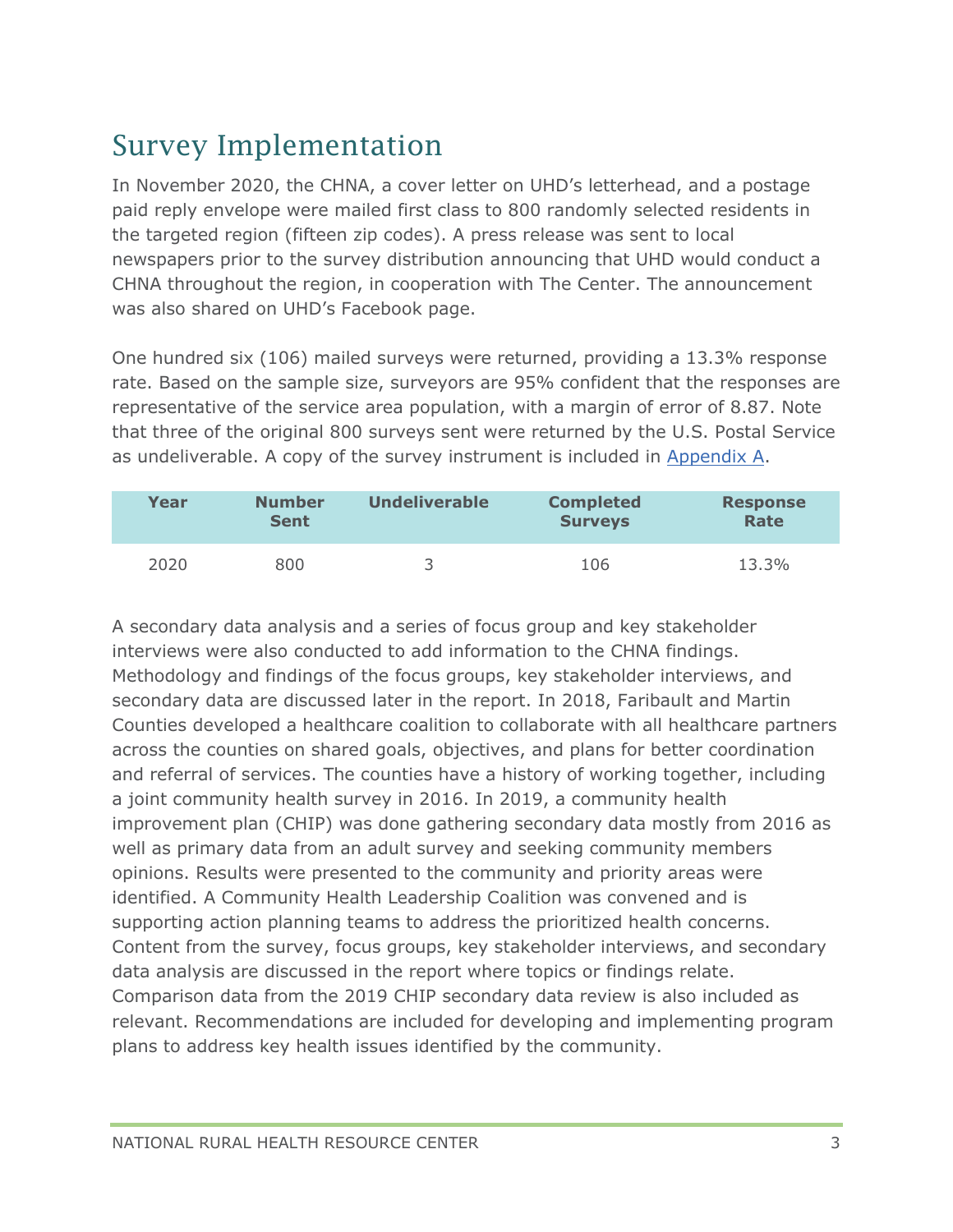#### **Report Findings May be Used For:**

- Developing and implementing plans to address key issues as required by the Patient Protection and Affordable Care Act §9007 for 501(c)3 charitable hospitals
- Promoting collaboration and partnerships within the community or region
- Supporting community-based strategic planning
- Writing grants to support the community's engagement with local health care services
- Educating groups about emerging issues and community priorities
- Supporting community advocacy or policy development

## <span id="page-4-0"></span>Survey Findings

In the following tables and graphs, the question asked on the mailed survey is emboldened and the question number from the mailed survey is appropriately labeled, for example as "Q4". The number of respondents per question is also noted since not all respondents answered every question. Some summed percentages may equal 101% due to rounding.

### Demographics

**Q26: Where do you currently live by zip code?** A majority (56%) of respondents live in Blue Earth. (n=102)

| <b>Zip Code</b>           | $n =$ | 2020       |
|---------------------------|-------|------------|
| <b>Blue Earth (56013)</b> | 57    | <b>56%</b> |
| Elmore (56027)            | 10    | 10%        |
| Winnebago (56098)         | 9     | 9%         |
| Fairmont (56031)          | 5     | 5%         |
| Delavan (56023)           | 4     | 4%         |
| Wells (56097)             | 4     | 4%         |

R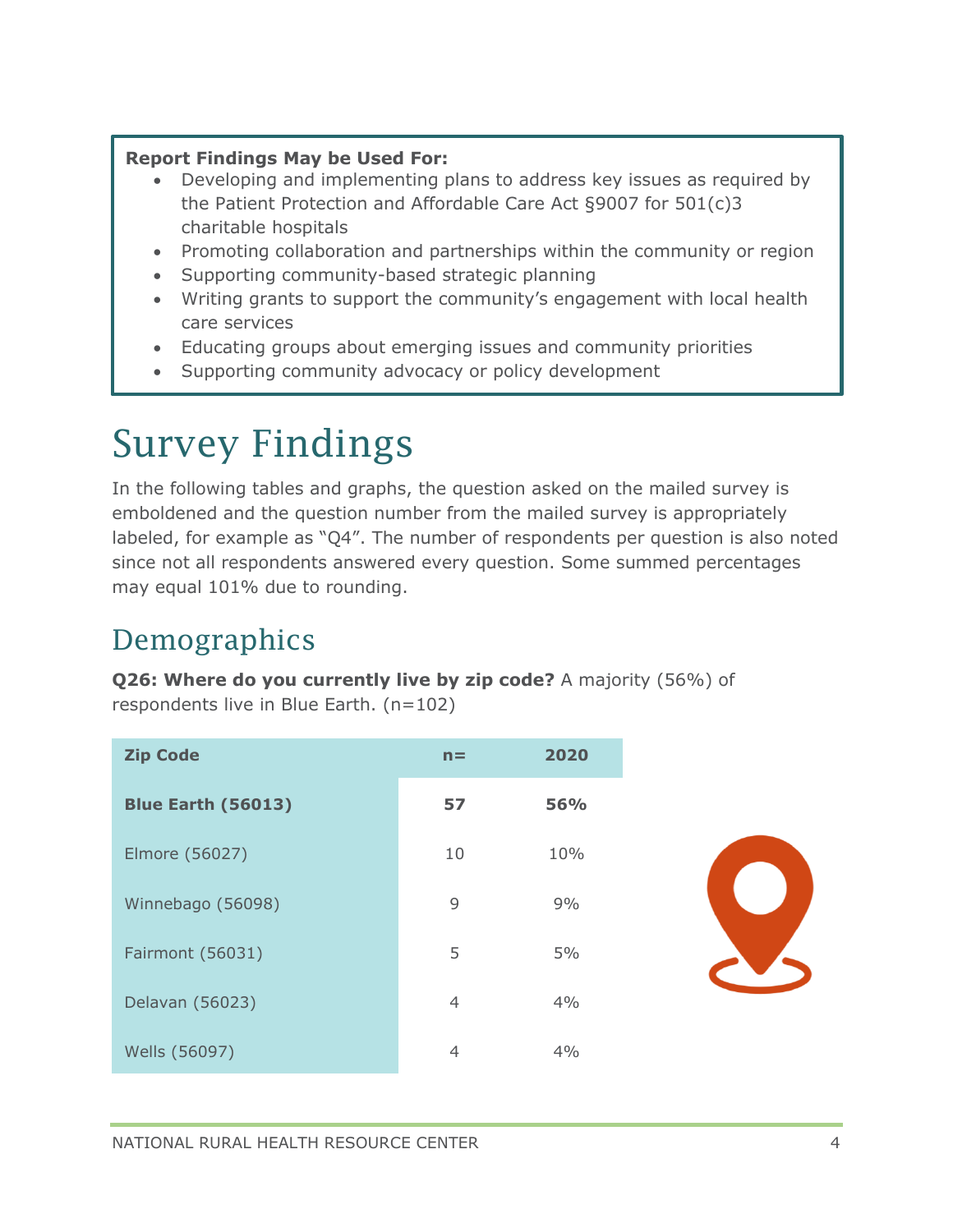| <b>Zip Code</b>            | $n =$          | 2020  |
|----------------------------|----------------|-------|
| Easton (56025)             | 3              | 3%    |
| Buffalo Center, IA (50424) | 3              | 3%    |
| Frost (56033)              | $\overline{2}$ | 2%    |
| Kiester (56051)            | $\mathbf{1}$   | $1\%$ |
| Lakota, IA (50451)         | $\mathbf{1}$   | $1\%$ |
| Granada (56039)            | $\mathbf{1}$   | $1\%$ |
| Bricelyn (56014)           | $\mathbf{1}$   | $1\%$ |
| Other                      | 1              | $1\%$ |
| <b>Truman (56088)</b>      | 0              | $0\%$ |
| Sherburn (56171)           | 0              | 0%    |

**Q27: What is your identified gender?** Sixty-three percent of survey respondents were female and 37% male. (n=103) This is a slightly higher representation of females compared to secondary data.

| <b>Gender</b>               | $n =$ | 2020  |
|-----------------------------|-------|-------|
| <b>Female</b>               | 65    | 63%   |
| Male                        | 38    | 37%   |
| Prefer to self-<br>describe | 0     | $0\%$ |
|                             |       |       |
|                             |       |       |

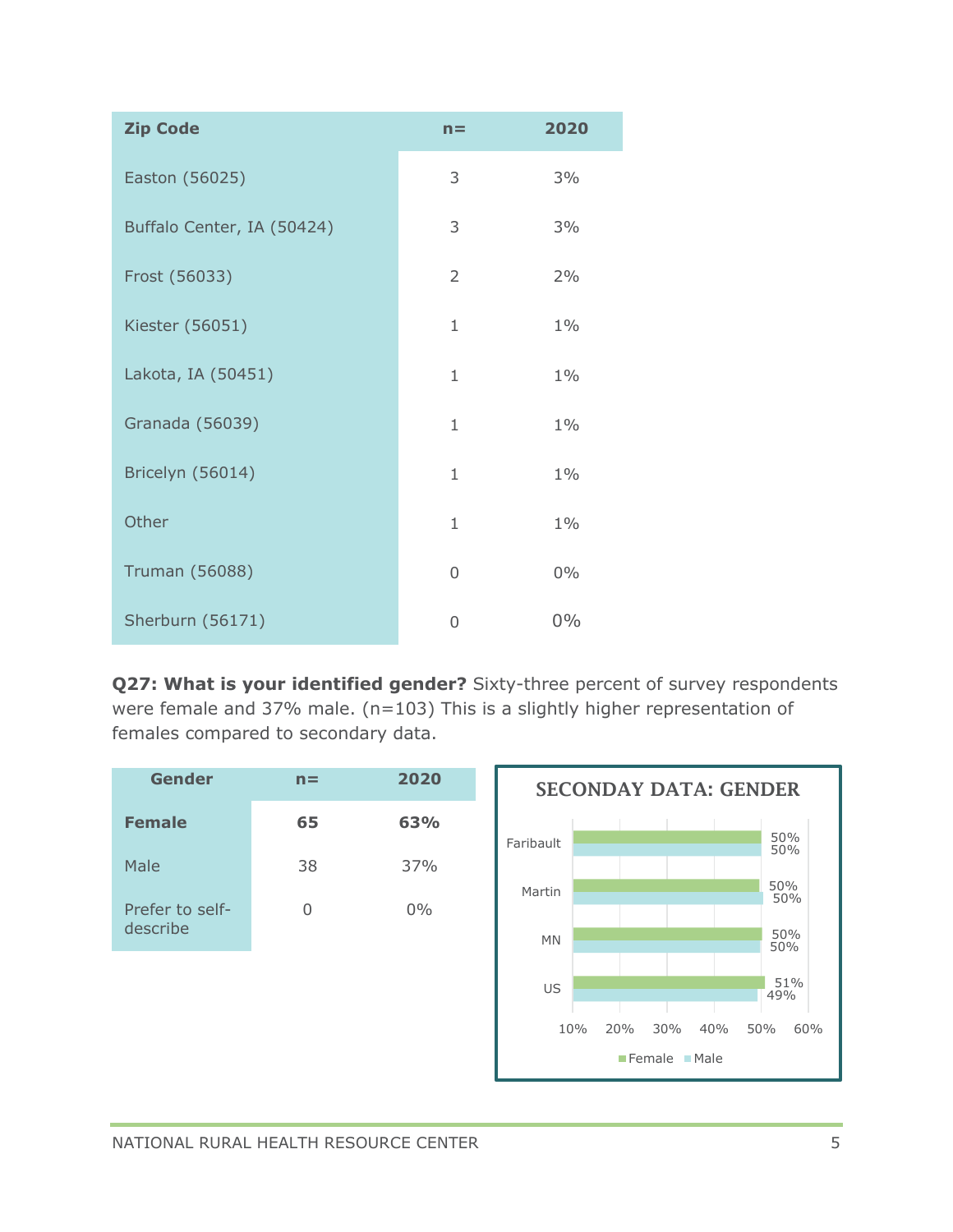#### **Q29: With what ethnicity do you most identify? (select all that apply)**

Ninety-seven percent survey respondents identify white/Caucasian. This is comparable to secondary data. (n=104)

| <b>Ethnicity</b>              | $n =$        | 2020  |
|-------------------------------|--------------|-------|
| <b>White/Caucasian</b>        | 101          | 97%   |
| Asian                         | $\mathbf{1}$ | $1\%$ |
| Hispanic/Latino               | $\mathbf{1}$ | $1\%$ |
| Prefer not to answer          | $\mathbf{1}$ | $1\%$ |
| American Indian/Alaska Native | 0            | $0\%$ |
| Pacific Islander              | 0            | $0\%$ |
| <b>Black/African American</b> | 0            | $0\%$ |
| Other                         | 0            | $0\%$ |
| Don't Know/not sure           | 0            | $0\%$ |

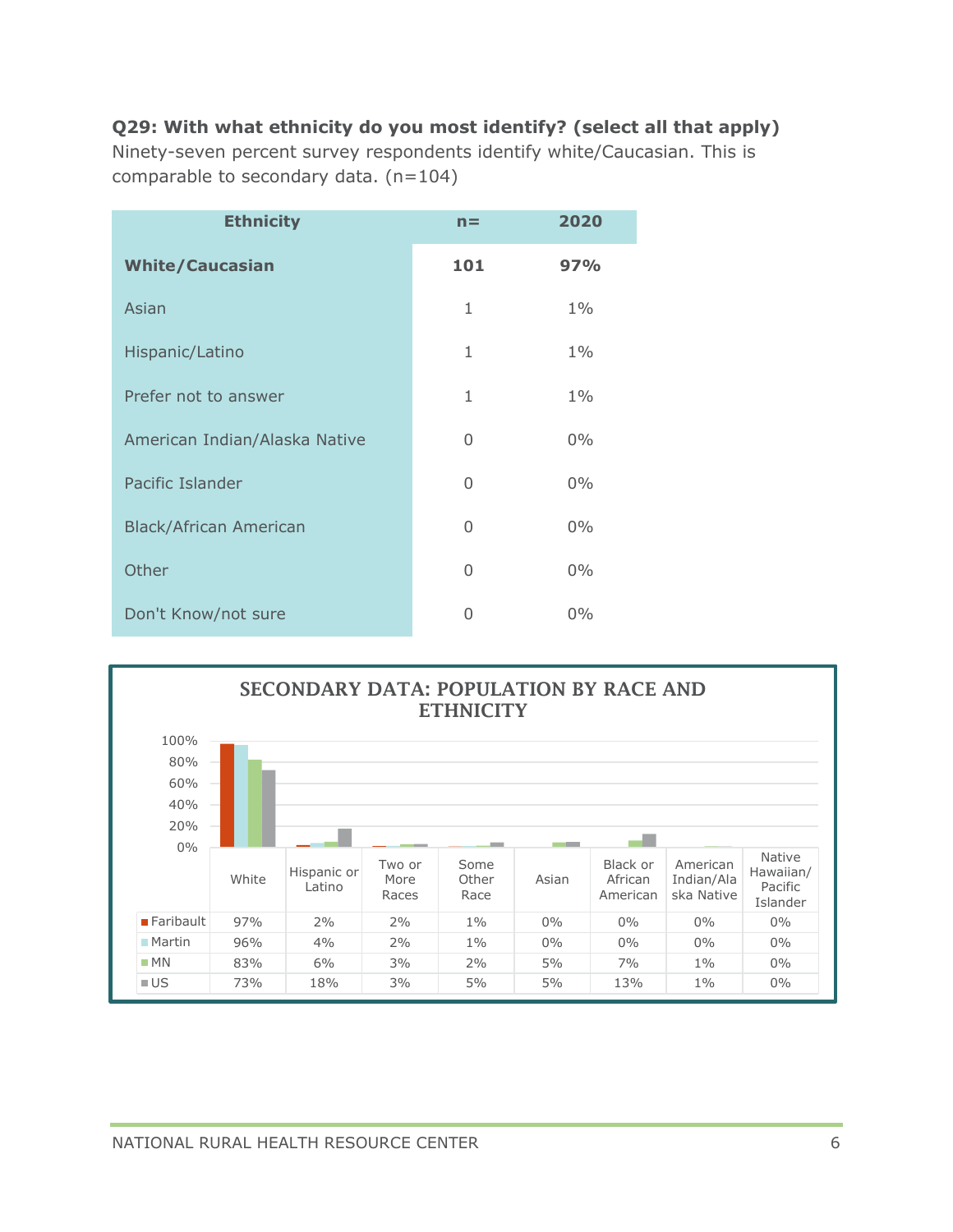**Q28: What is your age range (in years)?** Fifty-two percent of survey respondents were 65 years or older. This age range is followed by 55-64 at 22%. Secondary data is aligned with this and the community has a higher percentage of older population than MN or US. (n=104)

| <b>Age</b> | n= | 2020 |
|------------|----|------|
| $18 - 24$  | 2  | 2%   |
| $25 - 34$  | 3  | 3%   |
| $35 - 44$  | 12 | 12%  |
| $45 - 54$  | 10 | 10%  |
| $55 - 64$  | 23 | 22%  |
| 65 or more | 54 | 52%  |

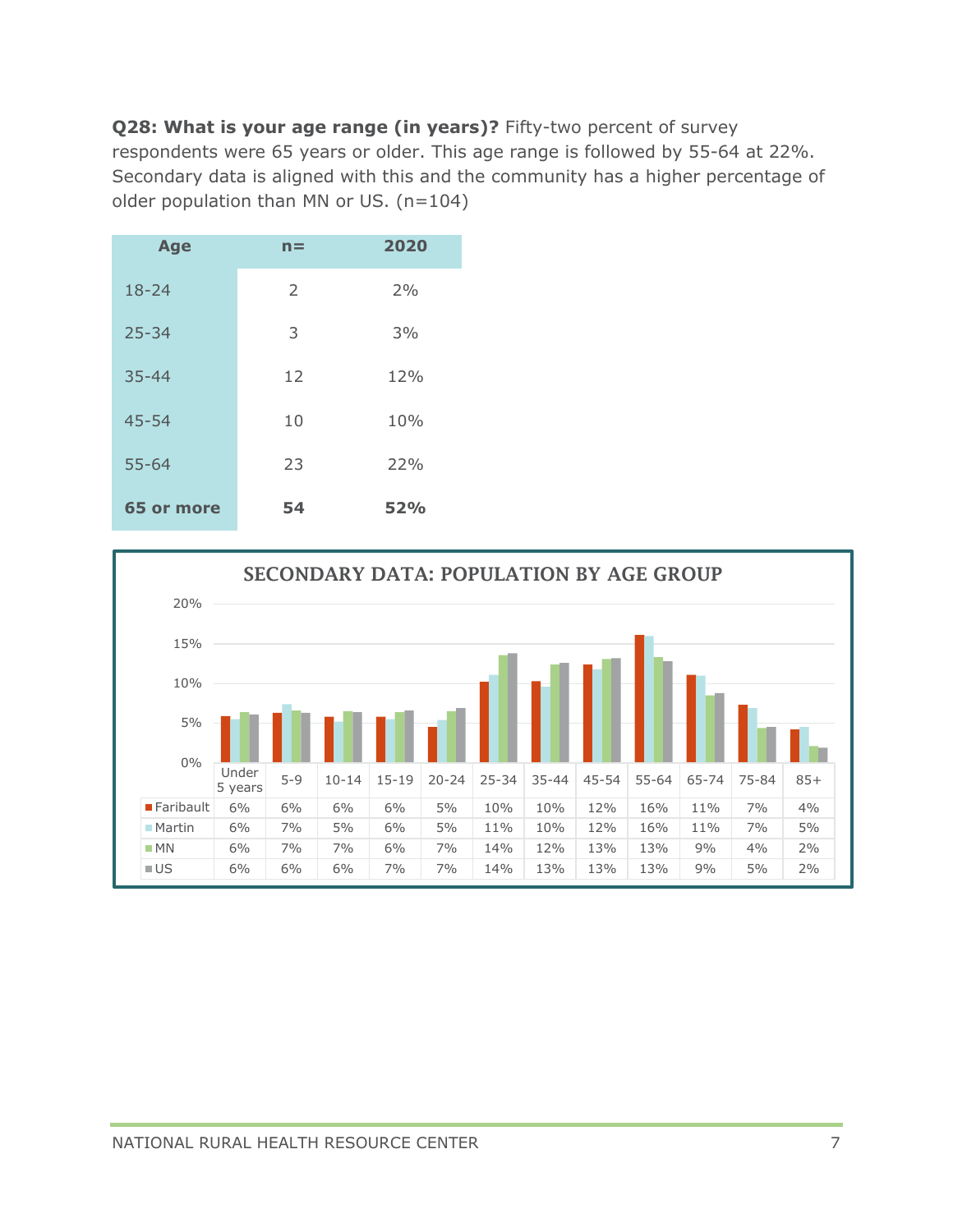

Faribault and Martin both have lower median household income than MN or US. Unemployment rates are lower than MN and US, however.



Faribault and Martin have higher rates of those below the poverty level as compared to MN. They both have lower rates as compared to the US.



The same trend is seen for children living in poverty.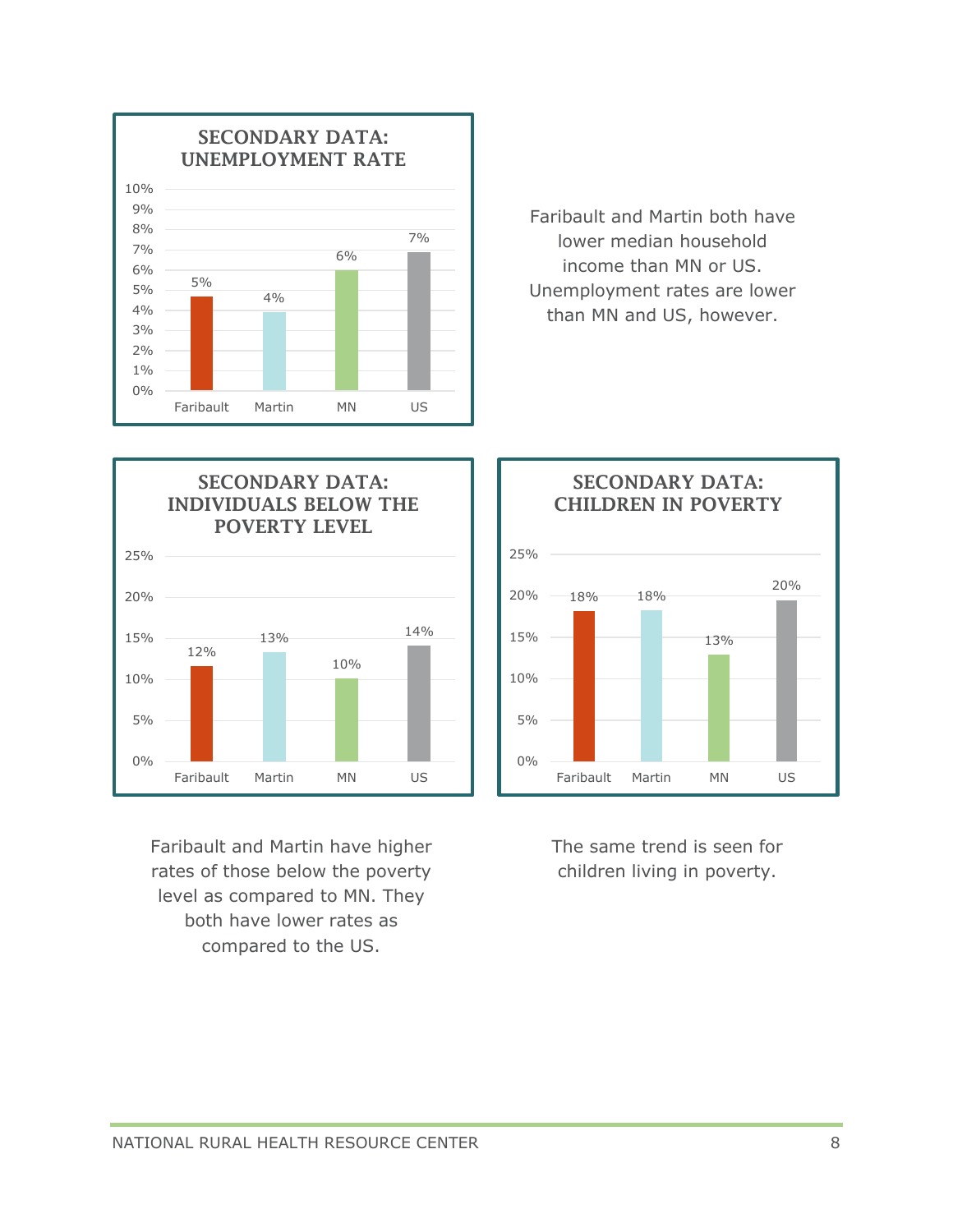

Faribault and Martin counties are similar to MN and US in education level with the exception of bachelor or graduate degree. Both counties have a lower percentage of residents with those education levels as compared to MN and US.

### Health Insurance

#### **Q22: What type of health insurance covers the majority of your household's medical expenses? (Please select only ONE response)**

| <b>Health Insurance</b>       | $n =$          | 2020  | At 39%, Medicaid and<br>Medicare are most used        |
|-------------------------------|----------------|-------|-------------------------------------------------------|
| <b>Medicaid/Medicare</b>      | 40             | 39%   | health insurance.                                     |
| <b>Employer sponsored</b>     | 30             | 29%   | $(n=102)$ . According to<br>secondary data,           |
| Commercial plan               | 11             | 11%   | percentages of residents<br>in Faribault and Martin   |
| Self-paid                     | 7              | 7%    | Counties without health<br>insurance is similar to    |
| Other                         | 6              | 6%    | MN and less than the                                  |
| <b>VA/Military</b>            | 3              | 3%    | US. 2019 CHIP data<br>estimated approximately         |
| State/other                   | 3              | 3%    | 7.9 people per 10,000 in<br>Faribault County and      |
| Health savings account        | $\overline{2}$ | 2%    | 10.6 people per 10,000                                |
| <b>Indian Health Services</b> | 0              | $0\%$ | in Martin County were<br>without health<br>insurance. |
|                               |                |       |                                                       |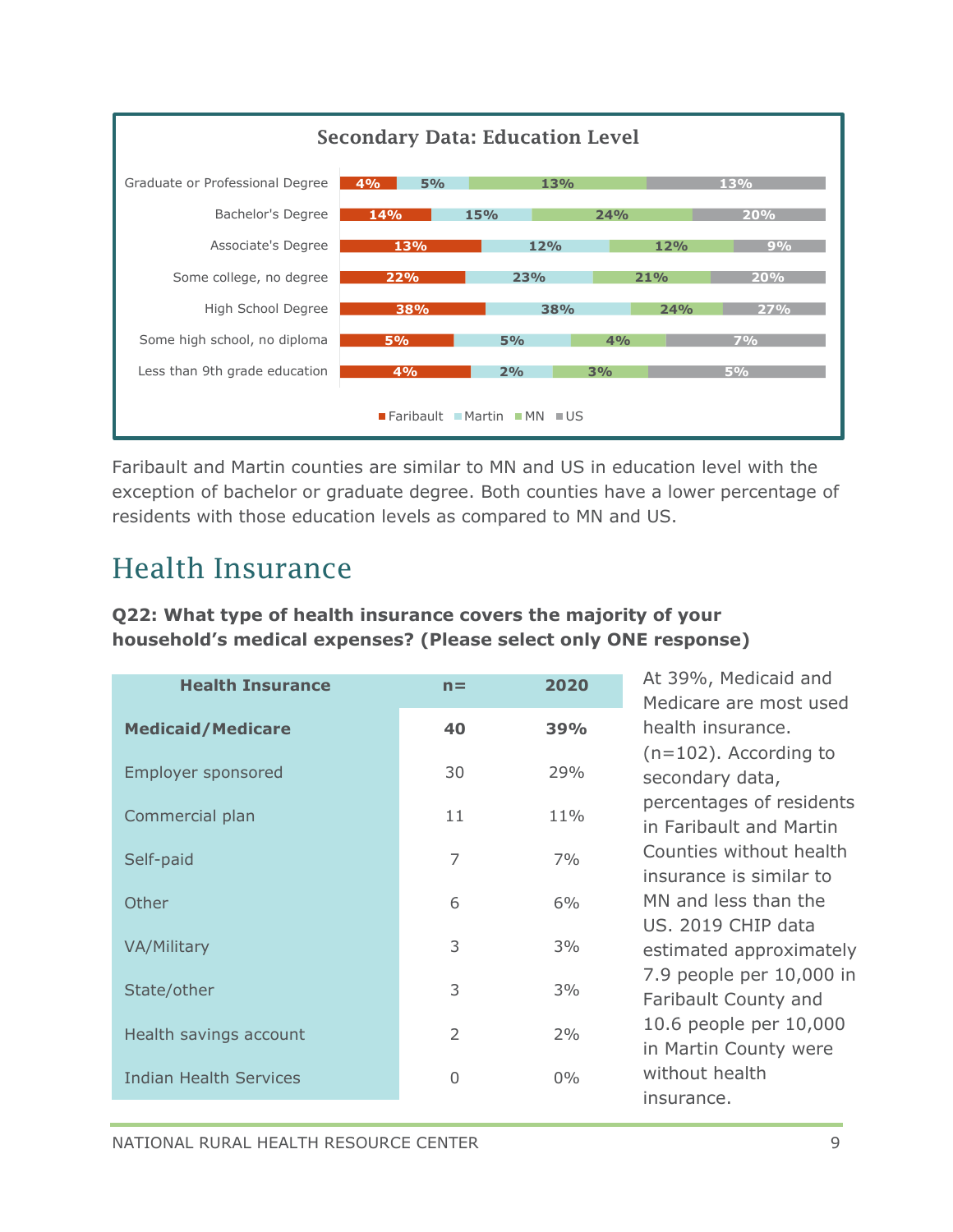

#### **Q23: If you do NOT have health insurance, why? (Select all that apply)** Ten

respondents indicated they did not have health insurance and seven (70%) reported they could not afford it.  $(n=10)$ 

| <b>Reason</b>                                     | $n =$ | 2020       |
|---------------------------------------------------|-------|------------|
| Cannot afford to pay for health insurance         | 7     | <b>70%</b> |
| Choose not to have health insurance               | 2     | 20%        |
| Employer doesn't offer insurance                  | 1     | 10%        |
| Cannot get health insurance due to medical issues | O     | $0\%$      |
| Do not know how to apply                          | O     | $0\%$      |
| Too difficult to apply                            | O     | $0\%$      |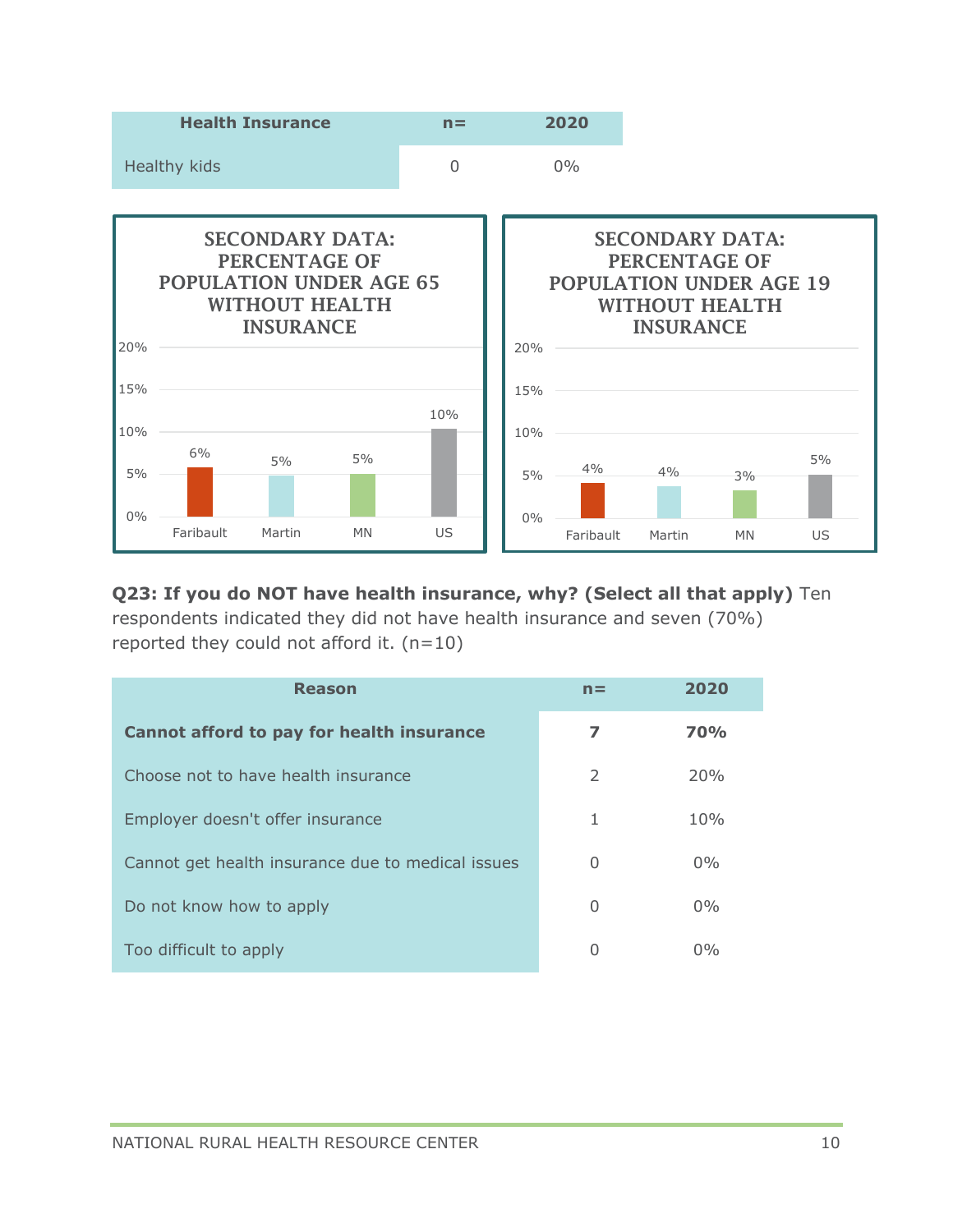# Awareness of Programs that Help Pay for Healthcare Expenses

#### **Q24. Are you aware of programs that help people pay for healthcare**

**expenses?** Twenty-seven percent indicate they are not aware of programs that help people pay for healthcare expenses. Although 23% of respondents report that they do use them,  $42\%$  indicate they do not qualify.  $(n=89)$ 

| <b>Awareness</b>          | $n =$ | 2020 |
|---------------------------|-------|------|
| Yes, but I do not qualify | 37    | 42%  |
| <b>No</b>                 | 24    | 27%  |
| Yes, and I use them       | 20    | 23%  |
| Don't Know/not sure       | 8     | 9%   |

### Perception of Community Health

**Q1: How would you rate the general health of our community?** Fifty-four percent of respondents perceive the community to be "somewhat healthy." This is followed by 42% that believe the community is "healthy."  $(n=104)$ 



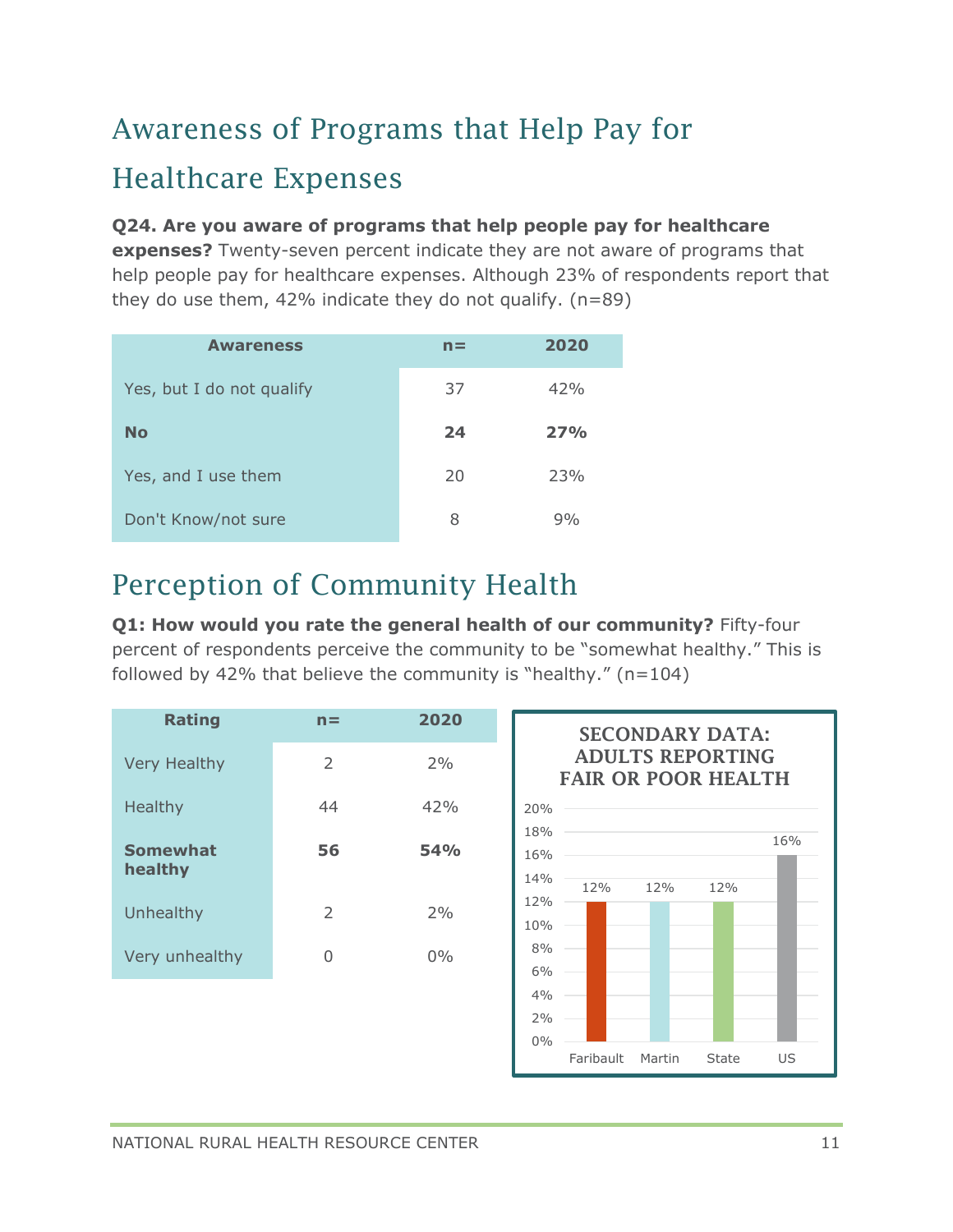Secondary data shows that 12% of both Faribault and Martin County adults felt they were in fair or poor health, which is similar to the state average. The average life expectancy for adults in Faribault County is 78.3 years, compared to 80.3 years in Martin County and 80.9 years in MN. According to 2019 CHIP data, 29.3 adults in Faribault and Martin Counties are diagnosed with any mental health problems, which is less compared to the region at 32.0 per 10,000 population. The two counties have higher rates of high school students using alcohol compared to the state. The two counties also have higher rates of driving while intoxicated (DWI) by residents compared to the state. However, the two counties have lower rates of adult binge drinking compared to the region. 2019 CHIP data indicates higher use of substance abuse by high schoolers compared to the state as well as higher rates of high schools that use tobacco, while rates of adult tobacco use are lower. Further examining health outcomes from 2019 CHIP data, Faribault and Martin County adults have higher rates compared to the region of diagnosis of high blood pressure or hypertension, high cholesterol, angina/heart trouble, diabetes, and chronic lung disease. However, county residents have slightly better rates of diagnosis compared to the region for overweight, obesity, asthma, and stroke or stroke-related health problems. Child maltreatment reports for the two counties is 44 per 1,000 children, higher than the state rate of 30.7. Regarding adult safety, 2.3% of adults in Faribault and Martin Counties report in CHIP data that over the past year they have been fearful of some living in their home by their actions, tone of voice, threats, or destroying property. This is higher than the state at 1.2%.

The Community Health Leadership Coalition is working to support action plans to address top areas identified in the 2019 CHIP, including adverse childhood events (ACEs), mental health, substance use, and chronic disease.

### Criteria for a Healthy Community

**Q3. In your opinion, what are the top three priorities to improve access to healthcare in our community? (Select up to 3 that apply) "**Expanded primary care appointment times" is the top priority to improve access to healthcare at 42%. This is followed closely by the need for more providers at 40%. Financial aid assistance and more types of specialists are also top priorities of respondents to improve access to healthcare. Respondents were asked to select up to 3 responses, so the total does not equal 100 percent.  $(n=103)$  Secondary data indicates that both Faribault and Martin Counties have less access to primary care physicians, dentists and mental health providers compared to the state. This is not abnormal for rural US counties. Faribault County has access access compared to Martin County.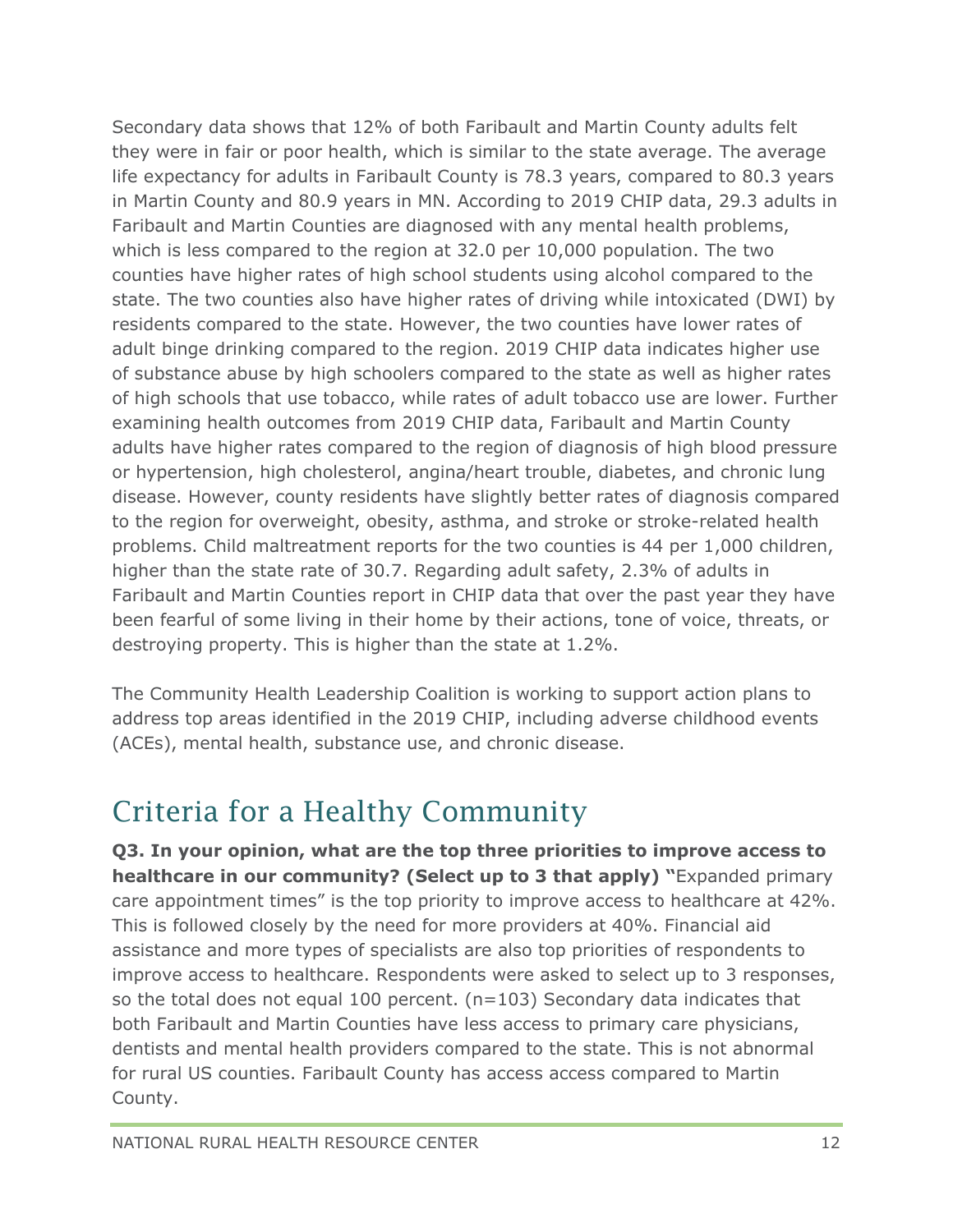| <b>Priorities</b>                                    | $n =$ | 2020 |
|------------------------------------------------------|-------|------|
| <b>Expanded primary</b><br>care appointment<br>times | 43    | 42%  |
| <b>More primary care</b><br>providers                | 41    | 40%  |
| <b>Financial aid</b><br>assistance                   | 37    | 36%  |
| More types of<br><b>specialists</b>                  | 37    | 36%  |
| More outpatient services                             | 29    | 28%  |
| Telemedicine                                         | 20    | 19%  |
| Transportation<br>assistance                         | 20    | 19%  |
| More frequent health<br>education opportunities      | 13    | 13%  |
| Other                                                | 11    | 11%  |
| Interpreter services                                 | 8     | 8%   |

#### SECONDARY DATA: RATIO OF POPULATION TO PRIMARY CARE **PHYSICIANS**



**Faribault** – 1,720:1 **Martin** – 1,240:1 **MN** – 1,120:1 **US** – 667:1

#### SECONDARY DATA: RATIO OF POPULATION TO DENTISTS



**Faribault** – 1,970:1 **Martin** – 1,520:1 **MN** – 1,390:1 **US** – 1,639:1

#### SECONDARY DATA: RATIO OF POPULATION TO MENTAL HEALTH **PROVIDERS**



**Faribault** - 2,290:1 **Martin** - 940:1 **MN** - 400:1 **US** - 405:1

### Pressing Health Concerns

**Q2. What are the three most pressing health concerns in the community? (Select up to 3 responses)** Affordable health insurance coverage (56%) is the most pressing health concern identified. This was followed by access to specialists (34%), access to primary care (24%), and cancer (24%). Respondents were asked to select up to 3 responses, so the total does not equal 100 percent. ( $n=105$ ) It is noted that state legislation and regulations prohibit the release of county level data to outside entities. As a result, the secondary data concerning cancer statistics could not be included.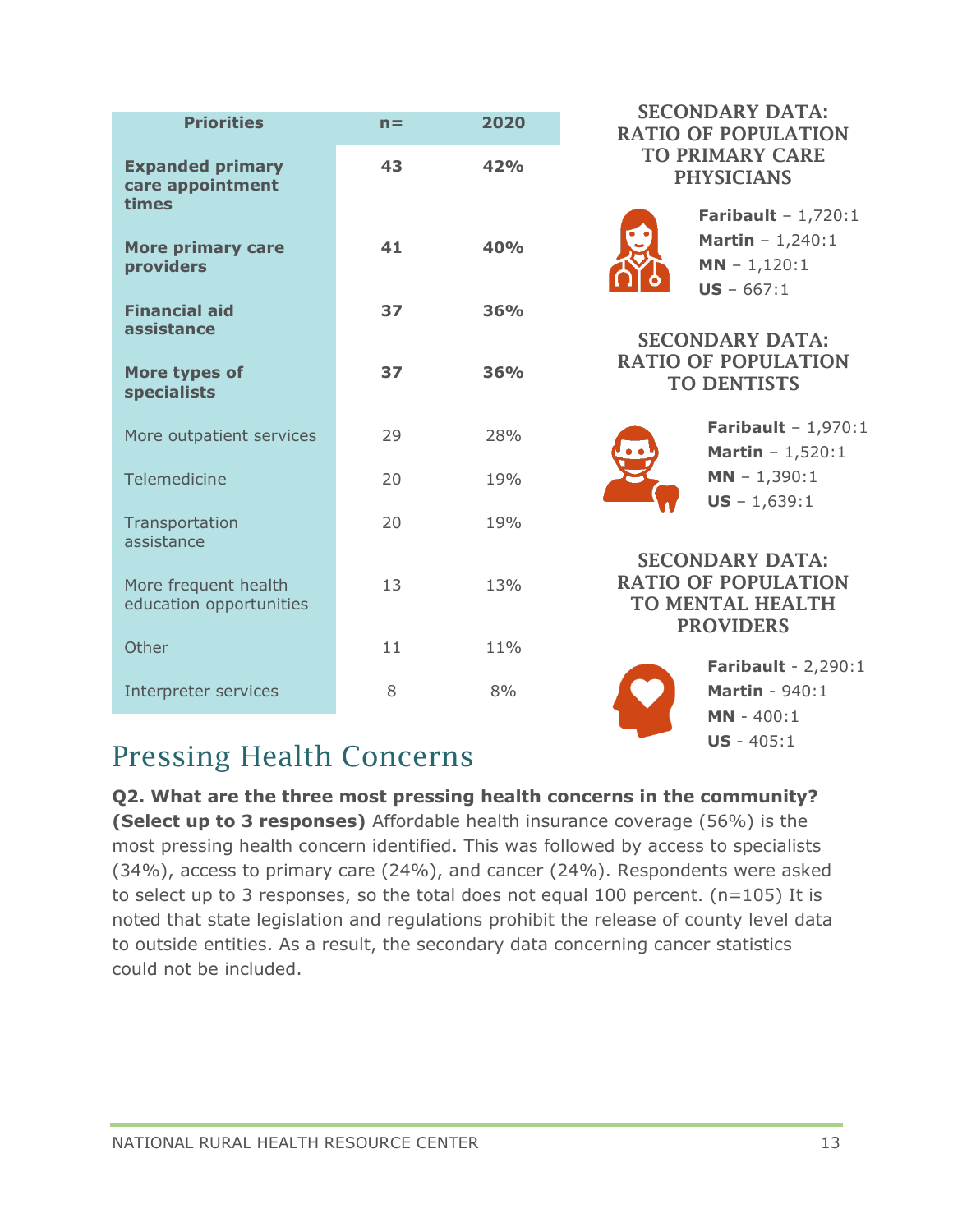| <b>Pressing Health Concerns</b>                      | $n =$       | 2020  |
|------------------------------------------------------|-------------|-------|
| Affordable health insurance coverage                 | 59          | 56%   |
| <b>Access to specialists</b>                         | 36          | 34%   |
| <b>Access to primary care</b>                        | 25          | 24%   |
| <b>Cancer</b>                                        | 25          | 24%   |
| Obesity                                              | 23          | 22%   |
| Chronic disease management (diabetes, heart failure) | 20          | 19%   |
| Access to mental health services                     | 19          | 18%   |
| Personal debt due to medical bills                   | 15          | 14%   |
| Healthy lifestyles (exercise/nutrition)              | 14          | 13%   |
| Access to senior care                                | 12          | 11%   |
| Heart disease/stroke                                 | 9           | 9%    |
| Tobacco/e-cigarettes/vaping                          | 8           | 8%    |
| Other                                                | 8           | 8%    |
| Wellness/prevention services                         | 6           | 6%    |
| Coordination of care                                 | 5           | 5%    |
| Reliable health information                          | 5           | 5%    |
| Access to substance abuse services                   | 3           | 3%    |
| Hunger                                               | $\mathbf 1$ | $1\%$ |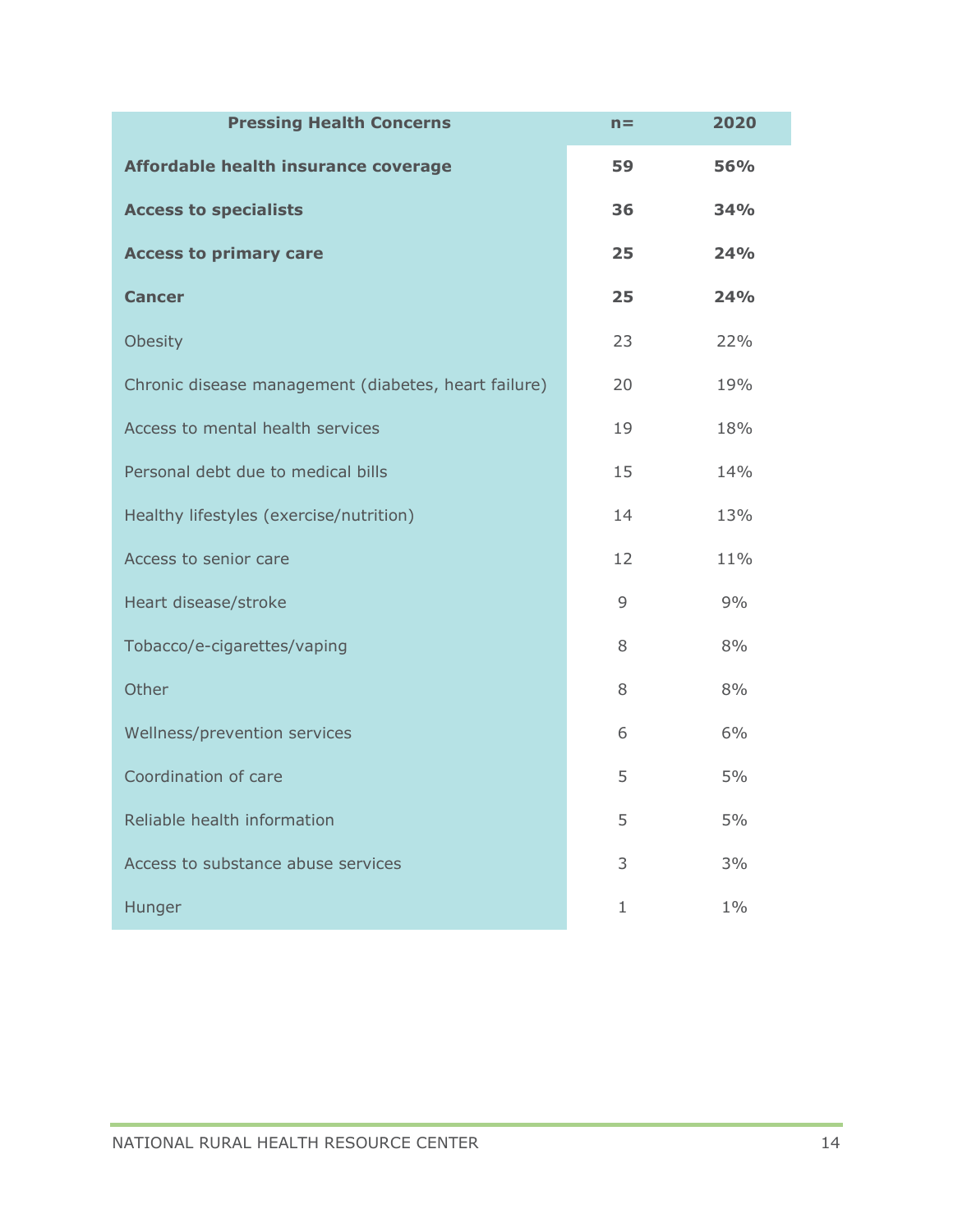### Gaps in Healthcare Services

#### **Q4. What are the three largest gaps in healthcare services in our**

**community? (Select up to 3 responses)** The top three gaps in healthcare services included cancer treatment (37%), availability of services (34%), and affordability of prescription drugs (33%). Respondents were asked to select up to 3 responses, so the total does not equal 100 percent. (n=100)

The identified gaps in cancer treatment and availability of services/providers align with responses identified in Q2 about pressing health concerns. The Community Health Leadership Coalition is working to support action plans to address top areas identified in the 2019 CHIP, including adverse childhood events (ACEs), mental health, substance use, chronic disease, and access to healthcare and dental.

| <b>Gaps</b>                                           | $n =$          | 2020       |
|-------------------------------------------------------|----------------|------------|
| <b>Cancer treatment</b>                               | 37             | <b>37%</b> |
| <b>Availability of services/providers</b>             | 34             | <b>34%</b> |
| Affordable prescription drug assistance               | 33             | 33%        |
| Mental health services                                | 29             | 29%        |
| Chronic care management (heart, lung, diabetes, etc.) | 20             | 20%        |
| Primary care                                          | 20             | 20%        |
| Services for low income                               | 20             | 20%        |
| Pain management                                       | 18             | 18%        |
| Healthy lifestyle education                           | 14             | 14%        |
| Substance abuse services                              | 12             | 12%        |
| Geriatric care (seniors)                              | 8              | 8%         |
| End-of-life care (hospice/palliative care)            | 4              | 4%         |
| Ability to service different languages/cultures       | 4              | 4%         |
| Other                                                 | $\overline{4}$ | 4%         |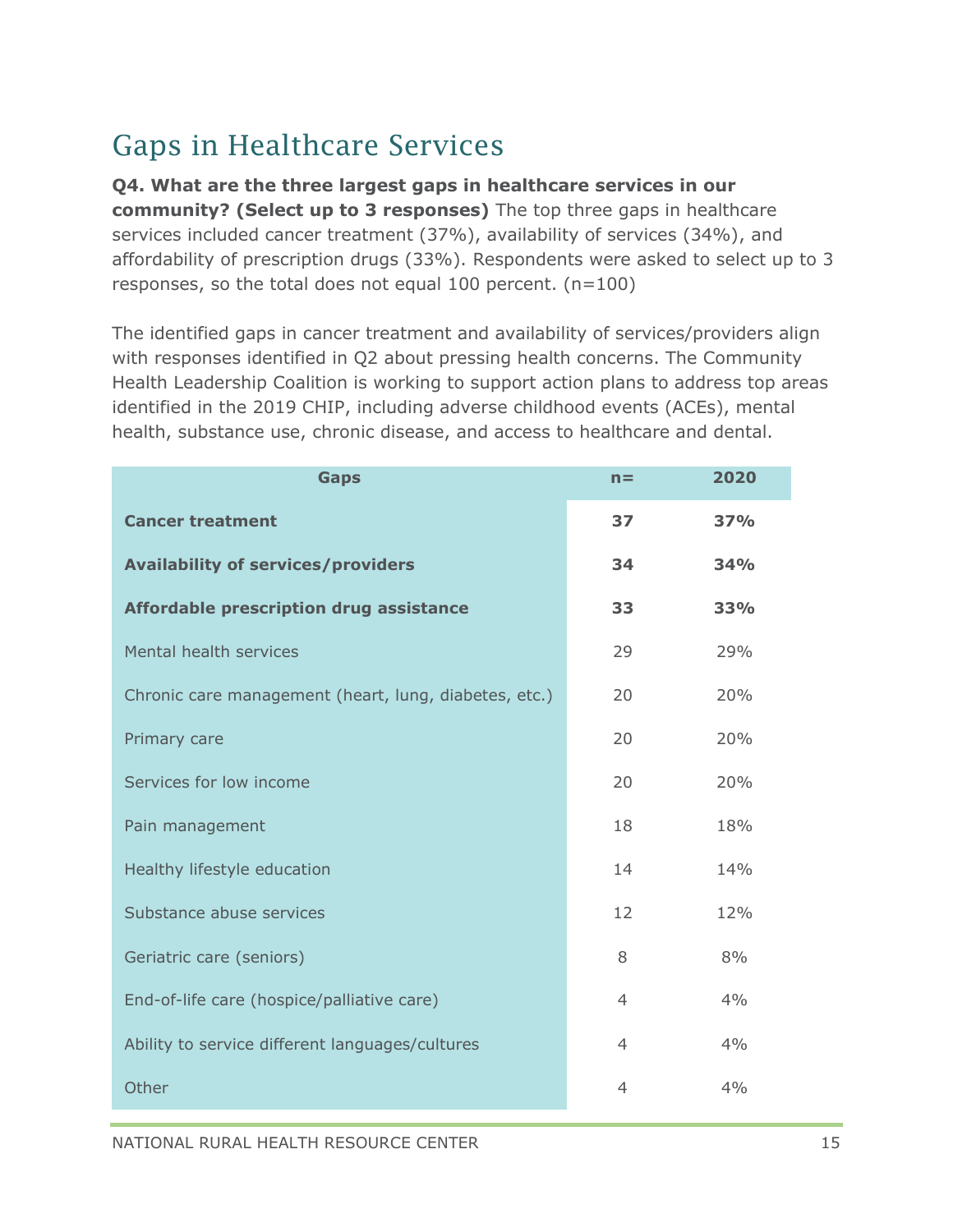### Healthy Lifestyle

**Q16. Where do you learn about ways to live a healthier life? (Select all that apply)** The majority (65%) of respondents indicate that they learn ways to live a healthier lifestyle from their healthcare provider. This was followed by family/friends at 45%. Respondents were asked to select all that apply so the total does not equal 100 percent. (n=96)

| <b>Learned ways to Live a Healthier Life</b>    | $n =$ | 2020 |
|-------------------------------------------------|-------|------|
| <b>Healthcare provider</b>                      | 62    | 65%  |
| Friends/family                                  | 43    | 45%  |
| Website                                         | 22    | 23%  |
| Social media                                    | 18    | 19%  |
| Fitness center                                  | 14    | 15%  |
| Other                                           | 13    | 14%  |
| Newspaper                                       | 8     | 8%   |
| Group/organization I belong to (please specify) | 5     | 5%   |

### Preventive Services

**Q25. In the past 12 months, please select all of the preventive services you or any household member used. (Select all that apply)** The three most used preventive services include blood draw (78%), flu shot (76%), and annual health check-up (69%). Respondents were asked to select all that apply so the total does not equal 100 percent. (n=101) Interestingly, 2019 CHIP data reveals that adults in Faribault and Martin Counties are less likely to have received their flu shot within the past year compared to the region. However, adults in the two counties had slightly higher proportion of adults that did have a general health exam within the past year compared to the region.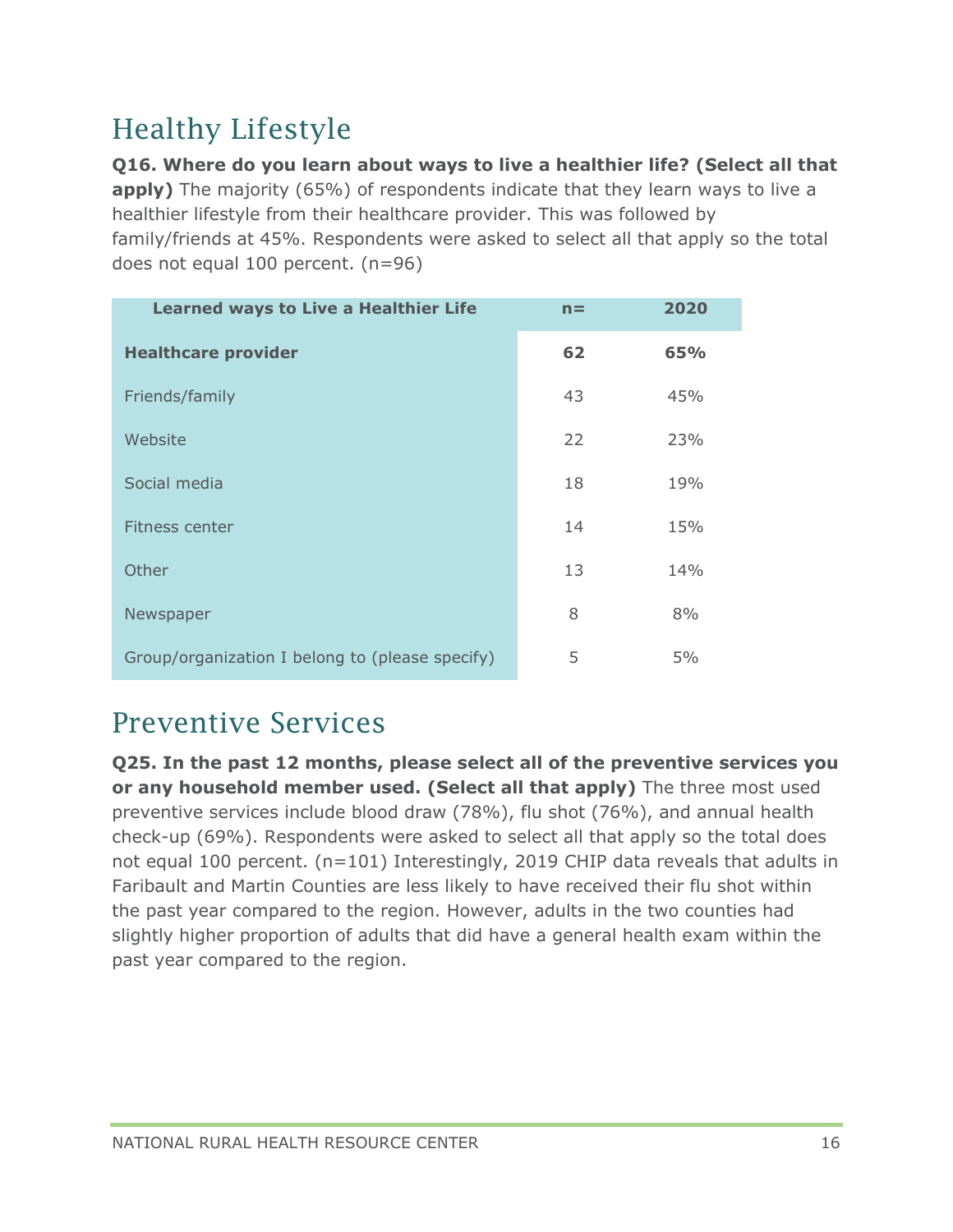| <b>Preventive Service</b>     | $n =$ | 2020       |
|-------------------------------|-------|------------|
| <b>Blood draw</b>             | 78    | <b>77%</b> |
| <b>Flu shot</b>               | 77    | 76%        |
| <b>Annual health check-up</b> | 69    | 68%        |
| Cholesterol check             | 61    | 60%        |
| Routine blood pressure check  | 54    | 54%        |
| Mammography                   | 40    | 40%        |
| Diabetes check                | 32    | 32%        |
| Colonoscopy                   | 26    | 26%        |
| Pap smear                     | 25    | 25%        |
| Prostate (PSA test)           | 18    | 18%        |
| Skin cancer screening         | 16    | 16%        |
| Well Child/Well Baby          | 10    | 10%        |
| Childhood vaccinations        | 10    | 10%        |
| DEXA bone density scan        | 8     | 8%         |
| Other                         | 8     | 8%         |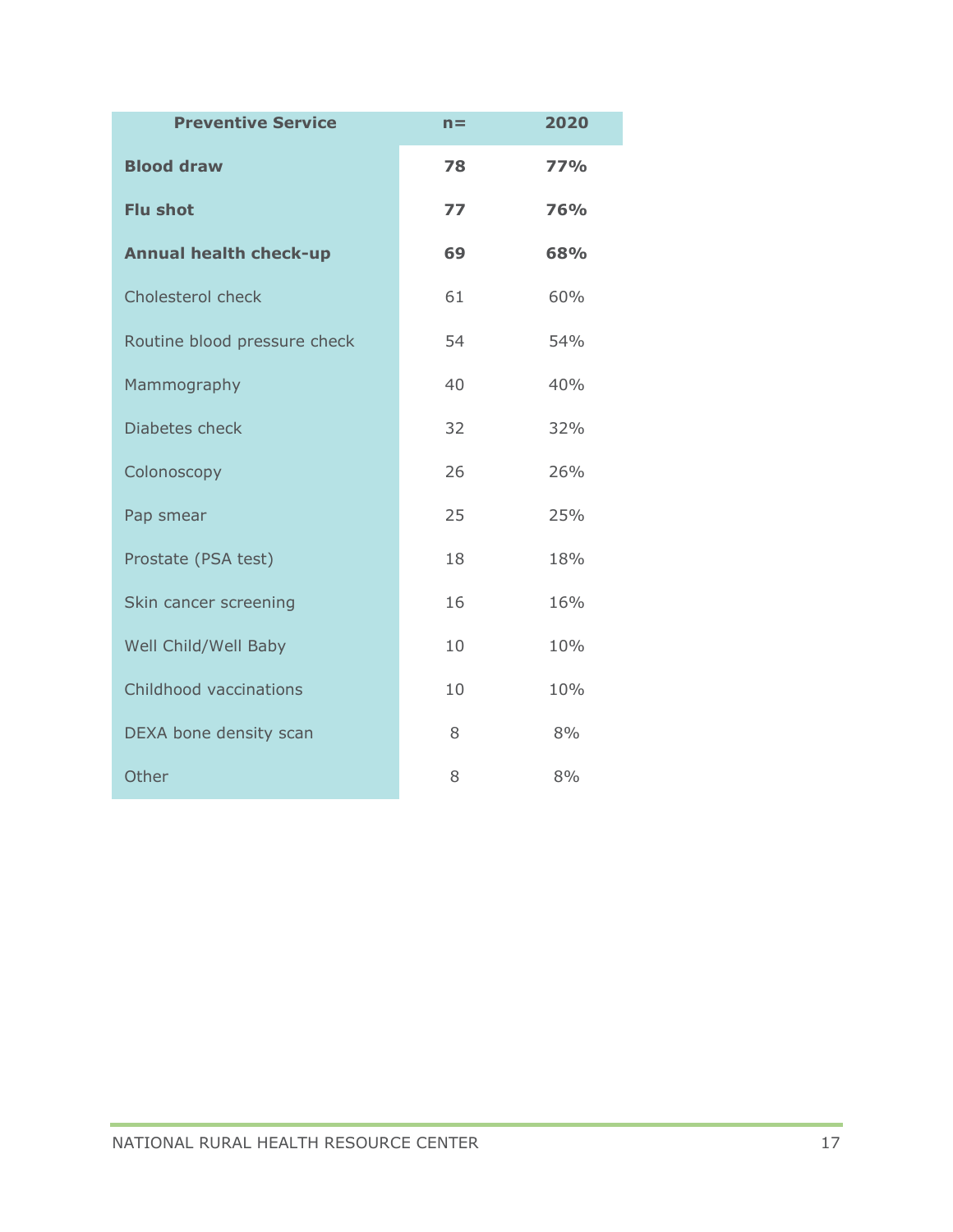### Routine Care

**Q7. Where are you most likely to go for routine healthcare? (Please select only ONE response)** Eighty-five percent of respondents go to their physician's office for routine healthcare.  $(n=102)$ 

| <b>Location for Routine Healthcare</b>   | $n =$         | 2020 |
|------------------------------------------|---------------|------|
| <b>Physician's office</b>                | 89            | 85%  |
| Other                                    | 8             | 8%   |
| N/A; I do not receive routine healthcare | 3             | 3%   |
| <b>UHD Emergency room</b>                | $\mathcal{L}$ | 2%   |

### Delayed Health Care Services

**Q5. In the past three years, was there a time when you or a member of your household thought you needed healthcare services but did NOT get or delayed getting medical services?** Thirty-six percent respondents report that they did delay getting medical services in the past three years. (n=100) 2019 CHIP data reveals that adults in Faribault and Martin Counties were more likely to not delay seeking needed medical care compared to the region. Data also shows that the rate of adults that have not delayed dental care in the past 12 months is better compared to the region.

|                                | $n =$ | 2020 |
|--------------------------------|-------|------|
| No (If no, skip to question 7) | 62    | 62%  |
| Yes                            | 36    | 36%  |
|                                |       |      |

**Q6. If yes, what were the most important reasons why you did not receive healthcare services? (Select up to 3 responses)** Of the respondents that reported they did delay seeking healthcare, 21% said it cost too much and 18% said their insurance did not cover it. Fourteen percent noted that the appointment wait was too long. Respondents were asked to select up to 3 responses, so the total does not equal 100 percent. (n=77) It should be noted that for Q5, 36 respondents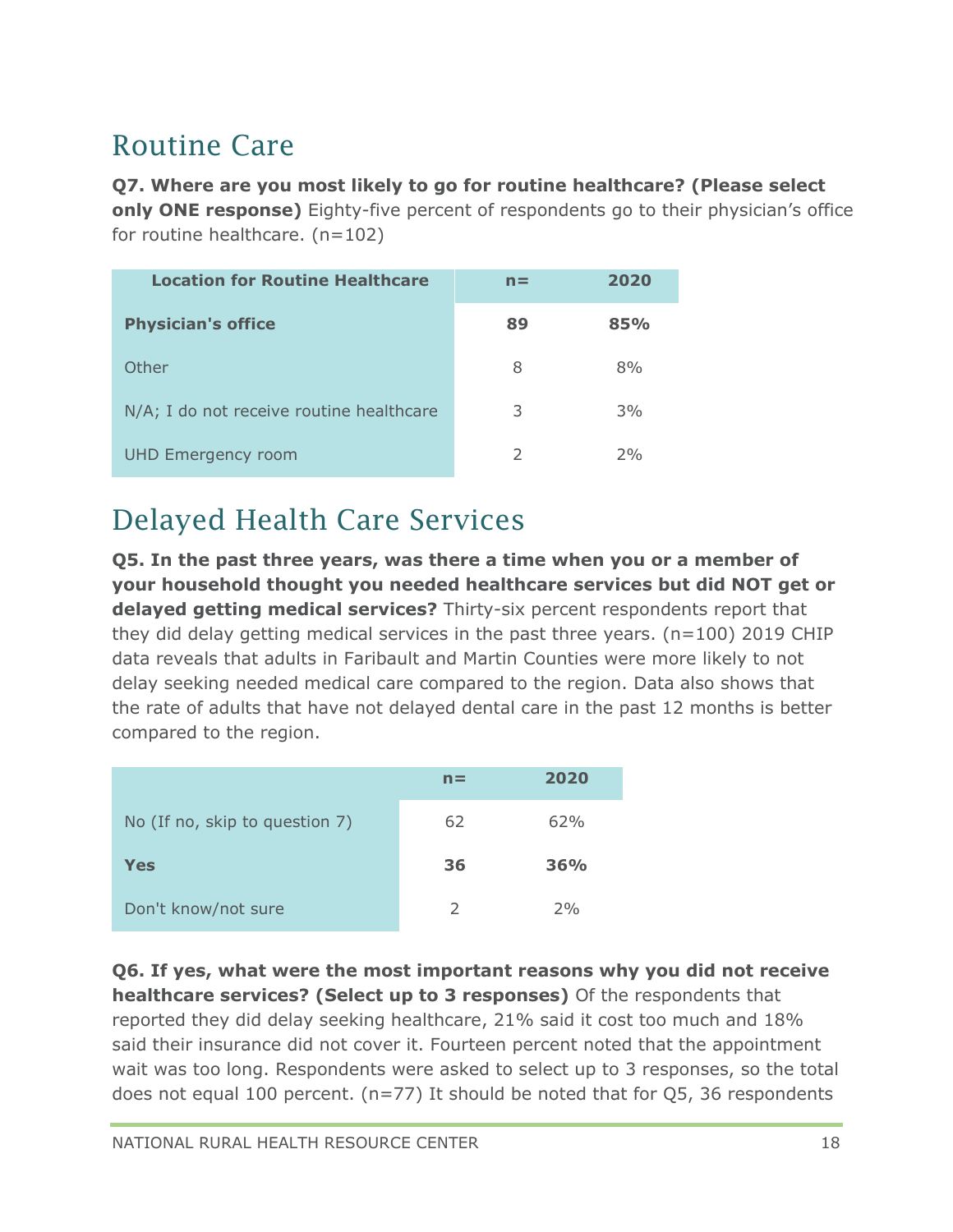reported delaying medical services and Q6 has 77 respondents. It is possible that more respondents did delay care than reported in Q5 and the delay of the care was prompted by seeing the reasons in Q6 where they chose to respond. It is also possible that only 36 respondents did delay care and additional people responded to Q6 and interpreted that question about reasons that they may need to delay care, but not that it actually occurred.

| <b>Reason</b>                        | $n =$        | 2020       |
|--------------------------------------|--------------|------------|
| <b>Cost too much</b>                 | 16           | 21%        |
| <b>Insurance did not cover cost</b>  | 14           | 18%        |
| <b>Appointment wait was too long</b> | 11           | <b>14%</b> |
| Other                                | 8            | 10%        |
| Schedule conflicts due to work       | 6            | 8%         |
| No insurance                         | 6            | 8%         |
| Unsure of available services         | 5            | 7%         |
| Could not get an appointment         | 5            | 7%         |
| Did not know where to go             | 3            | 4%         |
| Not treated with respect             | $\mathbf{1}$ | $1\%$      |
| Too nervous or afraid                | $\mathbf{1}$ | $1\%$      |
| Do not like doctors                  | $\mathbf{1}$ | $1\%$      |
| No childcare                         | $\mathbf{1}$ | $1\%$      |
| Language barrier                     | 1            | $1\%$      |
| Transportation issue                 | 1            | $1\%$      |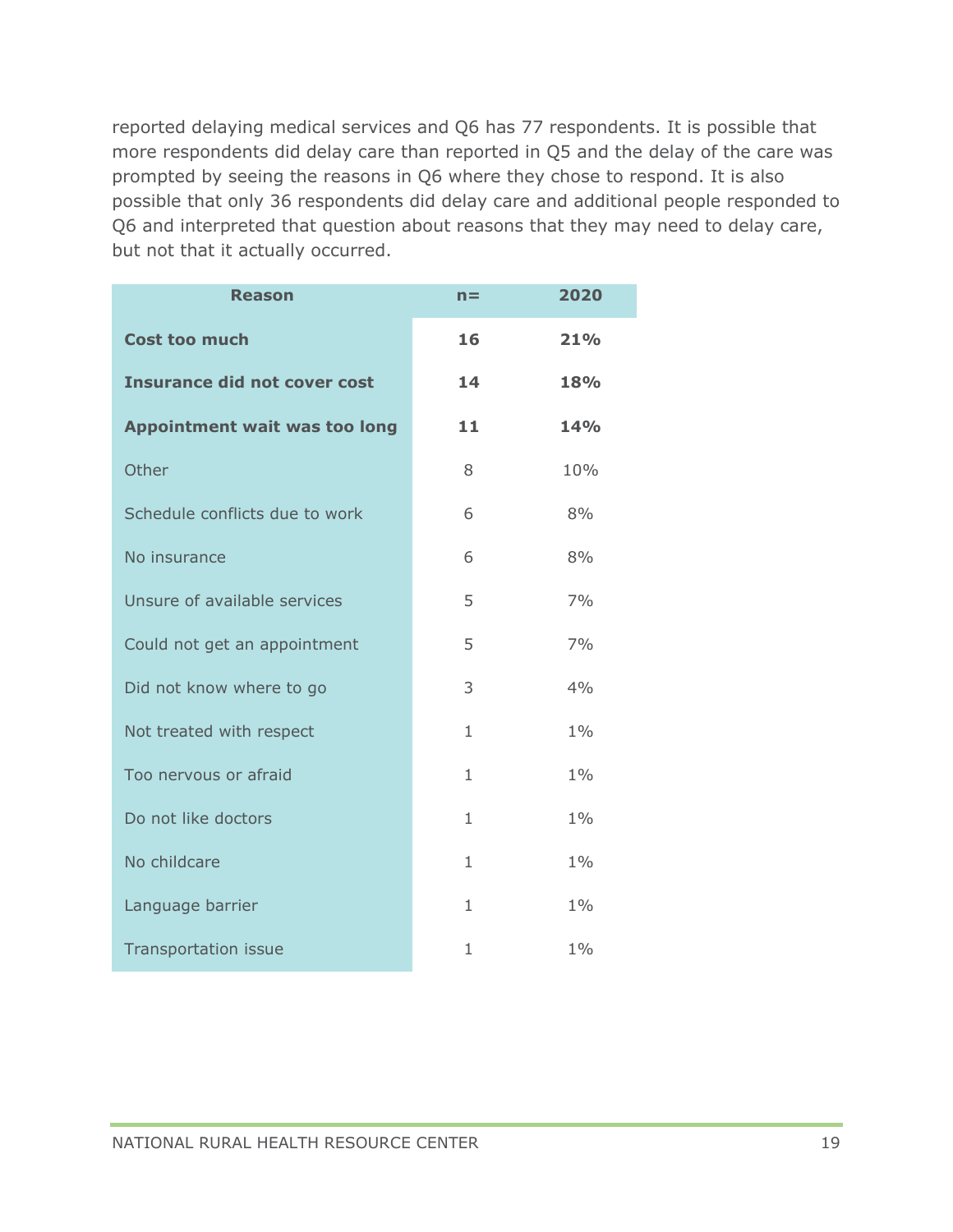### Primary Care Provider

**Q12. In the past three years, have you or a household member seen a primary healthcare provider, such as a family physician, physician assistant or nurse practitioner for healthcare services?** Ninety-seven percent of respondents answered that in the past three years they, or a member of their household, have seen a primary healthcare provider. (n=103)

|                                 | $n =$      | 2020  |
|---------------------------------|------------|-------|
| Yes                             | <b>100</b> | 97%   |
| No (If no, skip to question 15) | 3          | 3%    |
| Don't know/not sure             | U          | $0\%$ |

**Q13. In which facility was that primary healthcare provider located? (Refer to facilities in #11)** This was an open-ended question where respondents were able to write in any answer they wanted. The top three answers are listed below. See the full list of answers in [Appendix B.](Other#_Appendix_b:_)

- UHD (65)
- Mankato Clinic (9)
- Mayo Fairmont (7)

**Q14. Why did you select that particular primary care provider? (Select all that apply)** Sixty-eight percent of respondents report they select their primary care provider based on proximity to home. This was followed by 60% that reported prior experience with clinic. Respondents were asked to select all that apply so the total does not equal 100 percent. (n=98)

| <b>Reason for Selecting Primary Care Provider</b> | $n =$ | 2020 |
|---------------------------------------------------|-------|------|
| <b>Closest to home</b>                            | 67    | 68%  |
| Prior experience with clinic                      | 59    | 60%  |
| Appointment availability                          | 41    | 42%  |
| Clinic's reputation for quality                   | 41    | 42%  |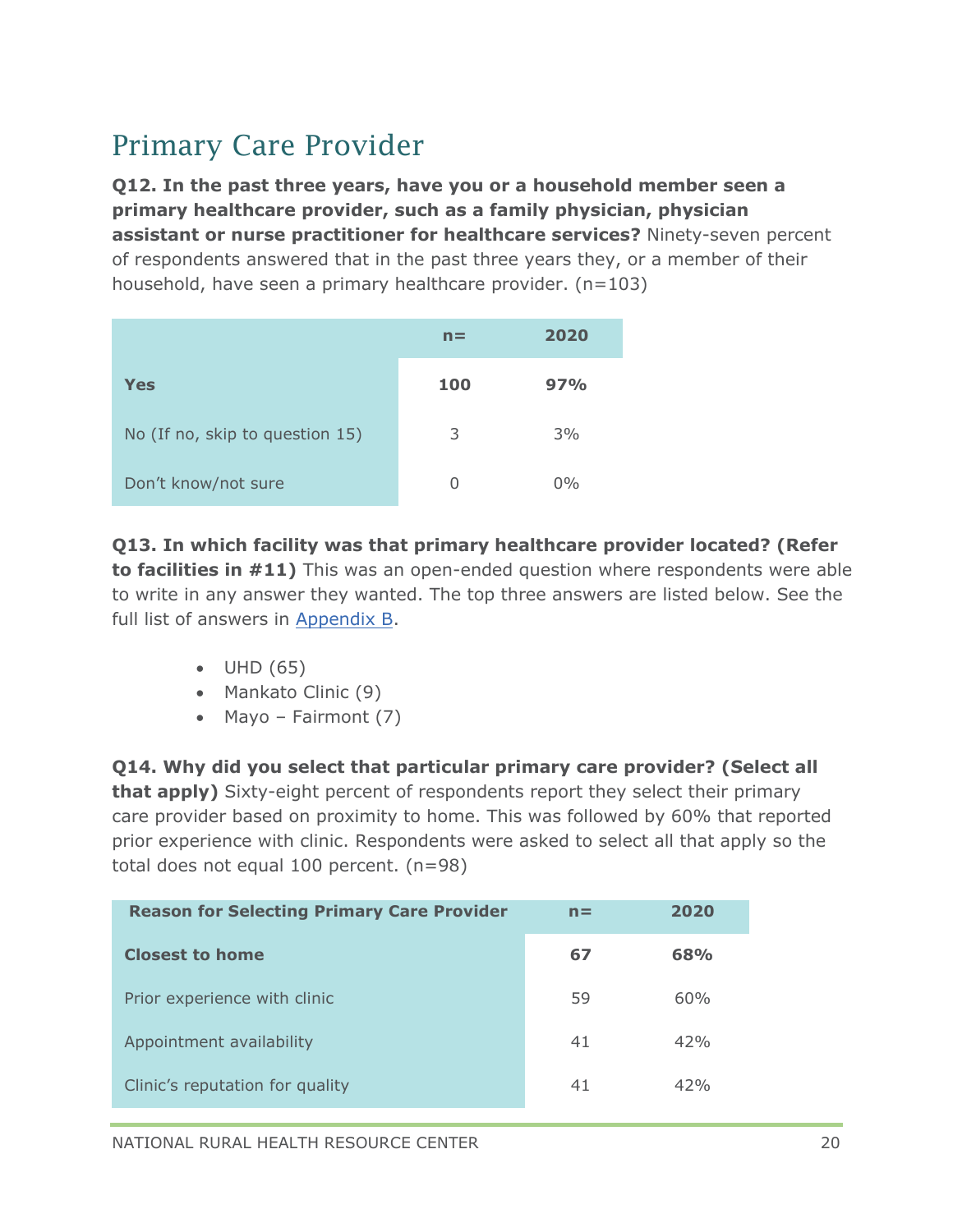| <b>Reason for Selecting Primary Care Provider</b> | $n =$          | 2020  |
|---------------------------------------------------|----------------|-------|
| Recommended by family or friends                  | 14             | 14%   |
| Referred by physician or another provider         | 11             | 11%   |
| Length of waiting room time                       | 10             | 10%   |
| Other                                             | 7              | 7%    |
| Required by insurance plan                        | 5              | 5%    |
| Cost of care                                      | $\overline{4}$ | 4%    |
| VA/ Military requirement                          | 3              | 3%    |
| Indian Health Services                            | 0              | $0\%$ |

### Hospital Services

**Q8. In the past three years, have you or a household member received care in a hospital? (such as hospitalized overnight, day surgery, obstetrical care, rehabilitation, radiology, or emergency care)** Sixty-four percent of respondents report that they or a household member received care in a hospital in the past three years.  $(n=102)$ 

|                                 | $n =$ | 2020 |
|---------------------------------|-------|------|
| Yes                             | 65    | 64%  |
| No (If no, skip to question 11) | 35    | 34%  |
| Don't know/not sure             | 2     | 2%   |

#### **Q9. If yes, which hospital does your household use the MOST for hospital**

**care?** This was an open-ended question where respondents were able to write in any answer they wanted. The top three answers are listed below. See the full list of answers in [Appendix B.](Other#_Appendix_b:_)

- UHD (36)
- Mayo  $(6)$
- Mayo Mankato (5)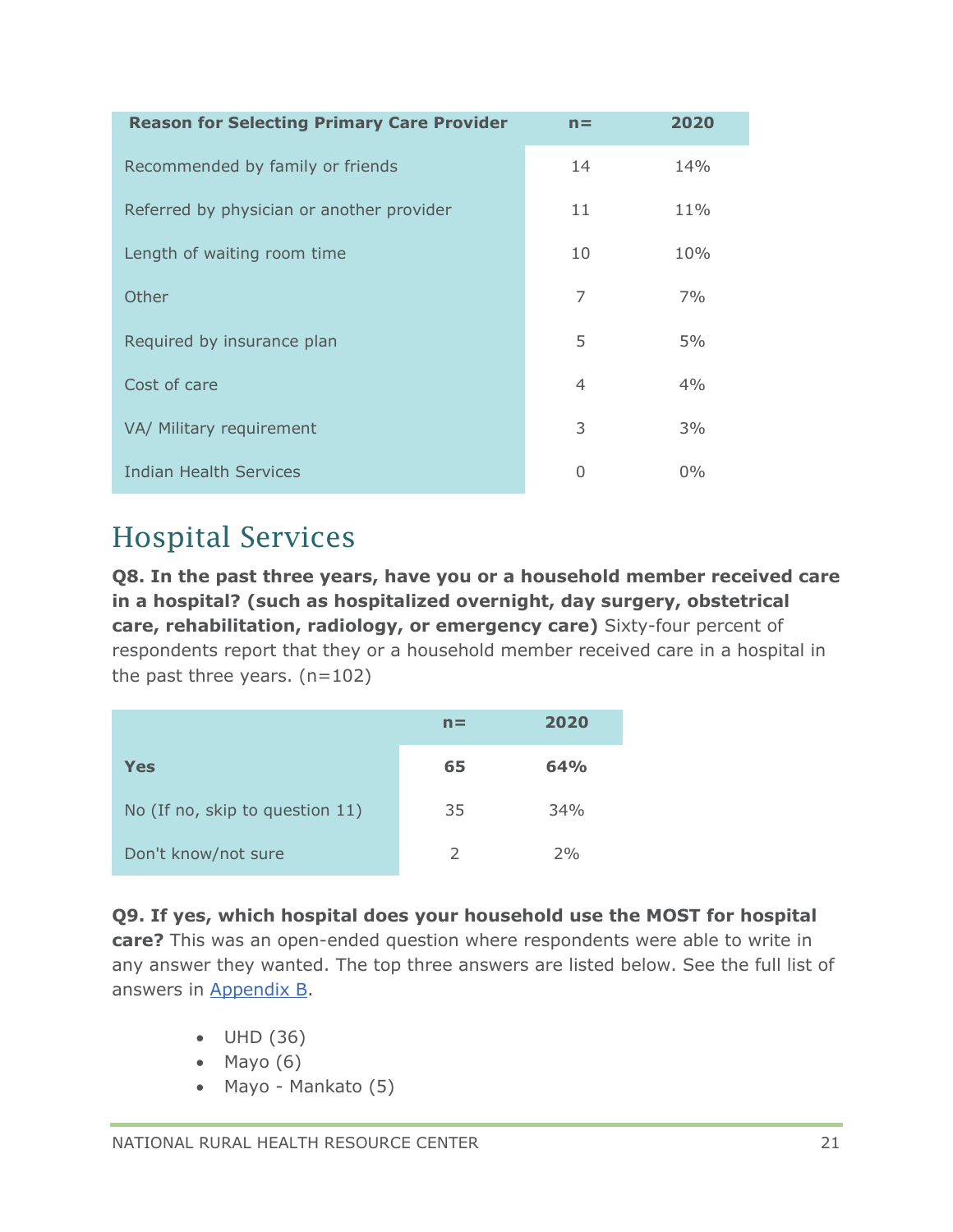**Q10. Thinking about the hospital you use most frequently, what are the three most important reasons for selecting that hospital? (Select up to 3 responses)** The three top reasons for selecting a hospital were: closest to home (66%), prior experience with clinic (52%), and clinic's reputation for quality (44%). Respondents were asked to select up to 3 responses, so the total does not equal 100 percent. (n=101)

| <b>Reason for Selecting Hospital</b>      | $n =$          | 2020  |
|-------------------------------------------|----------------|-------|
| <b>Closest to home</b>                    | 45             | 66%   |
| <b>Prior experience with clinic</b>       | 35             | 52%   |
| <b>Clinic's reputation for quality</b>    | 30             | 44%   |
| Appointment availability                  | 22             | 32%   |
| Referred by physician or another provider | 12             | 18%   |
| Required by insurance plan                | 7              | 10%   |
| Other                                     | 5              | 7%    |
| Recommended by family or friends          | $\overline{4}$ | 6%    |
| Cost of care                              | 4              | 6%    |
| VA/ Military requirement                  | 3              | 4%    |
| Length of waiting room time               | 2              | 3%    |
| <b>Indian Health Services</b>             | O              | $0\%$ |

**Q11. If you or a household member needed to be hospitalized in the future, which facility would you choose? (Please select only ONE response)** United Hospital District is the preferred hospital of choice (65%). (n=101)

| <b>Facility</b>                 | $n =$ | 2020 |
|---------------------------------|-------|------|
| <b>United Hospital District</b> | 66    | 65%  |
| Mayo Mankato                    | 8     | 8%   |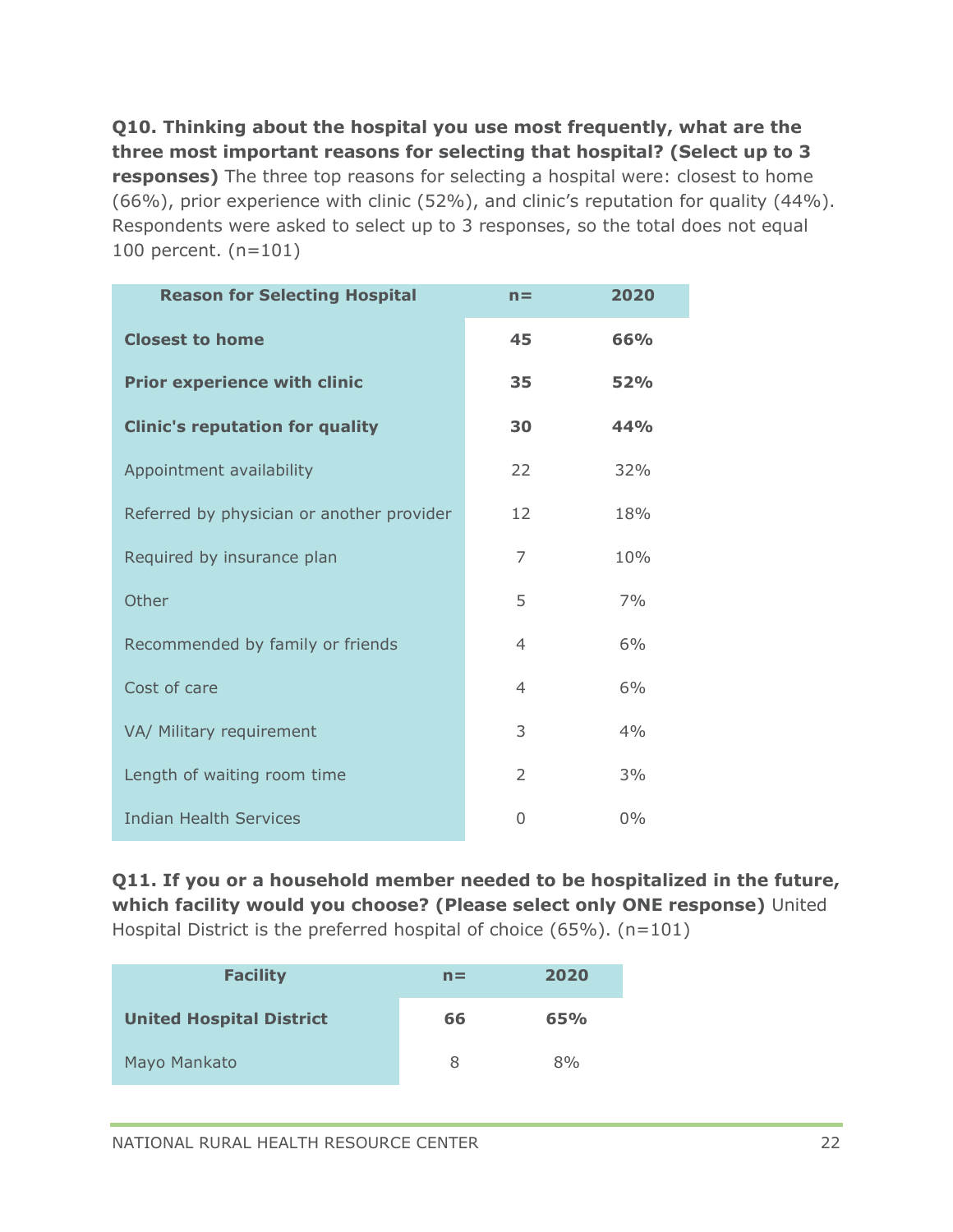| <b>Facility</b>                 | $n =$    | 2020  |
|---------------------------------|----------|-------|
| Mayo Fairmount                  | 7        | 7%    |
| Other                           | 7        | 7%    |
| <b>Mankato Clinic</b>           | 6        | 6%    |
| Mayo Albert Lea                 | 4        | 4%    |
| <b>VA</b>                       | 3        | 3%    |
| Kossuth Regional Medical Center | $\Omega$ | $0\%$ |
| Sanford Health Jackson, MN      | O        | $0\%$ |

### Specialty Care

**Q17: In the past three years, have you or a household member seen a healthcare specialist (other than your primary care provider/family doctor) for healthcare services?** Seventy-one percent report they or a household member have seen a healthcare specialist in the past three years. (n=96)

|                                 | $n =$         | 2020 |
|---------------------------------|---------------|------|
| Yes                             | 68            | 71%  |
| No (If no, skip to question 20) | 26            | 27%  |
| Don't know/not sure             | $\mathcal{L}$ | 2%   |

**Q18: What type of healthcare specialist(s) was seen?** This was an openended question where respondents were able to write in any answer they wanted. The top three answers are listed below. See the full list of answers in [Appendix B.](Other#_Appendix_b:_)





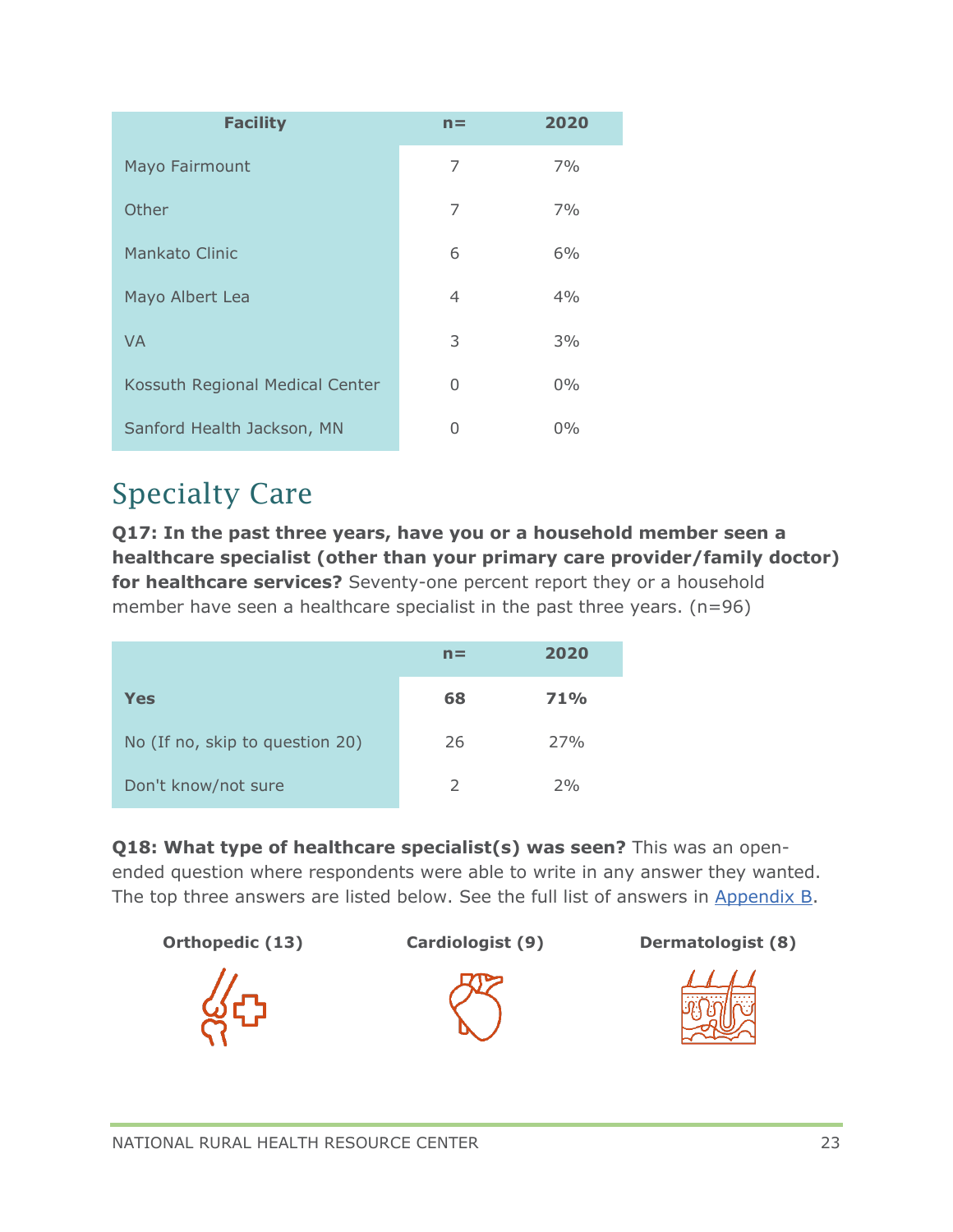#### **Q19: Where was the healthcare specialist located? (Refer to facilities in**

**#11)** This was an open-ended question where respondents were able to write in any answer they wanted. The top three answers are listed below. See the full list of answers in [Appendix B.](Other#_Appendix_b:_)

- UHD (21)
- Mayo Mankato (12)
- Mayo Clinic Rochester (9)

**Q20: If you needed specialty care services in the future which facility would you choose? (Refer to facilities in #11)** This was an open-ended question where respondents were able to write in any answer they wanted. The top three answers are listed below. See the full list of answers in [Appendix B.](Other#_Appendix_b:_)

- UHD (34)
- Mayo in Mankato (11)
- Mayo in Rochester (6)

**Q21: What type of specialist would you MOST like to have access to in our community? (Please select only ONE response)** Cardiology (23%) was identified as the most desired specialty and this was followed by dermatology  $(16\%)$ . (n=87)

| <b>Specialist</b>      | $n =$ | 2020 |
|------------------------|-------|------|
| <b>Cardiology</b>      | 20    | 23%  |
| Dermatology            | 14    | 16%  |
| Ear, nose & throat     | 11    | 13%  |
| Chronic acute pain     | 7     | 8%   |
| Other                  | 7     | 8%   |
| Psychiatric services   | 6     | 7%   |
| Endocrinology/diabetes | 6     | 7%   |
| General surgery        | 5     | 6%   |
| Orthopedics            | 5     | 6%   |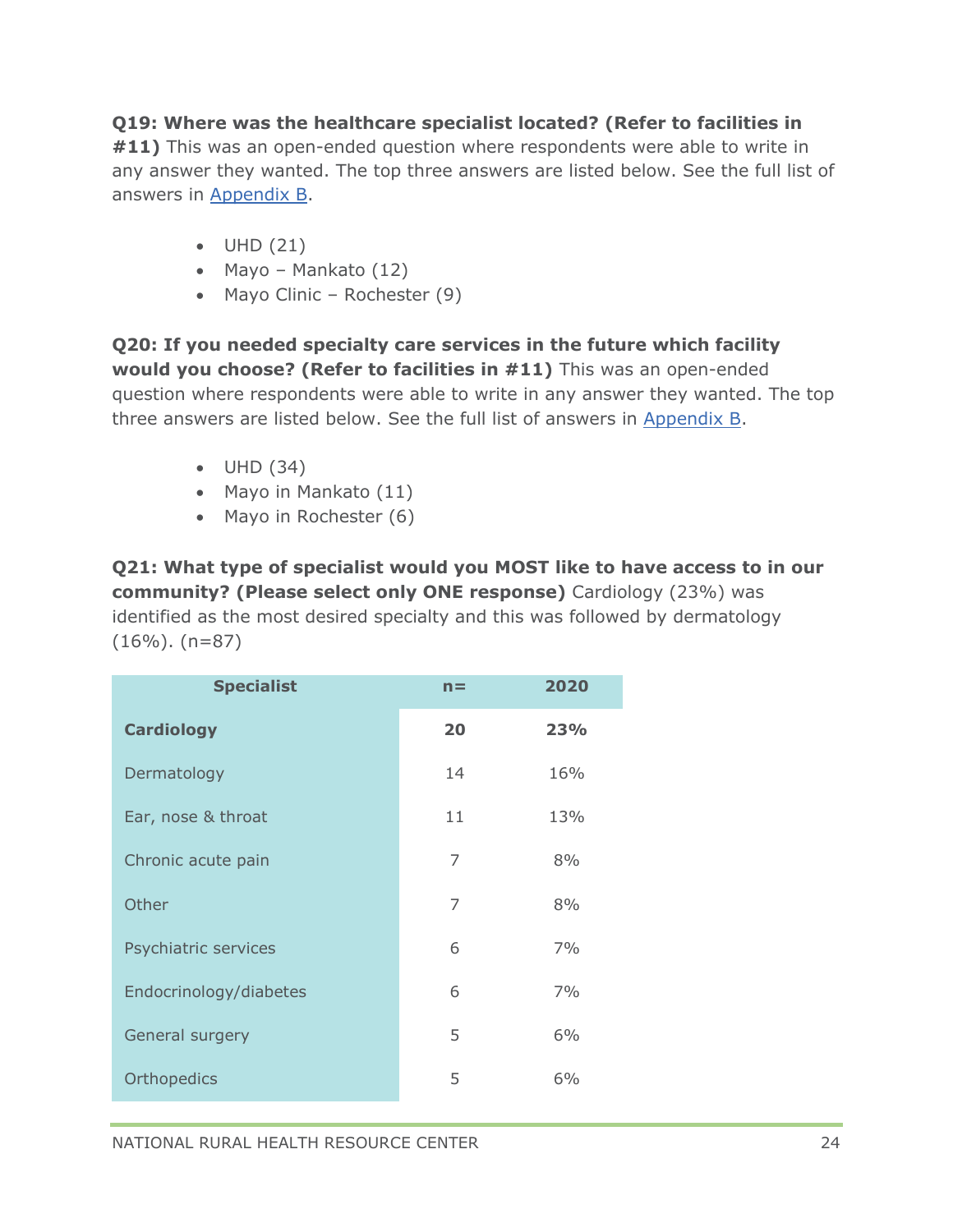| <b>Specialist</b>     | $n =$         | 2020  |
|-----------------------|---------------|-------|
| Podiatry              | $\mathcal{P}$ | 2%    |
| Obstetrics/Gynecology | $\mathcal{P}$ | 2%    |
| Urology               | 1             | $1\%$ |
| Ophthalmology         | 1             | $1\%$ |
| Nephrology            | 0             | $0\%$ |

### What UHD can do to Meet Needs

**Q15. If you currently do not use UHD for care, what could be done at UHD to meet your needs?** This was an open-ended question where respondents were able to write in any answer they wanted. The top three answers are listed below. See the full list of answers in [Appendix B.](Other#_Appendix_b:_)

**Cost of Care More Specialists Customer Service**





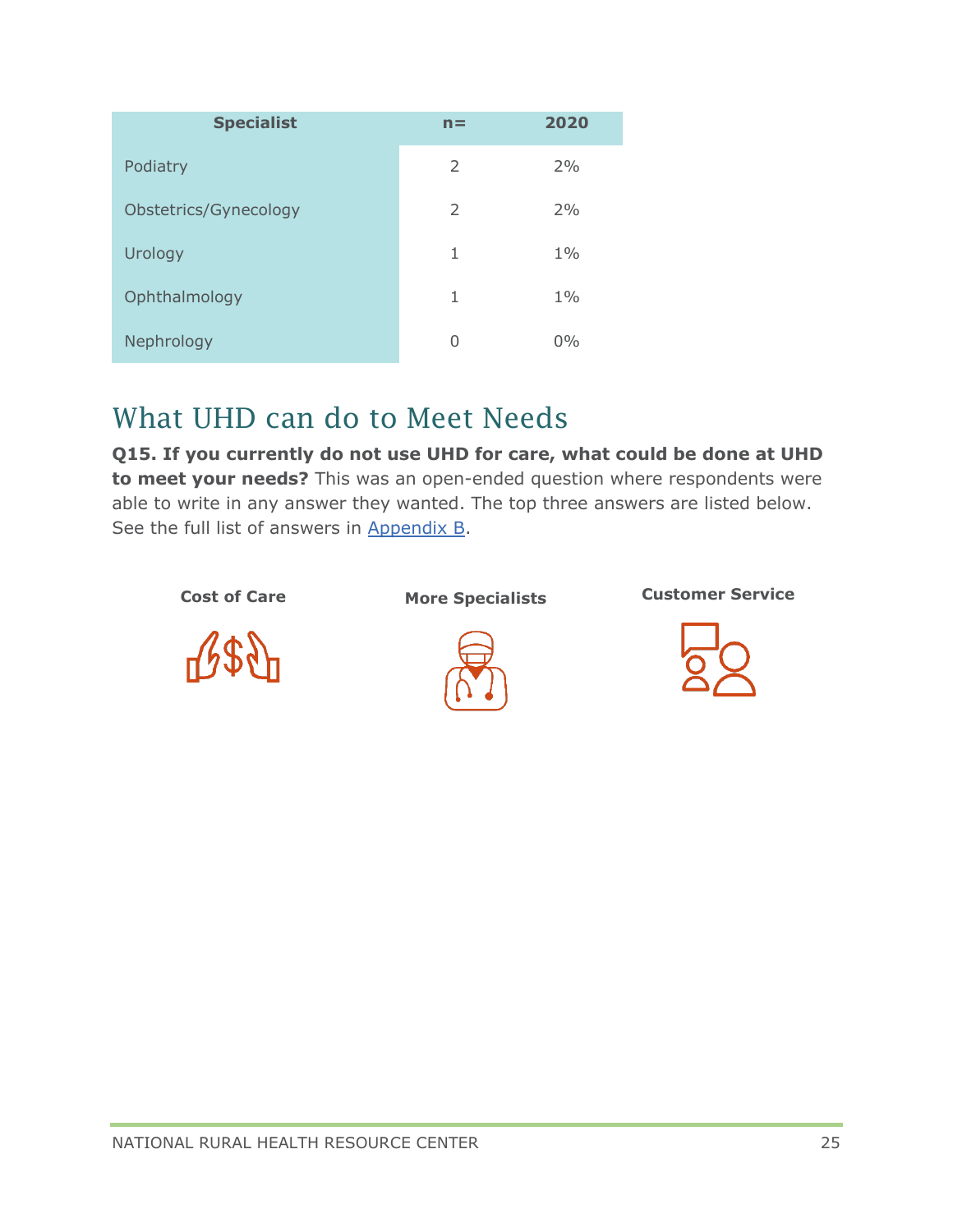# <span id="page-26-0"></span>Focus Group Findings

### Introduction

The Center was contracted by UHD to conduct focus group interviews to provide qualitative data on the strengths and needs of local healthcare services. Focus group comments reflect the perceptions of the individual and may differ or support survey and secondary data findings.

### Background

Four focus groups were scheduled to occur over the course of two weeks in December 2020 to obtain information from community residents for the UHD CHNA. UHD provided names, demographics, and contact information for 29 potential attendees. The Center emailed all 29 to invite them to participate. Attendees could choose the focus group they preferred to attend based on their availability. Each focus group included a mix of attendees representing their community. Attendees represented seniors, schools, businesses, healthcare consumers, and social services.

Twelve people signed up to attend the focus groups and 11 participated. One focus group had no attendees. During the virtual focus group meetings, secondary data was presented to attendees. This secondary data included information about community population race and ethnicity, age range, unemployment, and poverty. Data regarding quality of life variables such as rates of diabetes, obesity, adults currently smoking, HIV, and suicide were shared. Ratios of population to primary care providers, dentists, and mental health providers were also presented.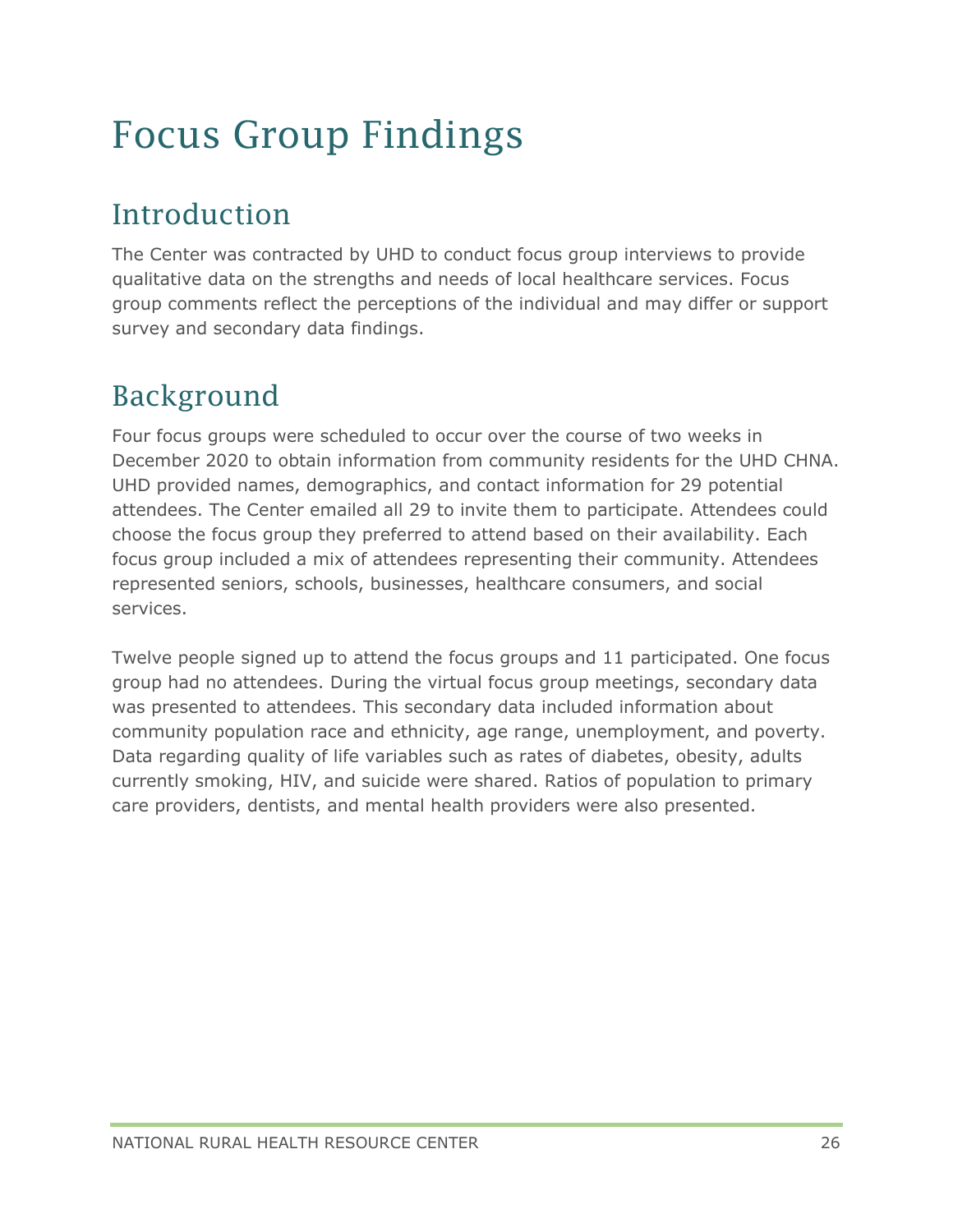### Participant Demographics





Economic status: All were middle class\*

(\*) This characterization was based on comments made during the discussion about current and past employment, housing, and lifestyle. All of those under age 60 were employed in professional careers.

### Limitations

There are two major limitations that should be considered when reviewing these results:

- 1. The information is based on comments from a small segment of the community
- 2. Participants represented professional and middle-income residents. Some segments of the community are not represented in the findings, specifically those with lower socioeconomic status, (i.e., employed in non-professional jobs and not employed) and young adults age 18-35.

### Summary of Major Focus Group Findings

- **Attendee response to secondary data included:**
	- Not surprised by lack of mental health providers
	- Concerned about lack of dentists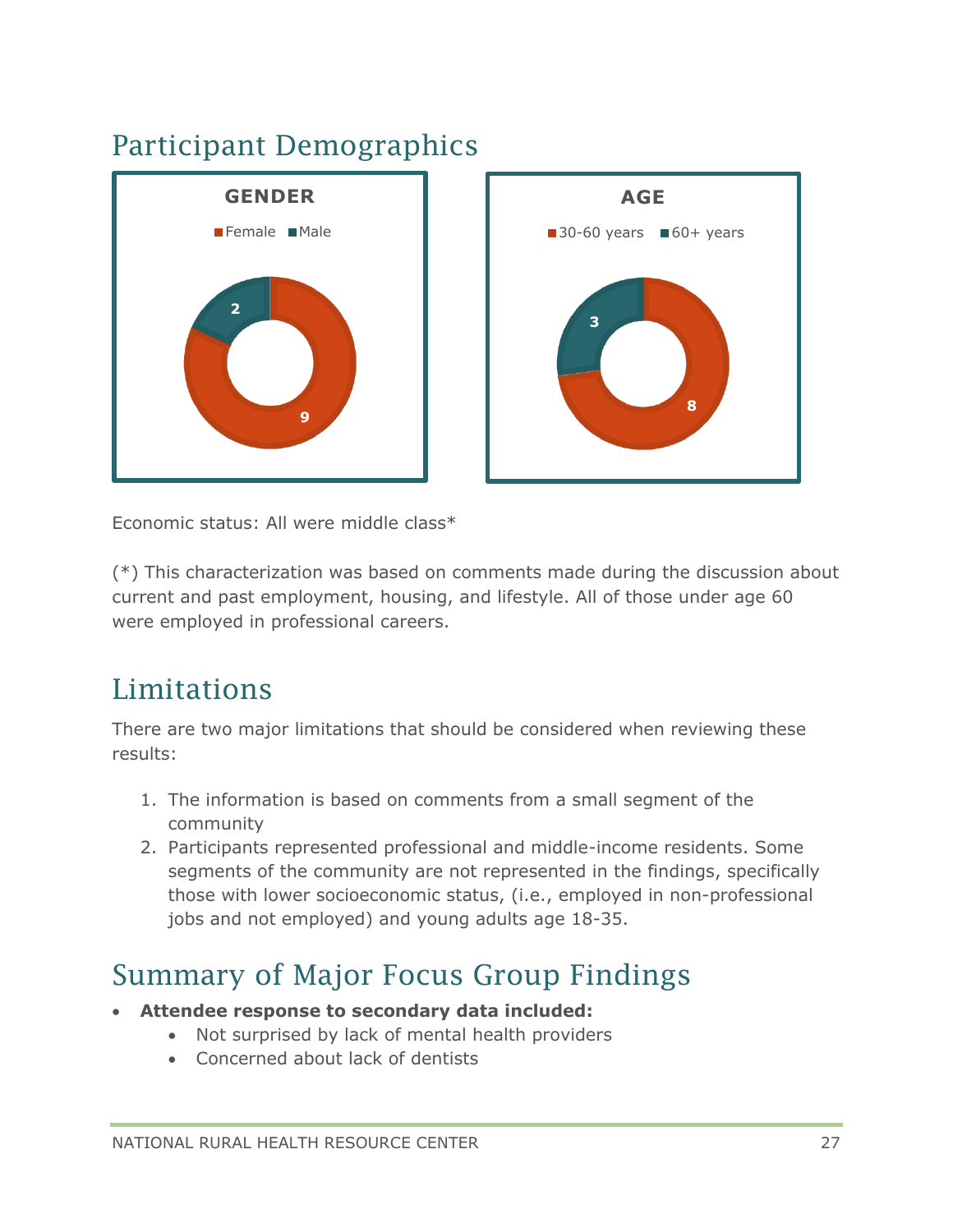- **Specific populations that are suffering more than others**:
	- Those living in poverty, food insecurity, lack of transportation
	- The COVID-19 pandemic was mentioned in all groups, especially regarding youth and seniors related to isolation, fear, and anxiety. It was also noted that "all populations" are suffering due to pandemic and there is a rise in alcohol/drug use, mental health issues, and domestic abuse.
- **Greatest health need:**
	- Mental health services (11 votes)
	- No other health needs were given clear priority according to total number of votes but needs that received two or three votes included better relationship between UHD and VA, daycare, addiction recovery, help or more information to pay for healthcare, a variety of specialists
- The most often cited **barriers to accessing care** were:
	- Financial issues including inability to pay or insurance dictates where services must be accessed
	- Transportation
	- Access to specialists or long wait times for appointments
- The **reasons people leave the area for care** are:
	- Insurance dictates or must access VA services
	- Service either not available or there is a misperception that it's not available
	- Confidentiality/privacy
- **Suggestions for UHD to improve health of community**:
	- Education and community outreach on topics such as wellness, exercise, healthy eating, careers available in healthcare. Bring education to "where the people are" such as schools, events, and businesses
	- More services such as dental, mental health, and a variety of specialties

#### • **Opportunities to collaborate** are:

- Schools
- Faith-based groups
- Any collaboration that is onsite, such as at the business location, school, senior center rather than at the hospital
- Regarding **new services that participants would like to see offered** the two most often cited were:
	- Mental health services
	- Youth programs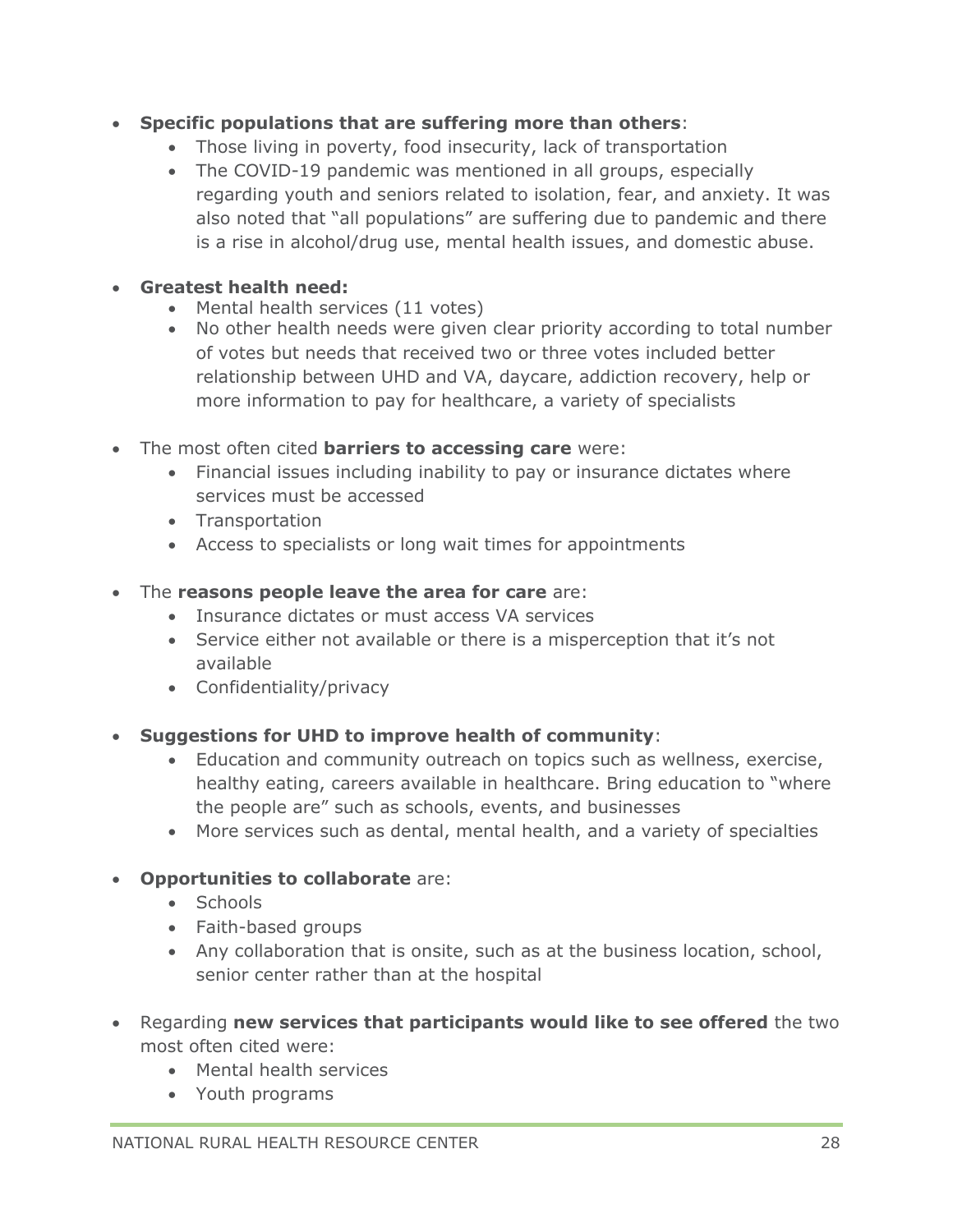# <span id="page-29-0"></span>Key Stakeholder Findings

### Key Stakeholder Methodology

Twelve local residents were identified by the hospital to potentially participate in key informant interviews in December 2020. The key stakeholders were identified based on the various consumer groups of local health services including senior citizens, young parents, healthcare providers, and community leaders. Invitations were emailed with the key stakeholder questions attached [\(Appendix F\)](#page-69-0). Eight people participated in total: three men and five women. Each virtual meeting session was approximately 50 minutes in length and included a review of the secondary data. Each key stakeholder was asked the same questions.

### **Limitations**

There are two major limitations that should be considered when reviewing these results:

- the information is based on comments from a small segment of the community;
- and participants are chosen as key informants by UBH, which could introduce selection bias.

### Summary of Major Points

The number in parenthesis  $(x)$  indicates the number of stakeholders that responded with that same answer.

- **Attendee response to secondary data included:**
	- No surprises
	- Concern about mental health statistics
- **Specific populations that are suffering more than others**:
	- Aging adults was mentioned the most. Comments concerning this group are noted here. There are concerns about challenges of adequate services as they are aging, dealing with chronic conditions, and safety. Not having tax base to support infrastructure. Lack of staffing for services. Issues with transportation. Overuse of emergency medical services (EMS). Telehealth might be available, but many seniors don't use or don't have access. Isolation issues are impacting emotional and physical health. Rare for seniors to have large pensions so concerned about financial issues and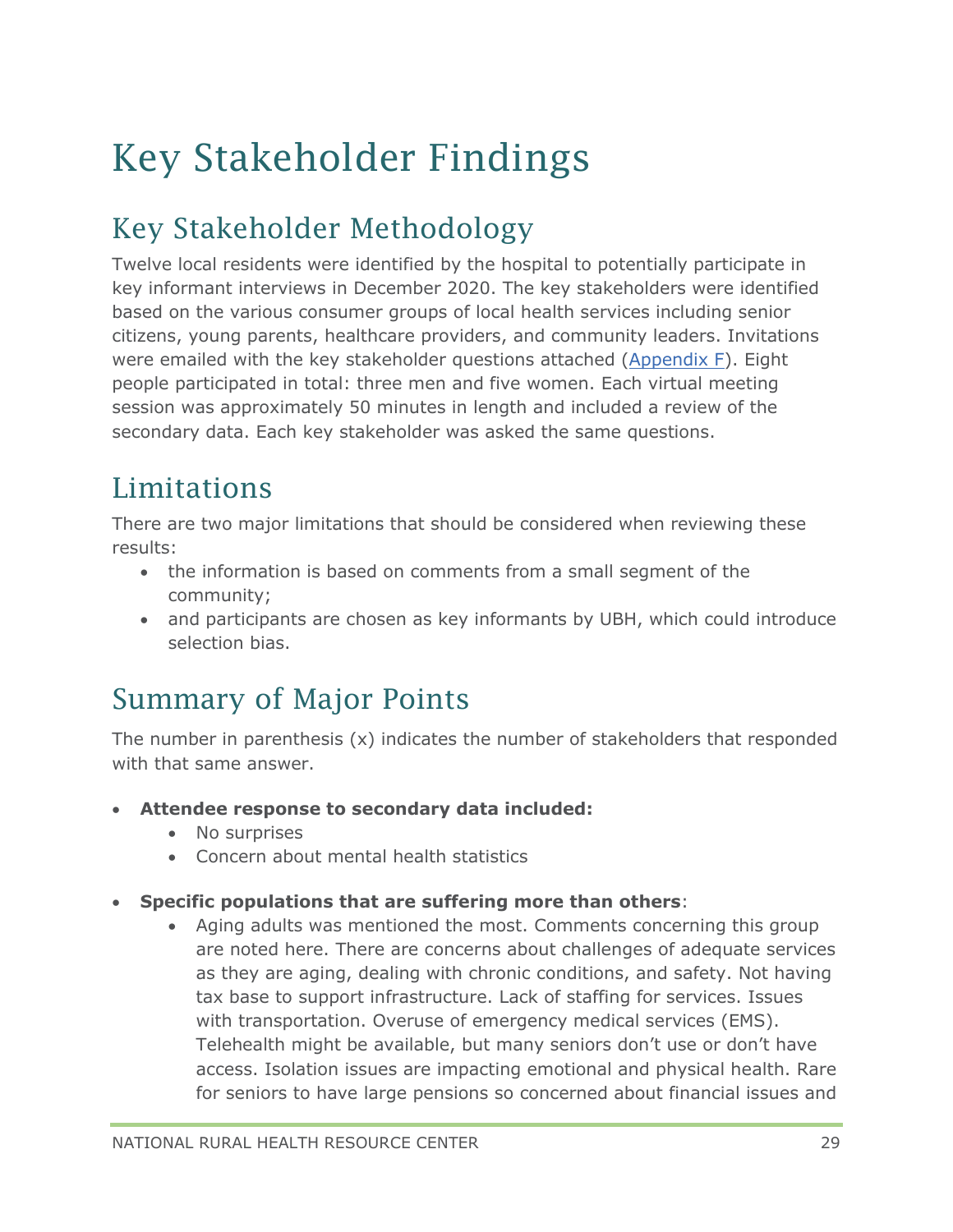paying for medication. Seniors might not be willing to take the help available. Might not seek care if they don't have long-term relationship with provider **(7)**

• Veterans, young professional, Hispanic, mental health were all mentioned by two stakeholders

#### • **Greatest health need:**

- Mental health was mentioned by every stakeholder. Concerned about police officer post-traumatic stress disorder (PTSD). Continue to think outside box and not just providing services. Initiate connection with police officers. Adverse Childhood Experience. Need more providers including psychiatrist and psychologist. Even if telehealth is available, technology to access might be an issue. Issues with stigma concerning seeking care, especially for seniors **(8)**
- Need better ratios for dentist and more info about oral health as it relates to physical health. Need education for adults about the importance of this. Without good insurance, residents won't go if they don't think they can afford it. **(3)**
- Obesity: including in children and need to address quickly. In some places there is less access to grocery stores and rely on Dollar General or gas stations for groceries. Before the pandemic, many people ate out. Perhaps a need for more education about nutrition **(3)**
- The most often cited **barriers to accessing care** were:
	- Transportation **(6)**
	- Costs of healthcare or insurance issues **(4)**
	- Availability of certain services. Might have to travel to get care **(3)**
- The **reasons people leave the area for care** are:
	- Small town-privacy issues **(4)**
	- Not all specialties are available. People access a specialist in another community, so they decide to have all their services in one network. They are then concerned about communication among providers. **(4)**
	- Mayo Clinic is also available in county. Wanting to be part of a wider network **(3)**
- **Suggestions for UHD to improve health of community**:
	- UHD does a good job already but could do a better job providing free healthcare education, especially in the community (school, coffee shops, businesses). Consider opportunities after business hours **(5)**
		- $\circ$  More education and awareness to address obesity and nutrition. If they have it, they need to get the word out better. Might need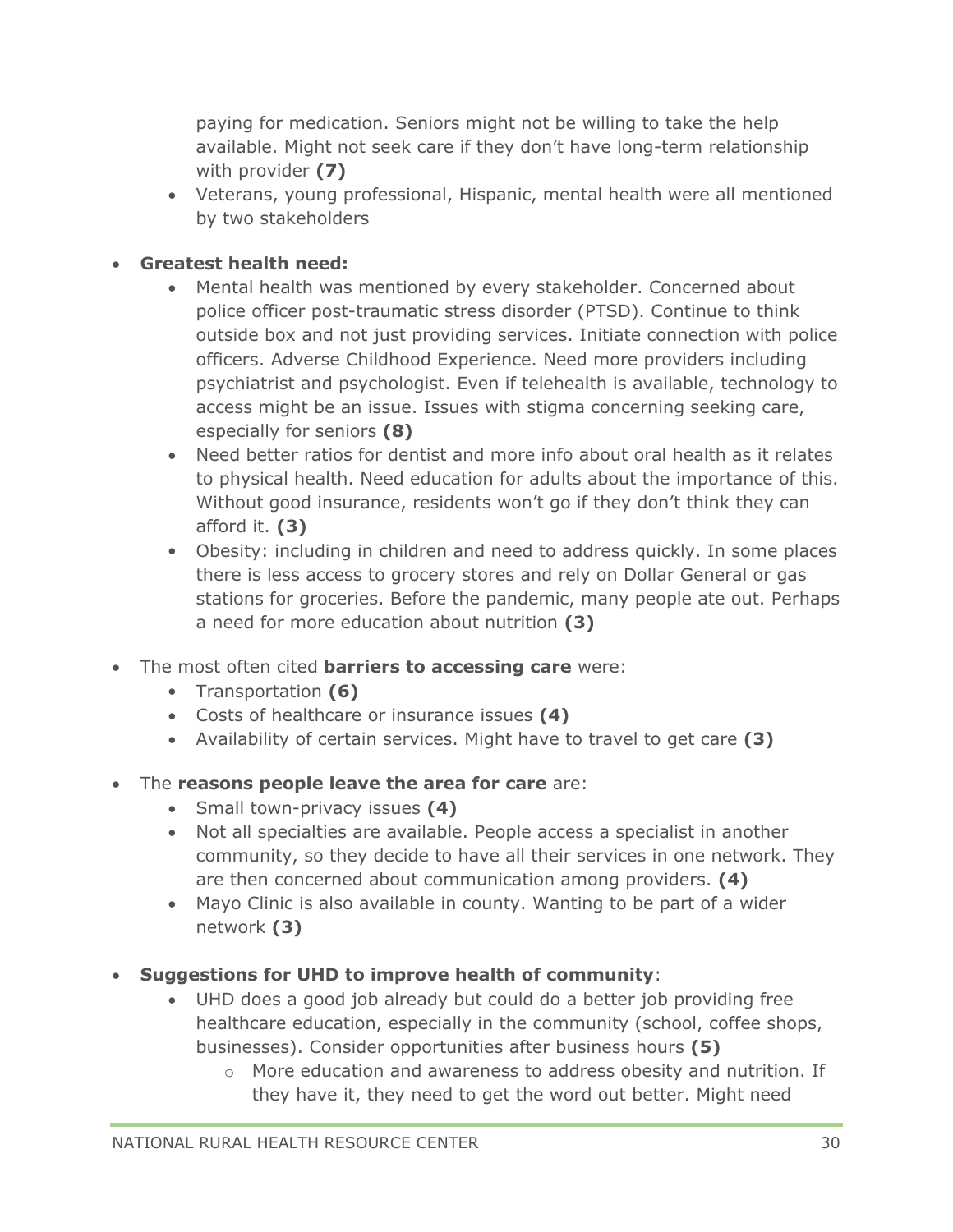constant reinforcement. Visual cues in various places to remind people to make good choices. Intentionally create a community engagement around health and partner with grocery stores, etc. "Blue Zones"

- o Providers give a prescription for a class instead of just recommending it. Elderly tend to respect doctors and will listen to them. Providers follow up on them to see if they did it.
- Thinking outside the box with partnerships including public health, faithbased groups **(3)**
- Small communities value connection. Collaboration helps people to feel connected and break down walls between institutions. Continue to collaborate and not compete **(3)**

#### • **Opportunities to collaborate** are:

- Schools **(3)**
	- $\circ$  There is a large initiative for helping 9<sup>th</sup> and 10<sup>th</sup> graders to connect with healthcare careers. Survey showed they didn't think there were careers available locally. Opportunity to expand this initiative. Grow towards Pathway Programs that help students get credit towards licenses such as certified nurse assistants (CNAs)
	- o Work with outlying communities and schools, not just ones close to hospital or in Blue Earth. Private schools and Wells.
- Long term care and agencies providing those services **(2)**
- Churches **(2)**
- Regarding **new services that participants would like to see offered** the two most often cited were:
	- More mental health, especially providers for low income/poverty, resource center **(4)**
	- Orthodontists/dental care **(2)**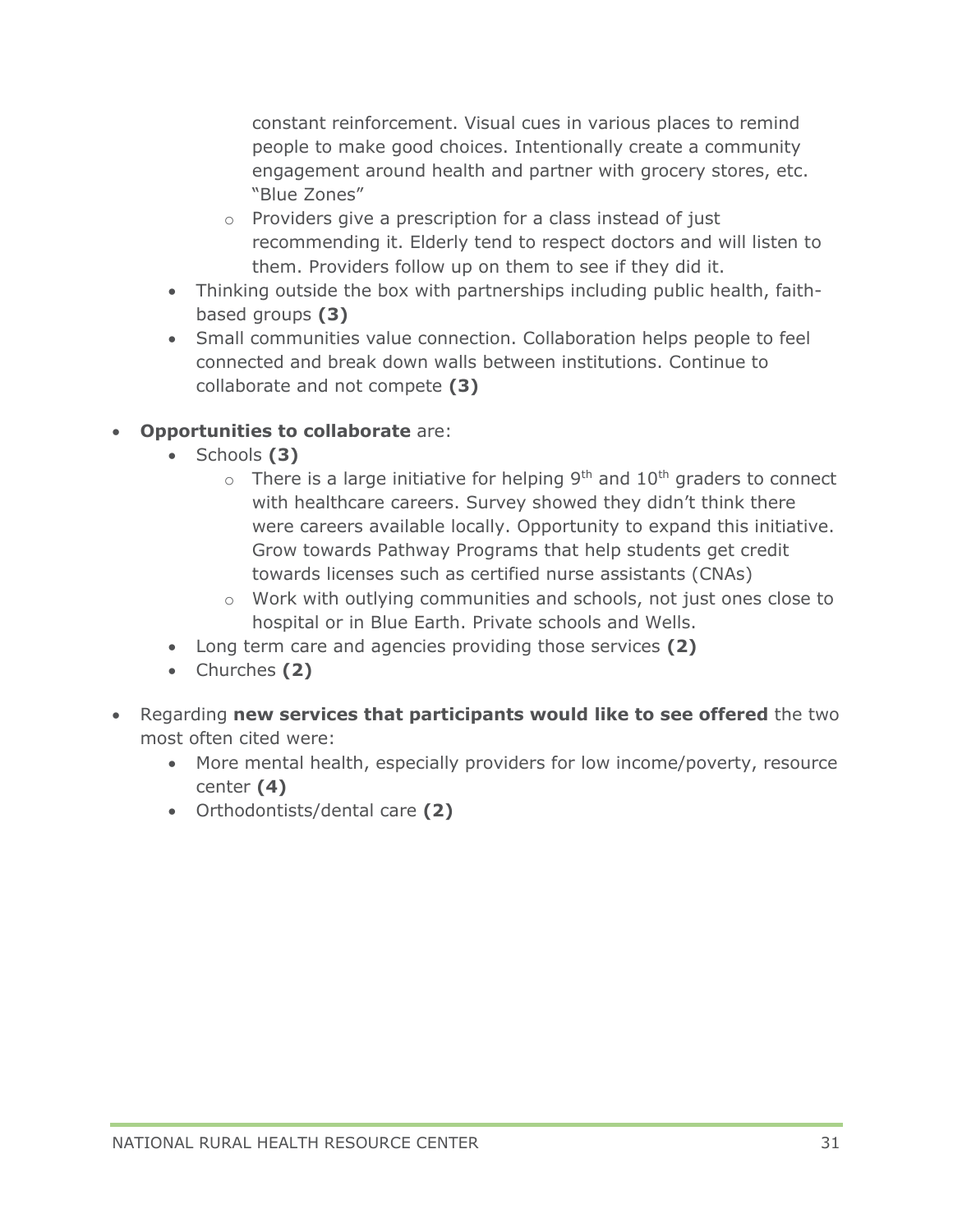# <span id="page-32-0"></span>Conclusions, Recommendations, and Acknowledgements

### Conclusions

In addition to noting secondary data, United Hospital District solicited community input for the CHNA through surveys, focus groups, and key stakeholder interviews. This variety provided a rich source of information. A theme emerging through secondary data and all forms of community input is the need for expanded primary care. This included the need for more providers as well as expanded clinic hours to access care. Respondents indicated that they prefer to receive care within their community when possible. This is also in alignment with the prioritized health concern from the 2019 CHIP process with the Community Health Leadership Coalition.

A second theme noted is the concern about affordability for both insured and the uninsured. Survey respondents indicated that this is one of the top three health needs in the community. This was also identified by focus groups and key stakeholders as one of the barriers to accessing care.

There were times that input from surveys, focus groups, and key stakeholders were different. Both the focus group and key stakeholder input identified mental health services as the greatest health need. Secondary data supports this since the ratios for the number of residents to mental health providers is much higher as compared to Minnesota and US. This is also a top priority of the Community Health Leadership Coalition. This issue was not deemed as a top priority by survey respondents and was seventh in percentage rate.

Another difference included the perception of cancer as a major concern. Survey results indicated this to be a most pressing concern as well as a gap in services provided to the community. Cancer was rarely mentioned in focus group or interviews. It is noted that state legislation and regulations prohibit the release of county level data to outside entities. As a result, the secondary data concerning cancer statistics could not be included.

Finally, the pandemic was frequently mentioned in the focus groups and key stakeholder interviews. This topic was woven into a number of responses for a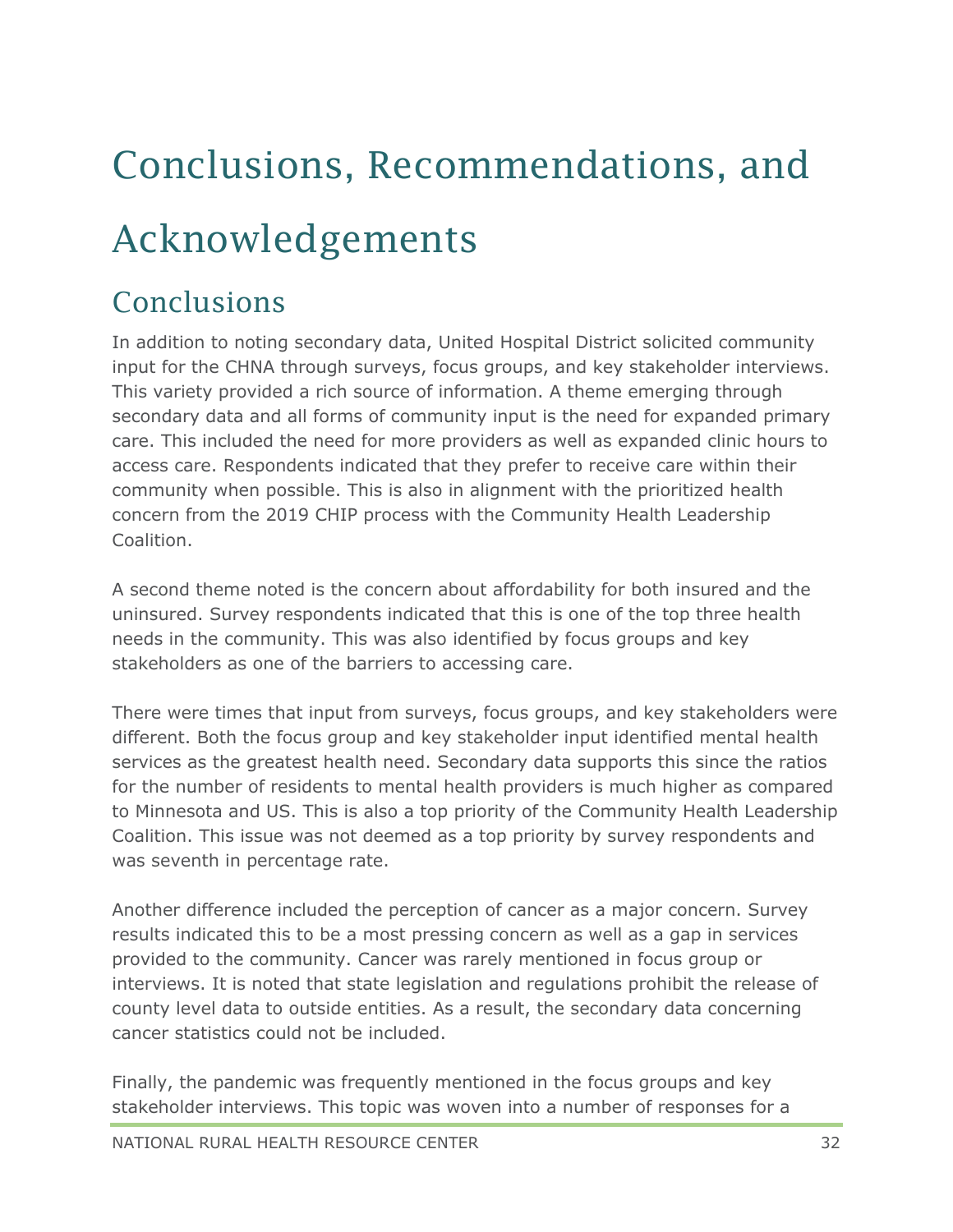variety of questions. Concern was expressed for the senior population and transportation and increased isolation; children and isolation; young families and childcare and poverty; and the increase in mental health issues, especially depression and anxiety. This may also relate to the health priorities of the Community Health Leadership Coalition of ACEs, mental health, substance use, and access to care.

### Recommendations

Recommendations include exploring ways to increase primary care services. Findings indicate that the community members may delay treatment and this issue is one of the top concerns for them. Forward thinking hospitals are looking for new ways to attract primary care providers (PCPs) to provide care for their community. Community perception also indicates an opportunity for expanded clinic hours to better meet the needs of working families.

Since survey responses indicate a concern about cancer and the gap in services, it is recommended that UHD explore this issue. There may be an opportunity to better communicate about services or preventive support that is available. Some focus group respondents indicated that they were not sure what services UHD offers. It is also important to leverage all modes of communication that will reach the senior population as well as younger community members.

As in many communities, there is an opportunity to address issues related to mental illness. As with many recommendations, this is not something the hospital can do alone. UHD can continue to explore telehealth. Focus group and key stakeholders also noted the ways UHD partners with the school system to support careers in healthcare. A similar initiative to "grow our own" social workers, counselors, and community workers/peer support services could be considered.

Finally, focus group and stakeholder input indicated that UHD is an important partner and collaborates well. UHD is encouraged to continue developing these partnerships with businesses, faith groups, and schools (including schools in within the counties but not located in Blue Earth).

### Acknowledgements

The Center would like to thank UHD's CHNA team for their contributions and work with developing and distributing the assessment and coordinating the focus groups.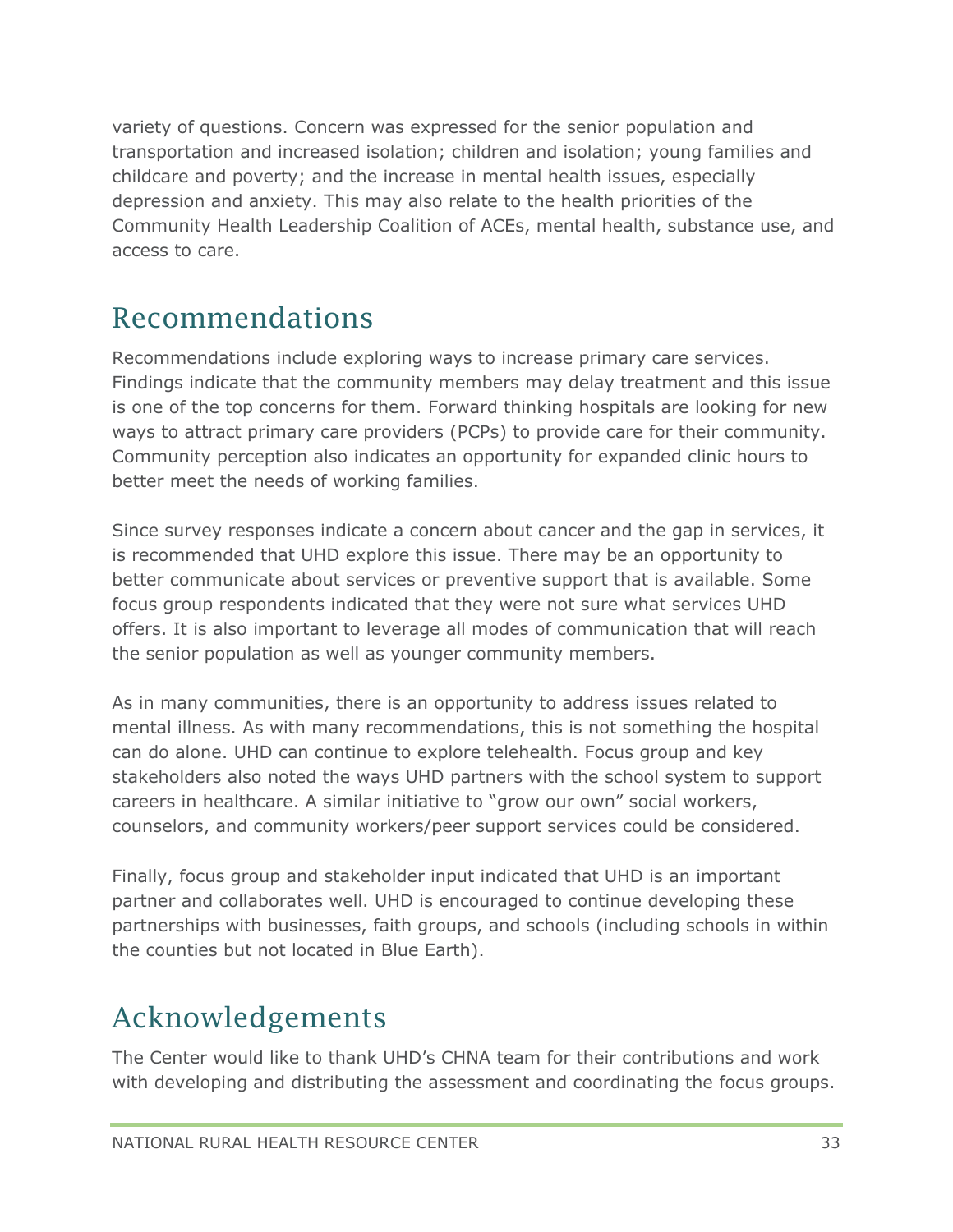# <span id="page-34-0"></span>Appendix A: Survey Instrument **UNITED HOSPITAL DISTRICT**

Committed to care. Committed to you.

**You are invited to participate in an important survey that will help identify critical health needs in our communities!** 

November 16, 2020

Dear Friend:

United Hospital District (UHD) is partnering with The National Rural Health Resource Center to administer a community health needs assessment survey. The purpose of the survey is to obtain information from a wide range of participants such as yourself, to assist in planning our programs, services, and facilities to best serve our communities. **Your help is critical in determining future health priorities and needs in our area.**

By completing the enclosed survey, you can help bring awareness of community health issues, which will guide UHD in developing programs to meet identified needs. We know your time is valuable and we anticipate the survey will take no more than 15 minutes to complete.

#### **The due date to return your survey is December 14, 2020. Please return your completed survey in the envelope provided - no stamp needed.**

All survey responses will go to The National Rural Health Resource Center in Duluth, Minnesota, the organization that is assisting with this project, and results will be presented to UHD. If you have any questions about the survey, please call Keely Lonetto at 218-216-7041. We believe, with your help, we can continue to improve healthcare services in our region. As always, UHD is committed to care and committed to you.

Thank you for your assistance.

Sincerely,

Rick Ash, CEO United Hospital District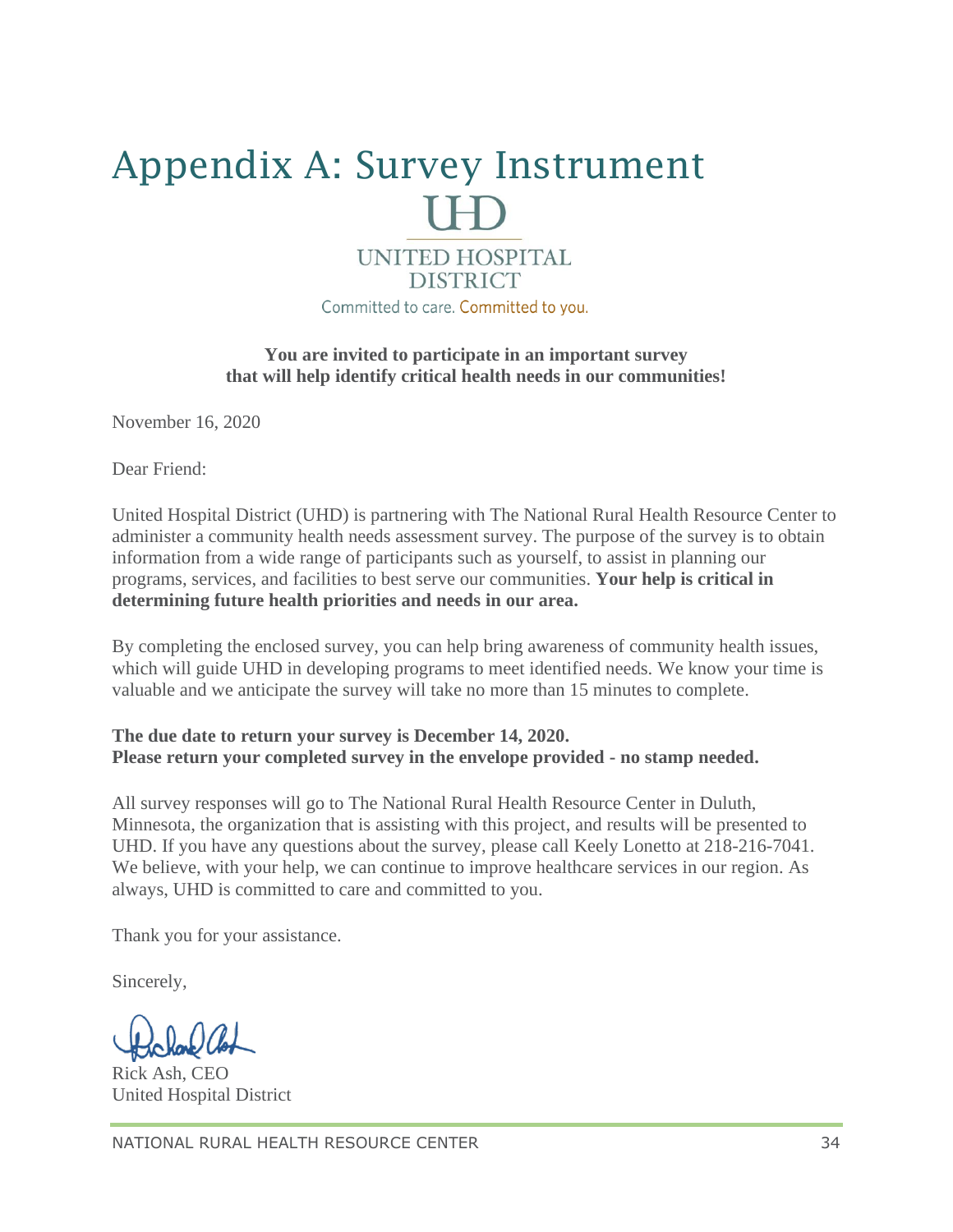#### **Community Health Needs Assessment Blue Earth, Minnesota**

Instructions: Fill in the circle next to the corresponding answer with a #2 pencil or ink pen. Please return the completed survey in the enclosed postage paid envelope. If you need assistance completing the survey, please contact the National Rural Health Resource Center at 1-800-997-6685. All responses will be kept confidential.

|         | 1. How would you rate the general health of our community?<br>O Very healthy O Healthy O Somewhat healthy O Unhealthy O Very unhealthy                                                                  |   |         |                                                                                                                                                                                                                                 |  |  |  |  |
|---------|---------------------------------------------------------------------------------------------------------------------------------------------------------------------------------------------------------|---|---------|---------------------------------------------------------------------------------------------------------------------------------------------------------------------------------------------------------------------------------|--|--|--|--|
| O.      | 2. What are the three most pressing health concerns in the community? (Select up to 3 responses)<br>O Access to mental health services<br>Access to primary care                                        |   |         |                                                                                                                                                                                                                                 |  |  |  |  |
|         | O Access to specialists                                                                                                                                                                                 | О | Obesity |                                                                                                                                                                                                                                 |  |  |  |  |
| O.      | Affordable health insurance coverage                                                                                                                                                                    | O |         | Personal debt due to medical bills                                                                                                                                                                                              |  |  |  |  |
| O       | Cancer                                                                                                                                                                                                  | O |         | Chronic disease management (diabetes, heart failure)                                                                                                                                                                            |  |  |  |  |
| O       | Reliable health information                                                                                                                                                                             | O |         | Coordination of care                                                                                                                                                                                                            |  |  |  |  |
|         | O Access to substance abuse services                                                                                                                                                                    |   |         | O Tobacco/e-cigarettes                                                                                                                                                                                                          |  |  |  |  |
| O       | Healthy lifestyles (exercise/nutrition)                                                                                                                                                                 | O |         | Wellness/prevention services                                                                                                                                                                                                    |  |  |  |  |
| O       | Access to senior care                                                                                                                                                                                   | O |         | Heart disease/stroke                                                                                                                                                                                                            |  |  |  |  |
| O       | Hunger                                                                                                                                                                                                  | О |         | Other _________________                                                                                                                                                                                                         |  |  |  |  |
| O.      | 3. In your opinion, what are the top three priorities to improve access to healthcare in our community?<br>(Select up to 3 that apply)<br>More primary care providers<br>More types of specialists<br>O |   |         |                                                                                                                                                                                                                                 |  |  |  |  |
| O.      | Expanded primary care appointment times                                                                                                                                                                 |   | O       | More outpatient services                                                                                                                                                                                                        |  |  |  |  |
| O       | Financial aid assistance                                                                                                                                                                                |   | O       | Telemedicine                                                                                                                                                                                                                    |  |  |  |  |
| $\circ$ | Interpreter services                                                                                                                                                                                    |   | O       | Transportation assistance                                                                                                                                                                                                       |  |  |  |  |
| O.      | More frequent health education opportunities                                                                                                                                                            |   | O       | Other and the contract of the contract of the contract of the contract of the contract of the contract of the contract of the contract of the contract of the contract of the contract of the contract of the contract of the   |  |  |  |  |
|         | 4. What are the three largest gaps in healthcare services in our community?<br>(Select up to 3 responses)<br>O Availability of services/providers                                                       |   | O       | Primary care                                                                                                                                                                                                                    |  |  |  |  |
| O.      | Ability to service different languages/cultures                                                                                                                                                         |   | O       | Affordable prescription drug assistance                                                                                                                                                                                         |  |  |  |  |
| O.      | Pain management                                                                                                                                                                                         |   | O       | Services for low income                                                                                                                                                                                                         |  |  |  |  |
| O.      | End-of-life care (hospice/palliative care)                                                                                                                                                              |   | О       | Geriatric care (seniors)                                                                                                                                                                                                        |  |  |  |  |
| O       | Healthy lifestyle education                                                                                                                                                                             |   | O       | Mental health services                                                                                                                                                                                                          |  |  |  |  |
|         | O Cancer treatment                                                                                                                                                                                      |   | O       | Substance abuse services                                                                                                                                                                                                        |  |  |  |  |
|         | O Chronic care management (heart, lung, diabetes, etc.)                                                                                                                                                 |   | O       | Other the control of the control of the control of the control of the control of the control of the control of the control of the control of the control of the control of the control of the control of the control of the con |  |  |  |  |

 $\mathbf{1}$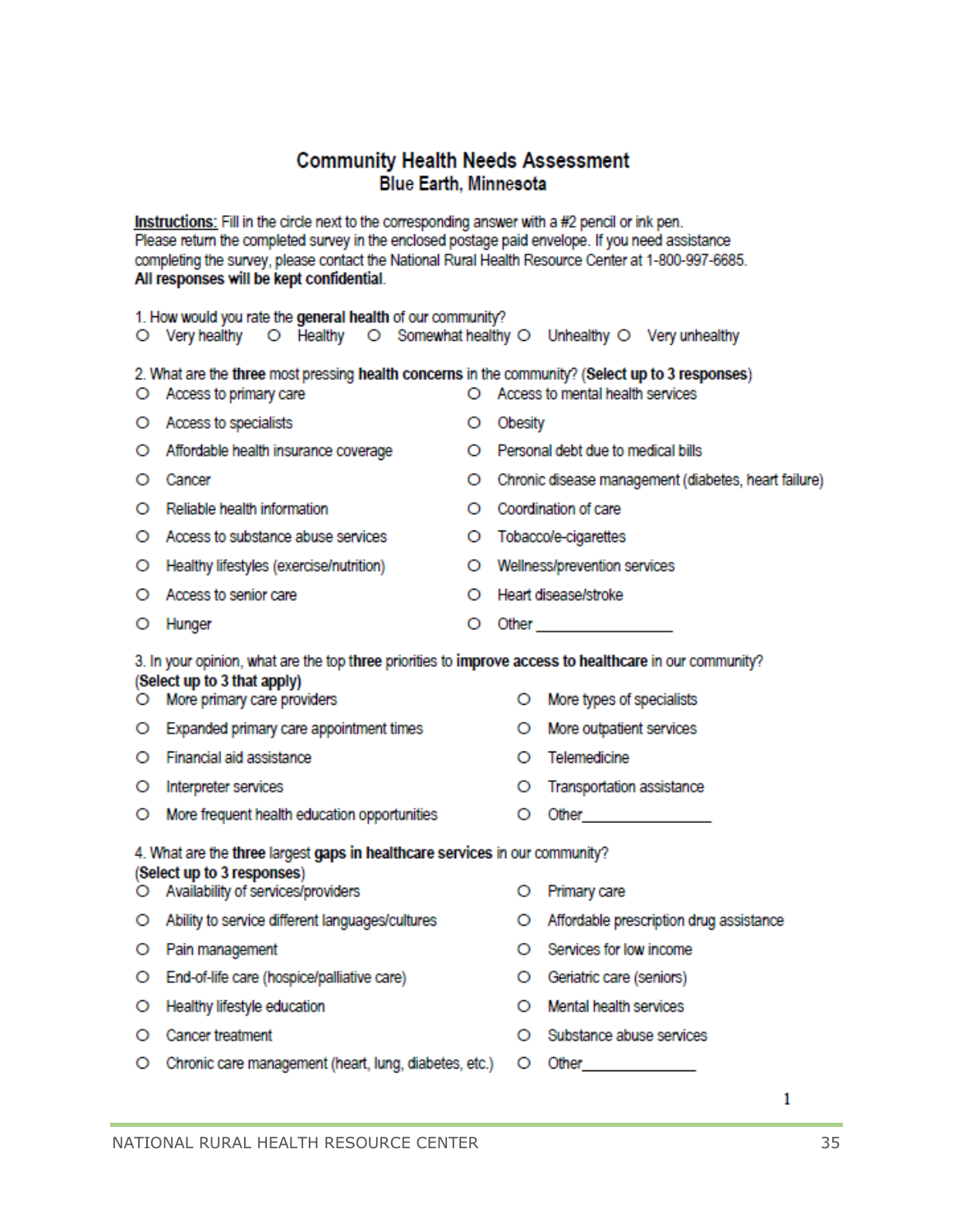|                                                                                                                                                                       | 5. In the past three years, was there a time when you or a member of your household thought you needed<br>healthcare services but did NOT get or delayed getting medical services?<br>O Yes                                                                                                                                                                                                                                                                                                                                            |         | O No (If no, skip to question 7) O Don't know/not sure                                                                                                                                                                          |   |                                                                                                                |  |  |
|-----------------------------------------------------------------------------------------------------------------------------------------------------------------------|----------------------------------------------------------------------------------------------------------------------------------------------------------------------------------------------------------------------------------------------------------------------------------------------------------------------------------------------------------------------------------------------------------------------------------------------------------------------------------------------------------------------------------------|---------|---------------------------------------------------------------------------------------------------------------------------------------------------------------------------------------------------------------------------------|---|----------------------------------------------------------------------------------------------------------------|--|--|
|                                                                                                                                                                       |                                                                                                                                                                                                                                                                                                                                                                                                                                                                                                                                        |         |                                                                                                                                                                                                                                 |   |                                                                                                                |  |  |
|                                                                                                                                                                       | 6. If yes, what were the most important reasons why you did not receive healthcare services?<br>(Select up to 3 responses)                                                                                                                                                                                                                                                                                                                                                                                                             |         |                                                                                                                                                                                                                                 |   |                                                                                                                |  |  |
| O                                                                                                                                                                     | Could not get an appointment                                                                                                                                                                                                                                                                                                                                                                                                                                                                                                           | O       | Did not know where to go                                                                                                                                                                                                        |   | O Cost too much                                                                                                |  |  |
| O                                                                                                                                                                     | Appointment wait was too long                                                                                                                                                                                                                                                                                                                                                                                                                                                                                                          | O       | Not treated with respect                                                                                                                                                                                                        | O | Language barrier                                                                                               |  |  |
| O                                                                                                                                                                     | Schedule conflicts due to work                                                                                                                                                                                                                                                                                                                                                                                                                                                                                                         | O.      | Too nervous or afraid                                                                                                                                                                                                           | O | No childcare                                                                                                   |  |  |
| O                                                                                                                                                                     | Insurance did not cover cost                                                                                                                                                                                                                                                                                                                                                                                                                                                                                                           | O.      | Do not like doctors                                                                                                                                                                                                             | O | No insurance                                                                                                   |  |  |
| O                                                                                                                                                                     | Unsure of available services                                                                                                                                                                                                                                                                                                                                                                                                                                                                                                           | O       | <b>Transportation issue</b>                                                                                                                                                                                                     | O | Other the control of the control of the control of the control of the control of the control of the control of |  |  |
| 7. Where are you most likely to go for routine healthcare? (Please select only ONE response)<br>O N/A; I do not receive routine healthcare<br>UHD Emergency room<br>O |                                                                                                                                                                                                                                                                                                                                                                                                                                                                                                                                        |         |                                                                                                                                                                                                                                 |   |                                                                                                                |  |  |
| O.                                                                                                                                                                    | Physician's office                                                                                                                                                                                                                                                                                                                                                                                                                                                                                                                     | O       | Other and the contract of the contract of the contract of the contract of the contract of the contract of the contract of the contract of the contract of the contract of the contract of the contract of the contract of the c |   |                                                                                                                |  |  |
| O.                                                                                                                                                                    | 8. In the past three years, have you or a household member received care in a hospital? (such as<br>hospitalized overnight, day surgery, obstetrical care, rehabilitation, radiology or emergency care)<br>$\circ$ No (If no, skip to question 11)<br>O Don't know/not sure<br>O Yes<br>9. If yes, which hospital does your household use the MOST for hospital care?<br>10. Thinking about the hospital you use most frequently, what are the three most important reasons for<br>selecting that hospital? (Select up to 3 responses) |         |                                                                                                                                                                                                                                 |   |                                                                                                                |  |  |
| O                                                                                                                                                                     | Appointment availability<br>Clinic's reputation for quality                                                                                                                                                                                                                                                                                                                                                                                                                                                                            | O<br>O  | Recommended by family or friends<br>Referred by physician or another provider                                                                                                                                                   |   |                                                                                                                |  |  |
| О                                                                                                                                                                     | Closest to home                                                                                                                                                                                                                                                                                                                                                                                                                                                                                                                        | $\circ$ | Required by insurance plan                                                                                                                                                                                                      |   |                                                                                                                |  |  |
| О                                                                                                                                                                     | Cost of care                                                                                                                                                                                                                                                                                                                                                                                                                                                                                                                           | O.      | VA/ Military requirement                                                                                                                                                                                                        |   |                                                                                                                |  |  |
| O                                                                                                                                                                     | Length of waiting room time                                                                                                                                                                                                                                                                                                                                                                                                                                                                                                            | O       | Indian Health Services                                                                                                                                                                                                          |   |                                                                                                                |  |  |
| О.                                                                                                                                                                    | Prior experience with clinic                                                                                                                                                                                                                                                                                                                                                                                                                                                                                                           | O       | Other                                                                                                                                                                                                                           |   |                                                                                                                |  |  |
| O                                                                                                                                                                     | 11. If you or a household member needed to be hospitalized in the future, which facility would you choose?<br>(Please select only ONE response)<br><b>United Hospital District</b>                                                                                                                                                                                                                                                                                                                                                     | O       | Mankato Clinic                                                                                                                                                                                                                  | O | Mayo Fairmont                                                                                                  |  |  |
| O                                                                                                                                                                     | Kossuth Regional Medical Center                                                                                                                                                                                                                                                                                                                                                                                                                                                                                                        | O       | Mayo Albert Lea                                                                                                                                                                                                                 | O | Mayo Mankato                                                                                                   |  |  |
|                                                                                                                                                                       |                                                                                                                                                                                                                                                                                                                                                                                                                                                                                                                                        |         |                                                                                                                                                                                                                                 |   |                                                                                                                |  |  |
|                                                                                                                                                                       | O Sanford Health Jackson, MN                                                                                                                                                                                                                                                                                                                                                                                                                                                                                                           |         | O VA                                                                                                                                                                                                                            | O | Other                                                                                                          |  |  |

12. In the past three years, have you or a household member seen a primary healthcare provider, such as a family physician, physician assistant or nurse practitioner for healthcare services<br>
O Yes 
O No (If no, skip to question 15) 
O Don't know/not sure

 $\overline{2}$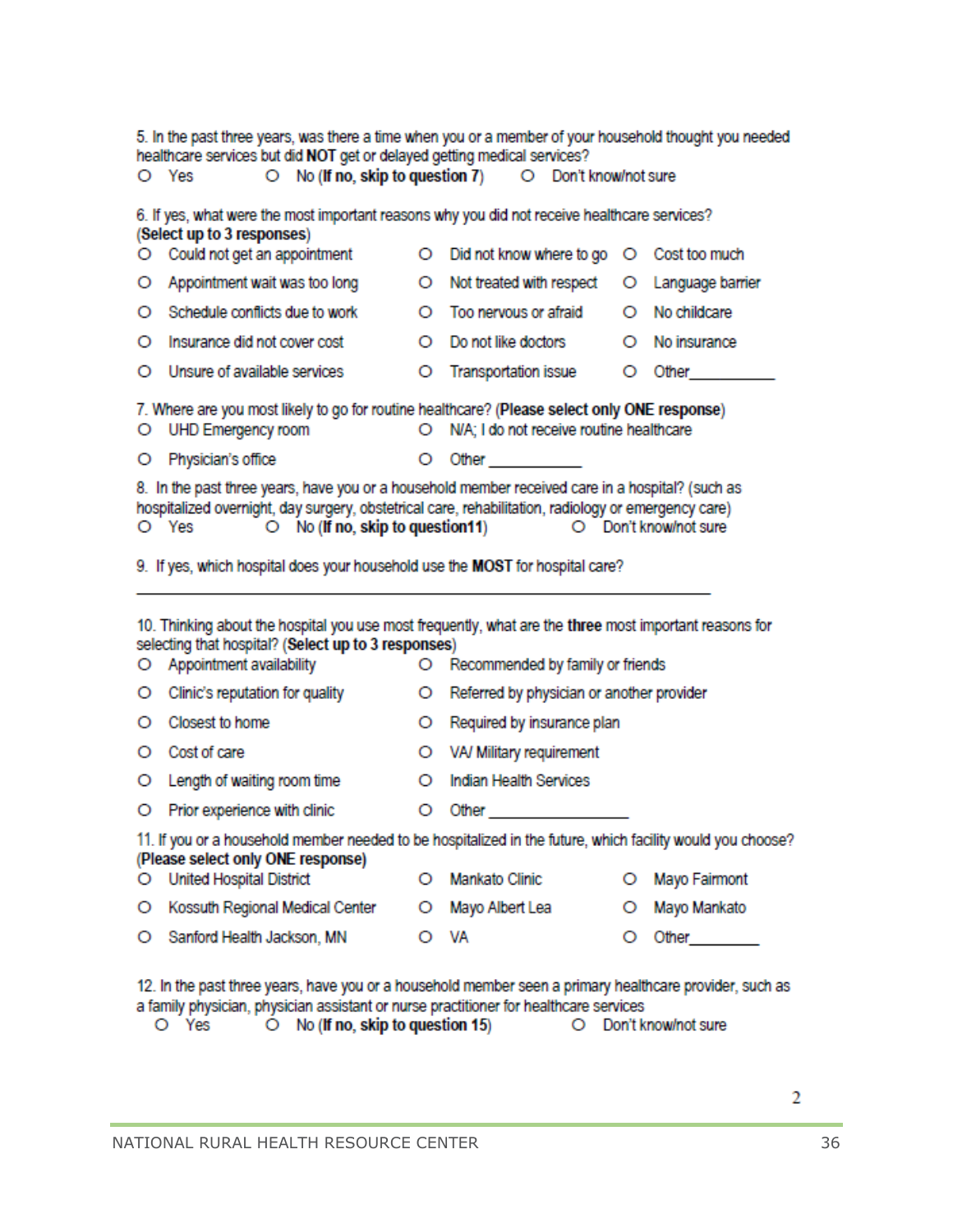|                                                                                                                                                                                                                                           | 13. In which facility was that primary healthcare provider located? (Refer to facilities in #11)                  |    |                                             |    |                                                                                                                                                                                                                                |
|-------------------------------------------------------------------------------------------------------------------------------------------------------------------------------------------------------------------------------------------|-------------------------------------------------------------------------------------------------------------------|----|---------------------------------------------|----|--------------------------------------------------------------------------------------------------------------------------------------------------------------------------------------------------------------------------------|
| O                                                                                                                                                                                                                                         | 14. Why did you select that particular primary care provider? (Select all that apply)<br>Appointment availability |    | Recommended by family or friends<br>$\circ$ |    |                                                                                                                                                                                                                                |
| O                                                                                                                                                                                                                                         | Clinic's reputation for quality                                                                                   |    | O                                           |    | Referred by physician or another provider                                                                                                                                                                                      |
| O                                                                                                                                                                                                                                         | Closest to home                                                                                                   |    | Required by insurance plan<br>O.            |    |                                                                                                                                                                                                                                |
| О                                                                                                                                                                                                                                         | Cost of care                                                                                                      |    | O VA/ Military requirement                  |    |                                                                                                                                                                                                                                |
| O                                                                                                                                                                                                                                         | Length of waiting room time                                                                                       |    | Indian Health Services<br>O                 |    |                                                                                                                                                                                                                                |
| O                                                                                                                                                                                                                                         | Prior experience with clinic                                                                                      |    | $\circ$                                     |    |                                                                                                                                                                                                                                |
|                                                                                                                                                                                                                                           | 15. If you currently do not use UHD for care, what could be done at UHD to meet your needs?                       |    |                                             |    |                                                                                                                                                                                                                                |
| O                                                                                                                                                                                                                                         | 16. Where do you learn about ways to live a healthier life? (Select all that apply)<br>Healthcare provider        |    | O Fitness center                            | O  | Website <b>Website</b>                                                                                                                                                                                                         |
| O                                                                                                                                                                                                                                         | Group/organization I belong to (please specify)                                                                   |    |                                             |    | O Social Media                                                                                                                                                                                                                 |
| O                                                                                                                                                                                                                                         | Friends/family                                                                                                    |    | O Newspaper                                 | O. | Other and the control of the control of the control of the control of the control of the control of the control of the control of the control of the control of the control of the control of the control of the control of th |
|                                                                                                                                                                                                                                           | primary care provider/family doctor) for healthcare services?<br>O Yes                                            |    | $\circ$ No (If no, skip to question 20)     |    | 17. In the past three years, have you or a household member seen a healthcare specialist (other than your<br>O Don't know/not sure                                                                                             |
|                                                                                                                                                                                                                                           | 18. What type of healthcare specialist(s) was seen?                                                               |    |                                             |    |                                                                                                                                                                                                                                |
|                                                                                                                                                                                                                                           | 19. Where was the healthcare specialist located? (Refer to facilities in #11)                                     |    |                                             |    |                                                                                                                                                                                                                                |
| 20. If you needed specialty care services in the future which facility would you choose?<br>(Refer to facilities in #11)<br>Other and the contract of the contract of the contract of the contract of the contract of the contract of the |                                                                                                                   |    |                                             |    |                                                                                                                                                                                                                                |
| 21. What type of specialist would you MOST like to have access to in our community?<br>(Please select only ONE response)                                                                                                                  |                                                                                                                   |    |                                             |    |                                                                                                                                                                                                                                |
| $\circ$                                                                                                                                                                                                                                   | Cardiology                                                                                                        | О. | General surgery                             | O  | Podiatry                                                                                                                                                                                                                       |
| O                                                                                                                                                                                                                                         | Chronic acute pain                                                                                                | O  | Nephrology                                  | O  | Psychiatric services                                                                                                                                                                                                           |
| O                                                                                                                                                                                                                                         | Dermatology                                                                                                       |    | O Obstetrics/Gynecology                     | O. | Urology                                                                                                                                                                                                                        |
| О                                                                                                                                                                                                                                         | Ear, nose & throat                                                                                                | O  | Orthopedics                                 | О  | Other <b>Communication</b>                                                                                                                                                                                                     |
| $\circ$                                                                                                                                                                                                                                   | Endocrinology/diabetes                                                                                            |    | O Ophthalmology                             |    |                                                                                                                                                                                                                                |

3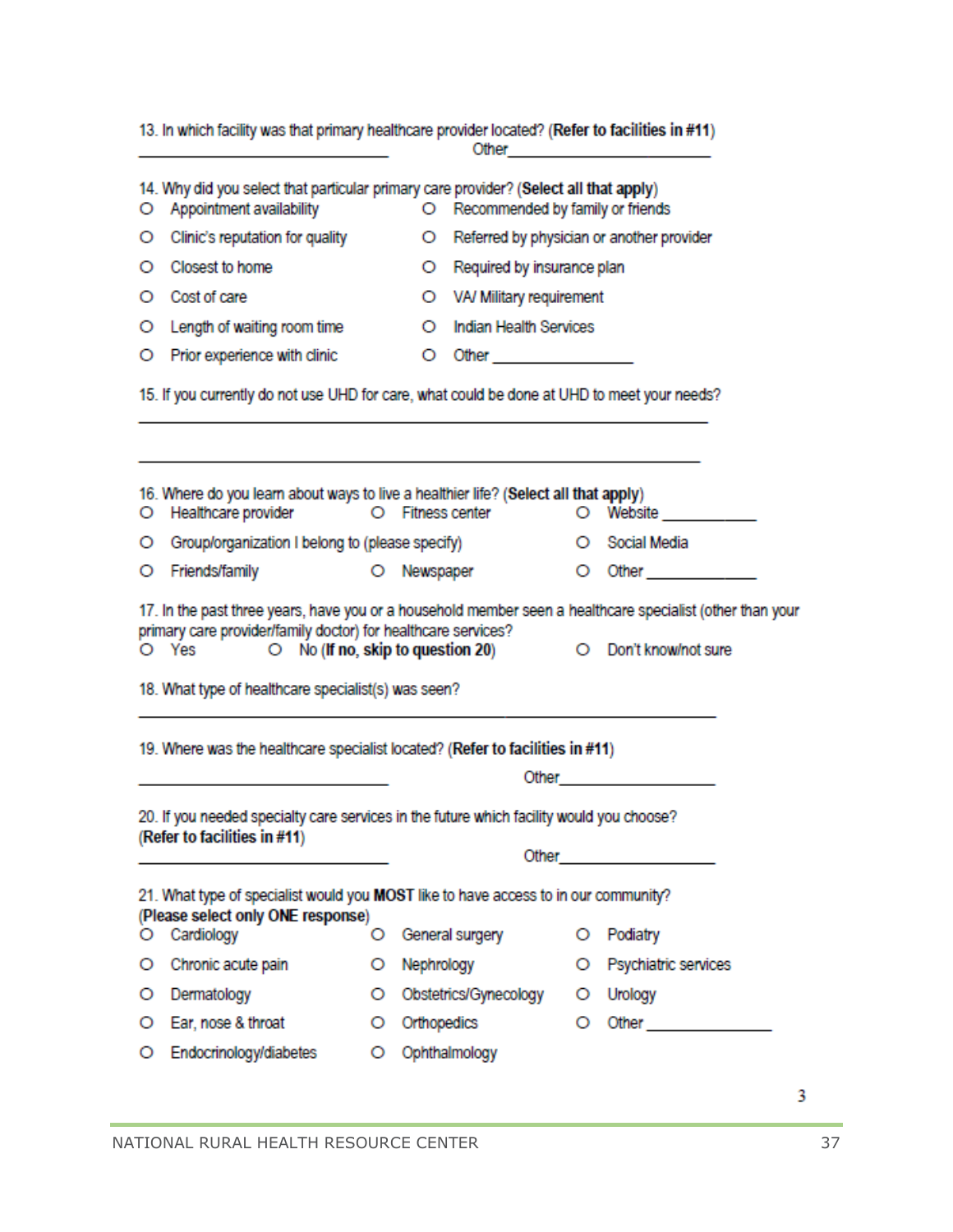|                                                                                                                                                             | 22. What type of health insurance covers the majority of your household's medical expenses?<br>(Please select only ONE response)                                                                                                     |         |            |                          |           |         |   |                                                                                                                                                                                                                                    |  |  |
|-------------------------------------------------------------------------------------------------------------------------------------------------------------|--------------------------------------------------------------------------------------------------------------------------------------------------------------------------------------------------------------------------------------|---------|------------|--------------------------|-----------|---------|---|------------------------------------------------------------------------------------------------------------------------------------------------------------------------------------------------------------------------------------|--|--|
| O                                                                                                                                                           | Commercial plan                                                                                                                                                                                                                      |         | O          | <b>Healthy kids</b>      |           |         | O | Self paid                                                                                                                                                                                                                          |  |  |
| O                                                                                                                                                           | <b>Employer sponsored</b>                                                                                                                                                                                                            |         | O          | Medicaid/Medicare        |           |         | O | Health savings account                                                                                                                                                                                                             |  |  |
| O                                                                                                                                                           | VA/Military                                                                                                                                                                                                                          |         | $\circ$    | State/other              |           |         | O | Indian Health Services                                                                                                                                                                                                             |  |  |
| O                                                                                                                                                           | Other <b>Communist Communist Communist Communist Communist Communist Communist Communist Communist Communist Communist Communist Communist Communist Communist Communist Communist Communist Communist Communist Communist Commu</b> |         |            |                          |           |         |   |                                                                                                                                                                                                                                    |  |  |
| O                                                                                                                                                           | 23. If you do NOT have health insurance, why? (Select all that apply)<br>Cannot afford to pay for health insurance<br>O Do not know how to apply                                                                                     |         |            |                          |           |         |   |                                                                                                                                                                                                                                    |  |  |
| О                                                                                                                                                           | Choose not to have health insurance                                                                                                                                                                                                  |         |            |                          |           | $\circ$ |   | Employer doesn't offer insurance                                                                                                                                                                                                   |  |  |
| O                                                                                                                                                           | Cannot get health insurance due to medical issues                                                                                                                                                                                    |         |            |                          |           | $\circ$ |   | Too difficult to apply                                                                                                                                                                                                             |  |  |
| 24. Are you aware of programs that help people pay for healthcare expenses?<br>○ Yes, and I use them ○ Yes, but I do not qualify ○ No ○ Don't know/not sure |                                                                                                                                                                                                                                      |         |            |                          |           |         |   |                                                                                                                                                                                                                                    |  |  |
|                                                                                                                                                             | 25. In the past 12 months, please select all of the preventive services you or any household member used.<br>(Select all that apply)                                                                                                 |         |            |                          |           |         |   |                                                                                                                                                                                                                                    |  |  |
| O                                                                                                                                                           | Pap smear                                                                                                                                                                                                                            | Ο       | Blood draw |                          |           | O       |   | Childhood vaccinations                                                                                                                                                                                                             |  |  |
| O                                                                                                                                                           | Flu shot                                                                                                                                                                                                                             | Ο       |            | Cholesterol check        |           |         |   | O Annual health checkup                                                                                                                                                                                                            |  |  |
| Ο                                                                                                                                                           | Diabetes check                                                                                                                                                                                                                       | $\circ$ |            | Skin cancer screening    |           | $\circ$ |   | DEXA bone density scan                                                                                                                                                                                                             |  |  |
| О                                                                                                                                                           | Colonoscopy                                                                                                                                                                                                                          | $\circ$ |            | Prostate (PSA test)      |           | $\circ$ |   | Routine blood pressure check                                                                                                                                                                                                       |  |  |
| O                                                                                                                                                           | Mammography                                                                                                                                                                                                                          | $\circ$ |            | Well Child/Well Baby     |           | $\circ$ |   | Other and the contract of the contract of the contract of the contract of the contract of the contract of the                                                                                                                      |  |  |
|                                                                                                                                                             | 26. Where do you currently live by zip code? _____________                                                                                                                                                                           |         |            |                          |           |         |   |                                                                                                                                                                                                                                    |  |  |
|                                                                                                                                                             | 27. What is your identified gender?<br>$\circ$<br>Male<br>O Female<br>O Prefer to self-describe experience of the self-                                                                                                              |         |            |                          |           |         |   |                                                                                                                                                                                                                                    |  |  |
|                                                                                                                                                             | 28. What is your age range (in years)?<br>$O$ 25-34<br>$O$ 18-24                                                                                                                                                                     |         |            | $\bigcirc$ 35-44         | $O$ 45-54 |         |   | O 55-64 O 65 or more                                                                                                                                                                                                               |  |  |
| Ο                                                                                                                                                           | 29. With what ethnicity do you most identify? (Select all that apply)<br>Asian                                                                                                                                                       |         |            | O Pacific Islander       |           |         | O | <b>Other Contract Contract Contract Contract Contract Contract Contract Contract Contract Contract Contract Contract Contract Contract Contract Contract Contract Contract Contract Contract Contract Contract Contract Contra</b> |  |  |
| O                                                                                                                                                           | White/Caucasian                                                                                                                                                                                                                      |         |            | O Black/African American |           |         |   | O Prefer not to answer                                                                                                                                                                                                             |  |  |
| O                                                                                                                                                           | American Indian/Alaska Native O Hispanic/Latino                                                                                                                                                                                      |         |            |                          |           |         | O | Don't Know/not sure                                                                                                                                                                                                                |  |  |

Please return in the postage paid envelope enclosed with this survey and mail to:<br>National Rural Health Resource Center, 525 S. Lake Avenue, Suite 320 Duluth MN 55802 THANK YOU VERY MUCH FOR YOUR TIME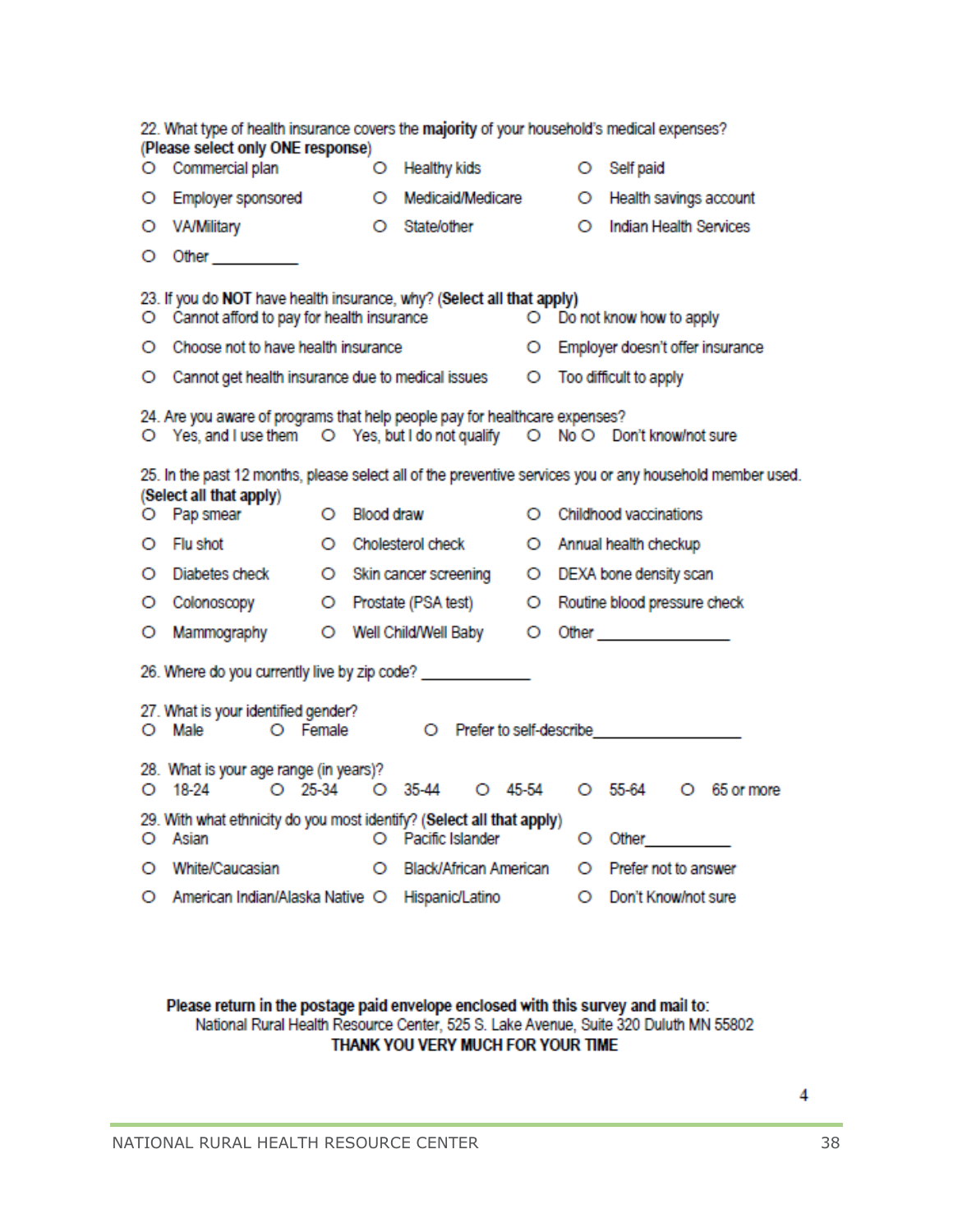# <span id="page-39-0"></span>Appendix B: "Other" Survey Comments

- 2. What are the **three** most pressing **health concerns** in the community? (**Select up to 3 responses**)
	- $\bullet$  COVID-19 $(4)$
	- Public education
	- Affordability of services
	- Too much government interference
	- Access to specialty pediatric dental care
- 3. In your opinion, what are the top **three** priorities to **improve access to healthcare** in our community? (**Select up to 3 that apply**)
	- Mental health (3)
	- Lower cost
	- Affordability
	- Less insurance complications
	- Insurance info that is accurate
	- More male care providers
	- Natural path care holistic doctor
	- Get the government out of healthcare
	- 5G Network reliable internet (selected telemedicine option)
	- Better communication between doctors and appointment desk
- 4. What are the **three** largest **gaps in healthcare services** in our community? (**Select up to 3 responses**)
	- Pediatric care
	- Affordable provider charges
- 6. If yes, what were the most important reasons why you did not receive healthcare services? (**Select up to 3 responses**)
	- COVID-19 (2)
	- Lack of separation of non-COVID and COVID patients
	- Communications between primary providers/staff and nursing home
	- Had to change doctor to get appointment
	- High deductible insurance
	- Only could see PA
	- Mayo Fairmont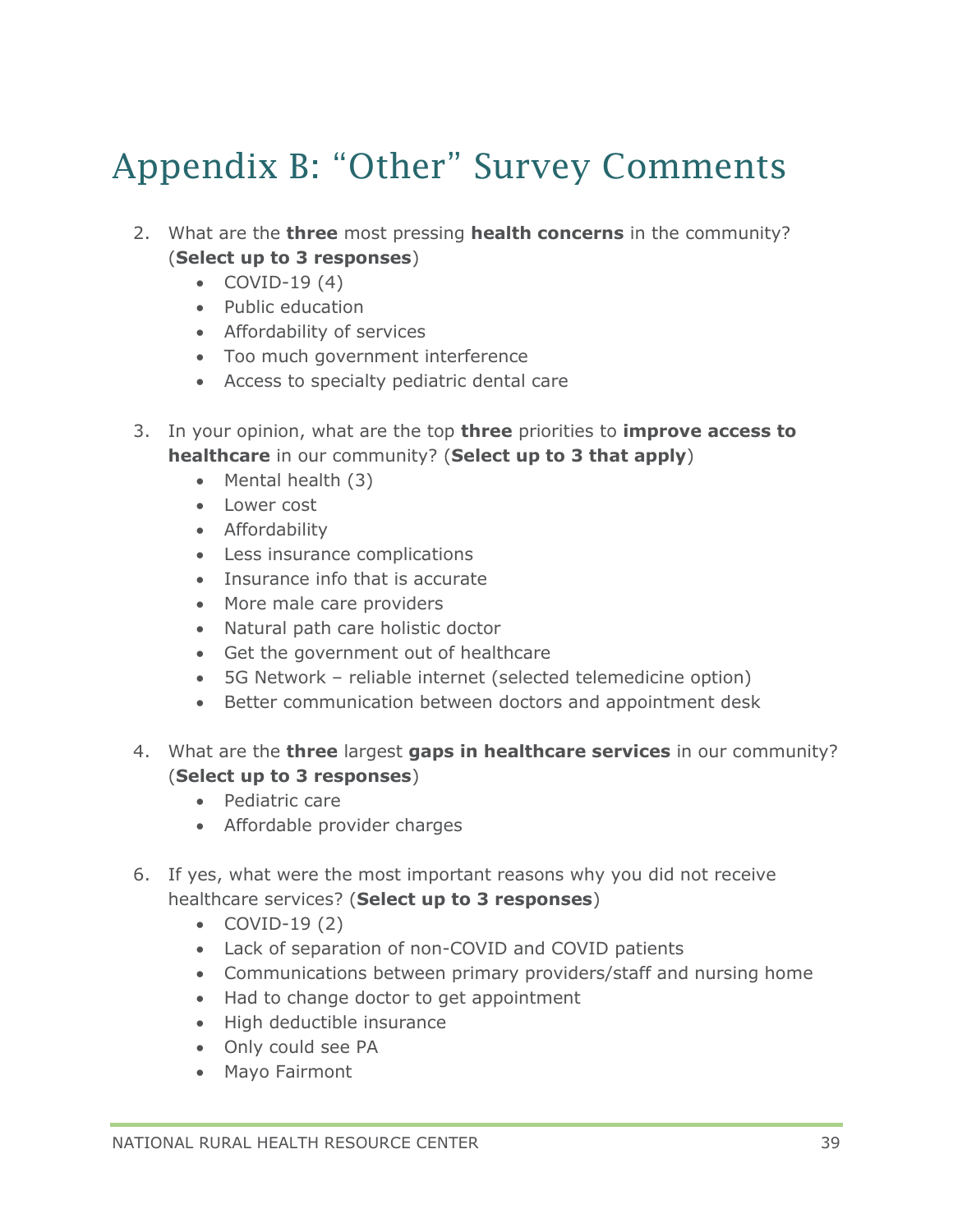- 7. Where are you most likely to go for routine healthcare? (**Please select only ONE response**)
	- UHD Clinic (2)
	- $\bullet$  VA (2)
	- UHD Doctor
	- Go to different town for healthcare due to my insurance
	- Mayo in Fairmont
	- Mankato Clinic
- 9. If yes, what hospital does your household use the **MOST** for hospital care?
	- UHD (36)
	- $\bullet$  Mayo (6)
	- Mayo Mankato (5)
	- Mankato Clinic (3)
	- Mayo Clinic at Albert Lea, MN (3)
	- Mayo Fairmont  $(4)$
	- $\bullet$  VA (2)
	- UHD ER
	- Emergencies ER
	- Mayo rehab Mayo for surgery and urgent care
	- Abbott Northwestern
	- One time River's Edge in Ste. Peter for total knee replacement
	- Would use UHD but family member had a heart attack in Duluth (St. Luke's)
- 10. Thinking about the hospital you use most frequently, what are the **three** most important reasons for selecting that hospital? (**Select up to 3 responses**)
	- Center for specialty care
	- Prior experience in ER
	- Dr. Bobby Karp
	- It is not UHD
	- Specialists
- 11. If you or a household member needed to be hospitalized in the future, which facility would you choose? (**Please select only ONE response**)
	- Mayo Rochester (4)
	- Depends on reason for hospitalization (3)
	- Having hip surgery in January (selected UHD option)
	- It would depend on the problem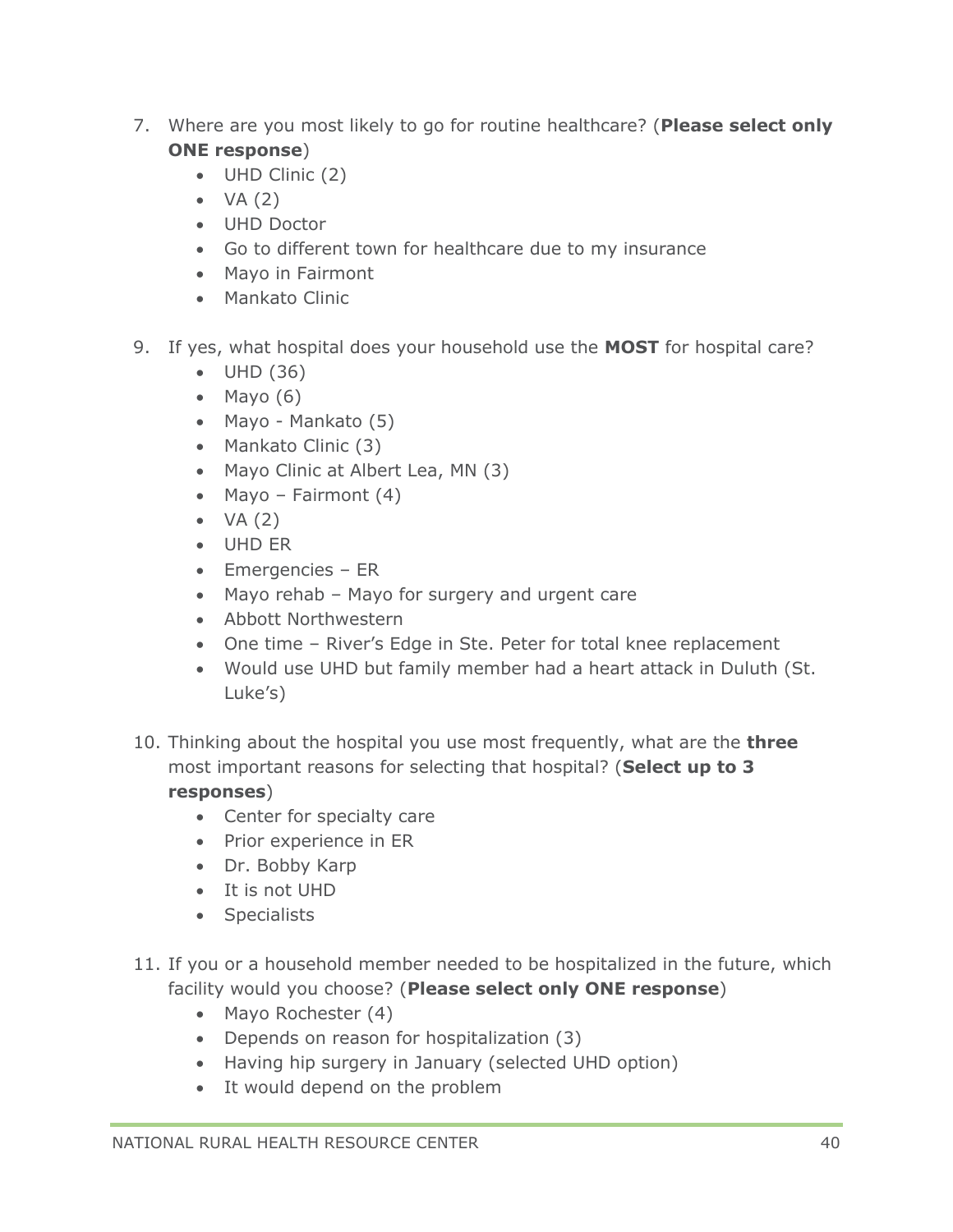- New Ulm Medical Center
- Mercy Mason City
- 13. In which facility was that primary healthcare provider located? (**Refer to facilities in #11**)
	- UHD (65)
	- Mankato Clinic (9)
	- Mayo Fairmont (7)
	- Mayo Mankato (3)
	- Mayo Alberta Lea (3)
	- Mayo Rochester (2)
	- New Ulm  $(2)$
	- $\bullet$  VA (2)
	- $\bullet$  UHD Wells (2)
	- Emergency Room Transfer to Rochester
	- Center for Specialty Care
	- Mercy Family Clinic
	- Mason City
	- Dulcimer Clinic Fairmont
- 14. Why did you select that particular primary care provider? (**Select all that apply**)
	- I really respect and link Dr. Mary Trites
	- Services available for mental health
	- Specialist services
	- That is where my primary is
	- Main physician out of town
	- Good service
- 15. If you currently do not use UHD for care, what could be done at UHD to meet your needs?
	- Lower costs (2)
	- Cost coverage
	- Add specialty services psychiatrist, internal medicine
	- Better selection of doctors
	- I was not treated very nice when I refused to have a test done before meeting with the physician. That was when I went to a different clinic.
	- Trust in ER less business office/and take a number attitude
	- Better hours for us that work. I do not go to urgent care just because the clinic is closed.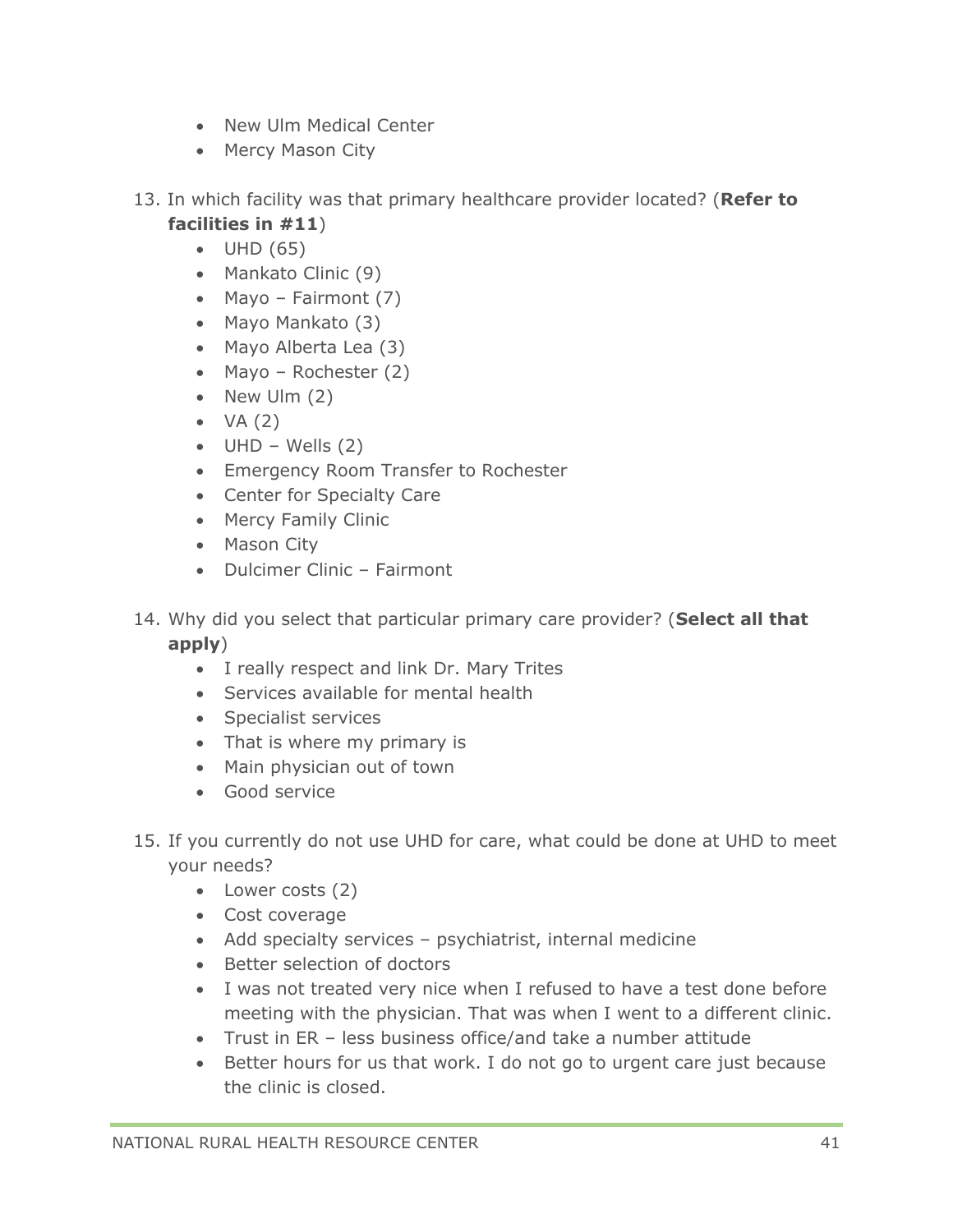- Difficult to change after 40+ years. Used UHD for physical therapy after knee surgery
- I have Alling Partners Care that pays my deductible. It don't down here in Blue Earth.
- Don't know. Insurance requires me to use only Mayo
- I'm not sure where to go or who to see at UHD.
- Dulcimer referred me to orthopedic care at UHD
- Nothing, like my current healthcare provider.
- VA selectability
- Only use UHD
- Too far away
- New beds
- DNA
- 16. Where do you learn about ways to live a healthier life? (**Select all that apply**)
	- Mayo website (2)
	- Common sense (2)
	- Insurance companies
	- Insurance newsletters
	- BCBS of MN
	- Self-study articles, websites, newsletters
	- Natural path care doctor not at UHD
	- COVID-19 Lifestyle on TV
	- Nursing School
	- Education
	- YouTube
	- Abbott
	- UHD
	- Work
- 18. What type of healthcare specialist(s) was seen?
	- Orthopedic (13)
	- Cardiologist (9)
	- Dermatologist (8)
	- Urologist (7)
	- $\bullet$  ENT (6)
	- Oncologist (6)
	- Neurologist (6)
	- Spine/neck specialist/surgeon (5)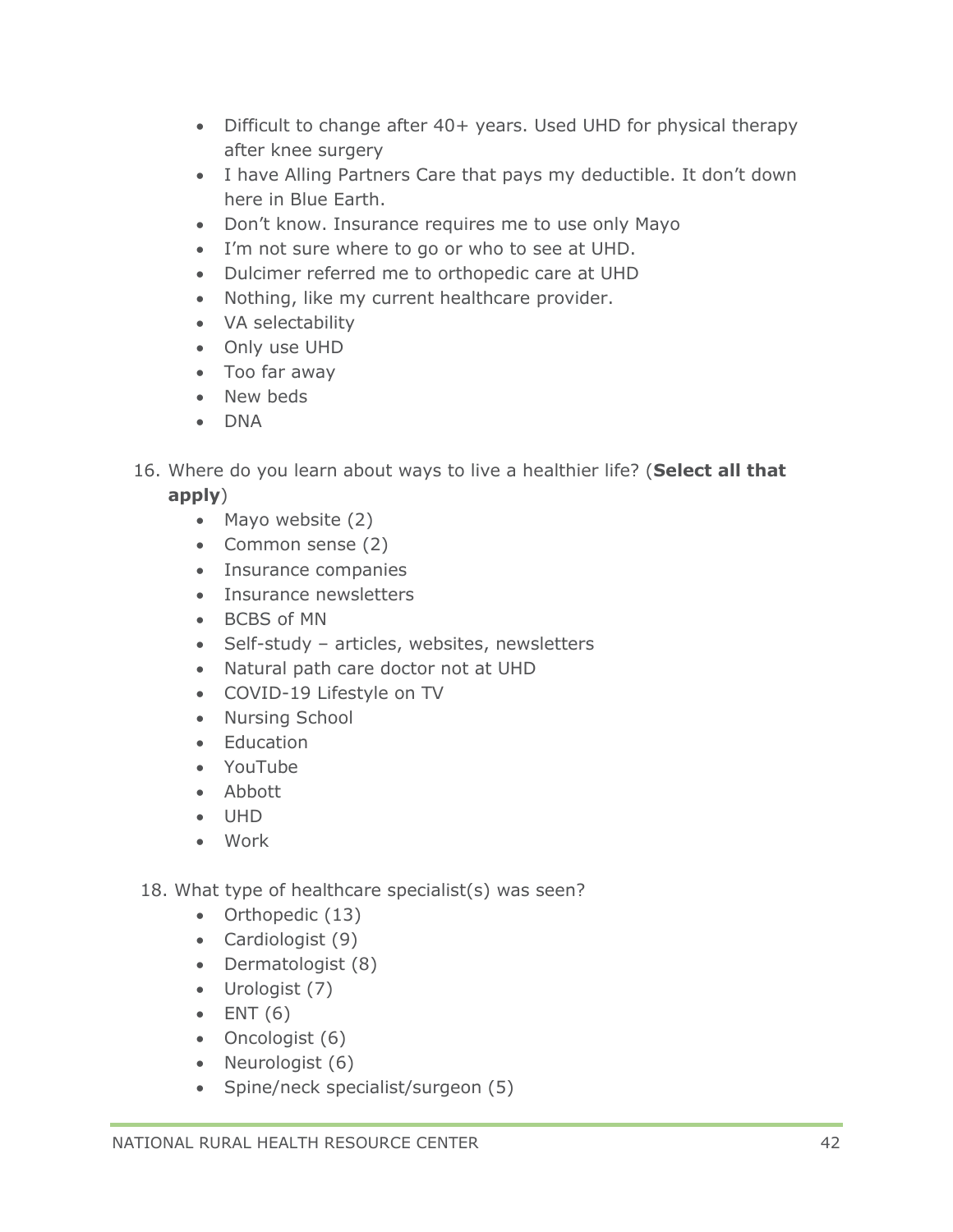- Pulmonologist (3)
- Psychologist/ psychiatric nurse /mental health (3)
- Wound Care (2)
- Primary (2)
- Diabetes (2)
- Ophthalmologist (2)
- $\bullet$  OB/GYN (2)
- Allergist (2)
- $\bullet$  ER (2)
- General surgeon (2)
- Pain management (2)
- Mayo Fairmont.
- Internal medicine
- Blood specialist
- Chiropractor
- Natural path care doctor
- Infectious disease
- Rheumatologist
- Nutritional
- Hormonal
- Prostate
- Dental
- Knees
- Colon
- 19. Where was the healthcare specialist located? (**Refer to facilities in #11**)
	- UHD (21)
	- Mayo Mankato (12)
	- Mayo Clinic Rochester (9)
	- Mankato (7)
	- Mayo Fairmont  $(6)$
	- Mankato Clinic (5)
	- Mayo Alberta Lea (5)
		- o Mayo Alberta Lea Austin
	- Abbott Northwestern (4)
	- Orthopedic and Fracture Clinic (3)
	- Dulcimer Clinic Fairmont, MN (2)
	- St. Peter River's Edge (2)
	- Fairmont
	- St. Luke's Duluth (heart surgeon, cardiologist)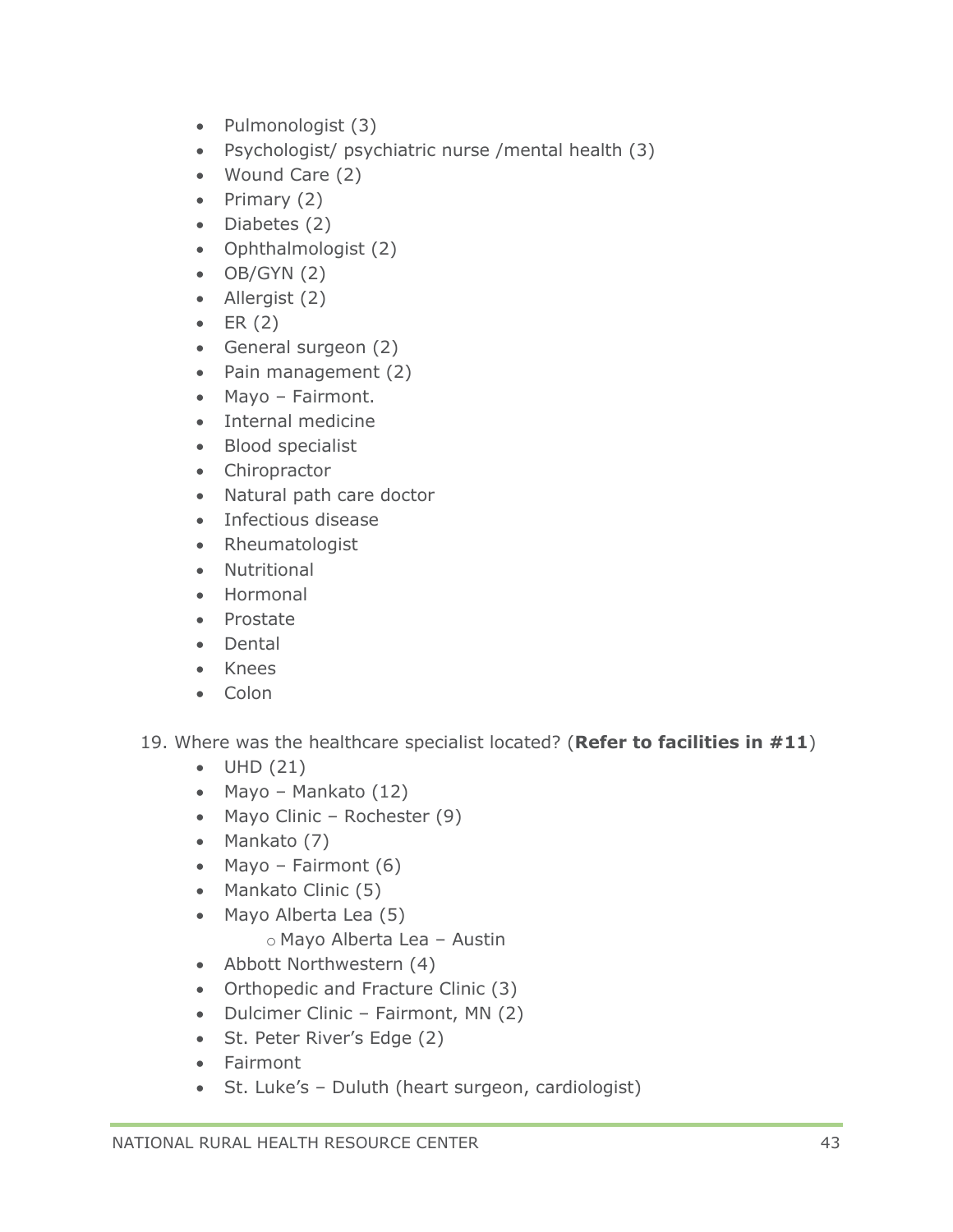- Other providers out of state
- Apple Valley Medical Center
- Center for Specialty Care
- Mexico dentist
- Minneapolis
- Mason City
- Winnebago
- New Ulm
- VA
- 20. If you needed specialty care services in the future which facility would you choose? (**Refer to facilities in #11**)
	- UHD (34)
	- Mayo in Mankato (11)
	- Mayo in Rochester (6)
	- Mayo Fairmont (5)
	- Mankato Clinic (5)
	- Mankato (2)
	- Mayo (2)
	- $\bullet$  VA  $(2)$
	- Sanford Health Jackson
	- Depends upon need
	- Mercy Mason City
	- Abbott Northwestern
	- Referral if need
	- Center for Specialty Care
	- New Ulm Medical Center
	- Mayo Clinic at Albert Lea
	- Apple Valley Medical Center
	- Wherever Dulcimer refers me to

21. What type of specialist would you **MOST** like to have access to in our community? (**Please select only ONE response**)

- Don't know which specialists aren't accessible in my community, so can't answer.
- Mental health services
- Gastroenterology
- Cancer specialist
- Spine/neck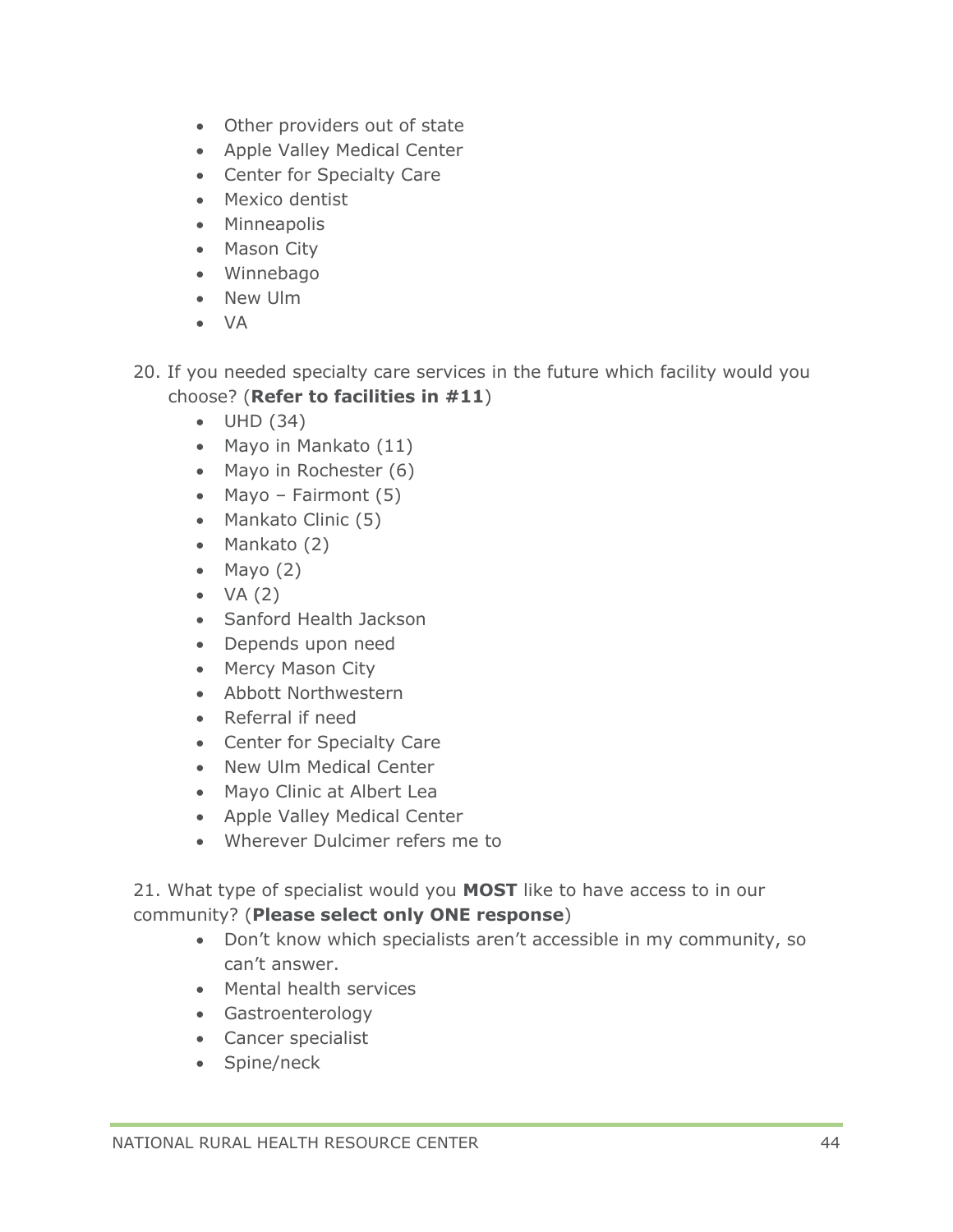- Neurology
- 22. What type of health insurance covers the **majority** of your household's medical expenses? (**Please select only ONE response**)
	- Blue Cross Blue Shield (4)
	- Medicare (2)
	- BCBS (supplement)
	- MNsure and pay percent of private insurance
	- Minnesota Care
	- Medica PPO
	- United
- 25. In the past 12 months, please select all the preventative services you or any household member used. (**Please select all that apply**)
	- $\bullet$  MRI (2)
	- Dermatitis skin irritation
	- Prolia for 5 years
	- Thyroid check
	- Shingles shot
	- VA Physical
	- Kidney
	- CT
- 26. Where do you currently live by zip code?
	- 56013 (57)
	- 56027 (10)
	- 56098 (9)
	- 56031 (5)
	- 56097 (4)
	- $56023(4)$
	- 50424 (3)
	- 56025 (3)
	- 56033 (2)
	- 56014
	- 56051
	- 56039
	- 56001
	- 50451

Other comments: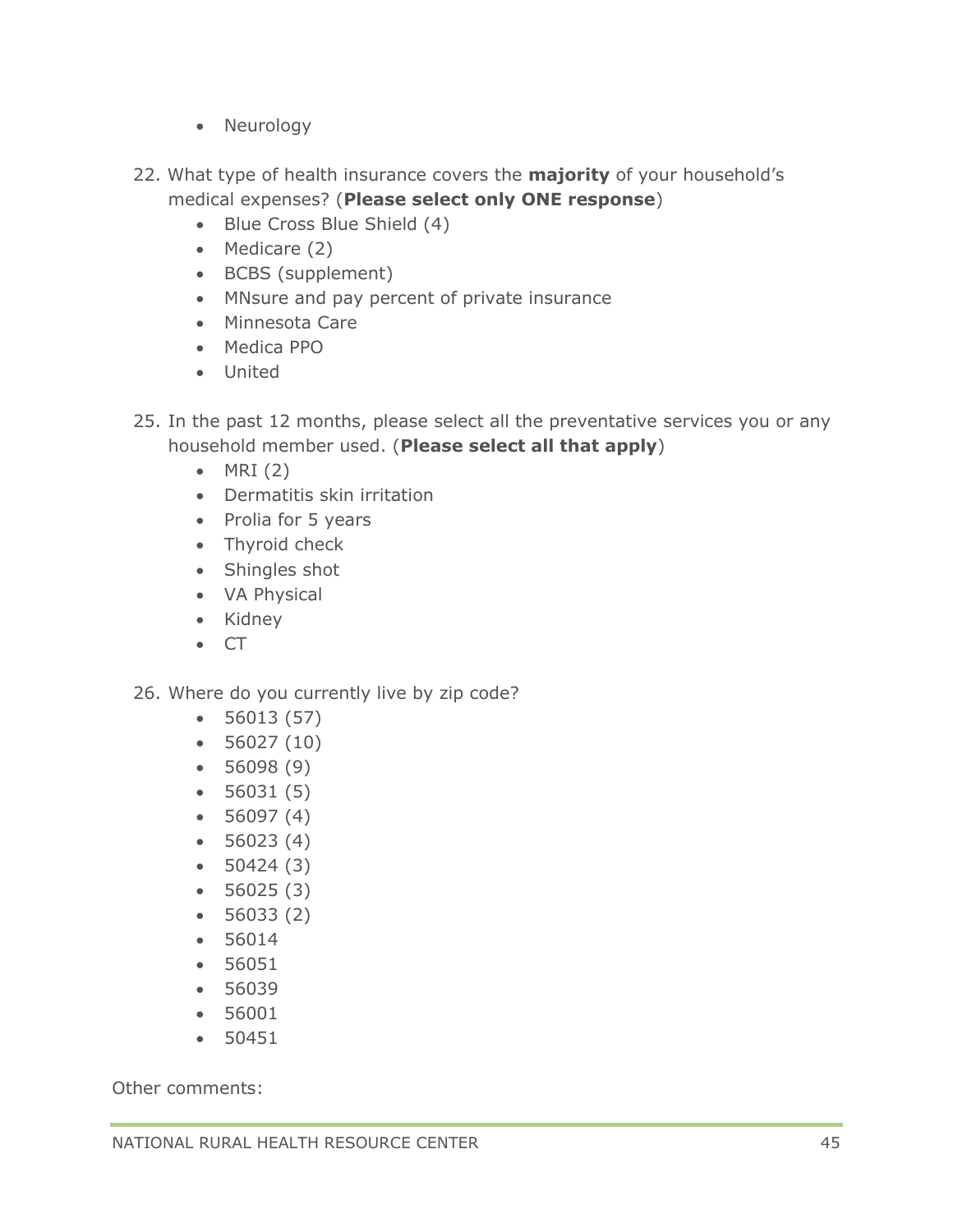• Universal (free) healthcare for all

# <span id="page-46-0"></span>Appendix C: Secondary Data Analysis Introduction

There are two different types of sources used to conduct a CHNA. The first type is a primary source that is the initial material that is collected during the research process. Primary data is the data that The Center collects using methods such as surveys, focus groups, interviews, as well as objective data sources. Primary data is a reliable method to collect data as The Center knows the source, how it was collected and analyzed. Secondary data is the analysis of preexisting data. Secondary data analysis utilizes the data that was collected by another entity in order to further a study. Secondary data analysis is useful for organizational planning to complement primary data or if there is not time or resources to gather raw data. It has its drawbacks, however, as data from the different agencies is collected during different timeframes and with varying methods. This can make direct comparisons of secondary data difficult. See [Appendix D](#page-57-0) for source details and definitions. Please note, the data collected for this report is the most current information as of December 2020. The types of measures selected to analyze in this report were identified based on data available for Faribault County, Martin County, MN, and the US.

For more secondary data information, The Center offers users the ability to extract multiple data elements that are focused on specific scenarios in population health management on the Population Health Portal: <https://www.ruralcenter.org/population-health-portal/data>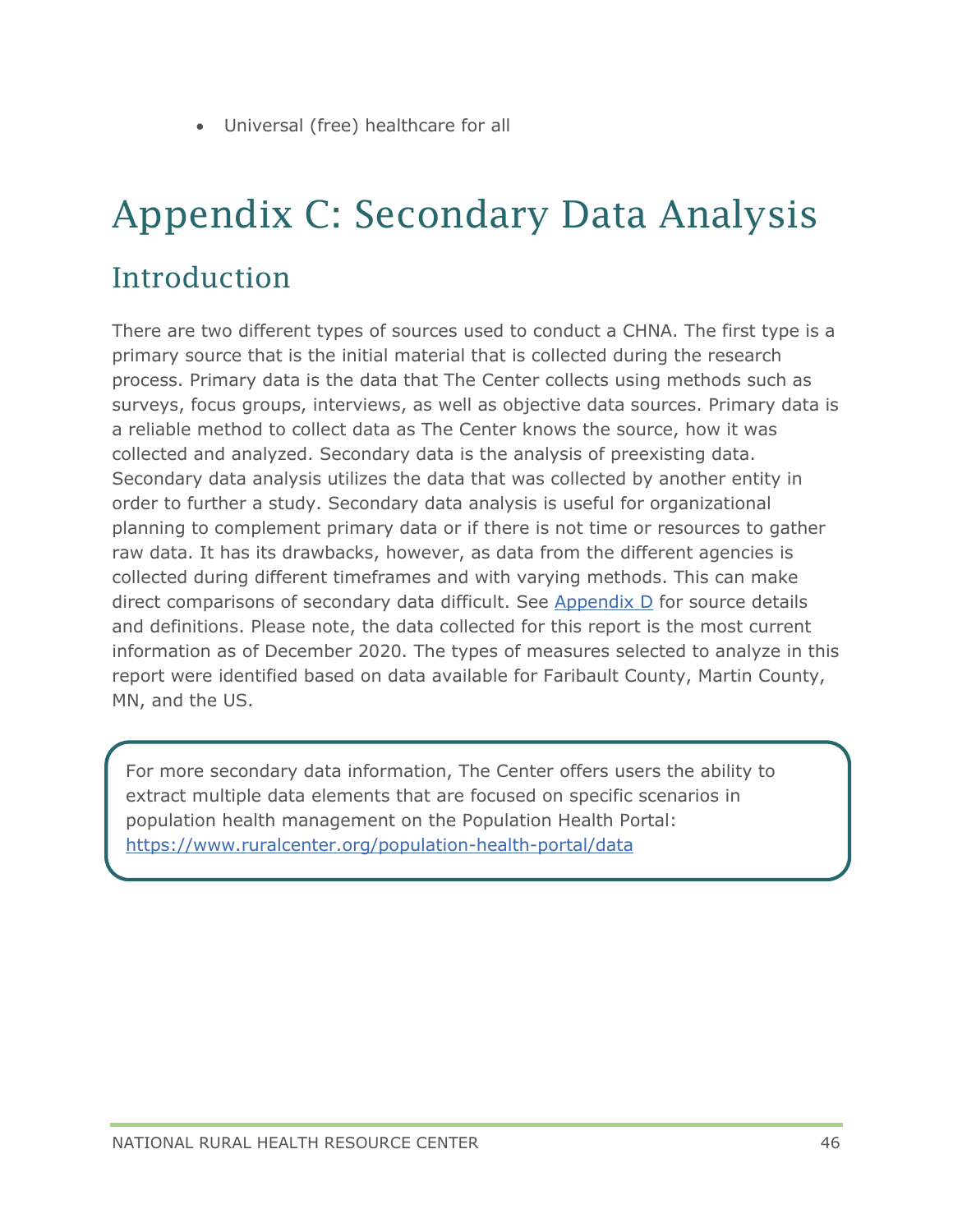### Geography and Demographics

|                       | <b>Faribault</b><br><b>County</b> | <b>Martin</b><br><b>County</b> | <b>MN</b> | <b>US</b>   |
|-----------------------|-----------------------------------|--------------------------------|-----------|-------------|
| Population            | 13,896                            | 19,964                         | 5,611,179 | 327,167,439 |
| Land area             | 713                               | 712                            | 79,627    | 3,531,905   |
| Population<br>density | 20                                | 29                             | 67        | 87          |
| Male                  | 50%                               | 50%                            | 50%       | 49%         |
| Female                | 50%                               | 50%                            | 50%       | 51%         |
| Age 0-4               | 6%                                | 6%                             | 6%        | 6%          |
| Age 5-9               | 6%                                | 7%                             | 7%        | 6%          |
| Age 10-14             | 6%                                | $5\%$                          | 7%        | 6%          |
| Age 15-19             | 6%                                | 6%                             | 6%        | 7%          |
| Age 20-24             | 5%                                | 5%                             | 7%        | 7%          |
| Age 25-34             | 10%                               | 11%                            | 14%       | 14%         |
| Age 35-44             | 10%                               | 10%                            | 12%       | 13%         |
| Age 45-54             | 12%                               | 12%                            | 13%       | 13%         |
| Age 55-64             | 16%                               | 16%                            | 13%       | 13%         |
| Age 65-74             | 11%                               | 11%                            | 9%        | 9%          |
| Age 75-84             | 7%                                | 7%                             | 4%        | $5\%$       |
| Age 85+               | 4%                                | $5\%$                          | 2%        | $2\%$       |
| White                 | 97%                               | 96%                            | 83%       | 73%         |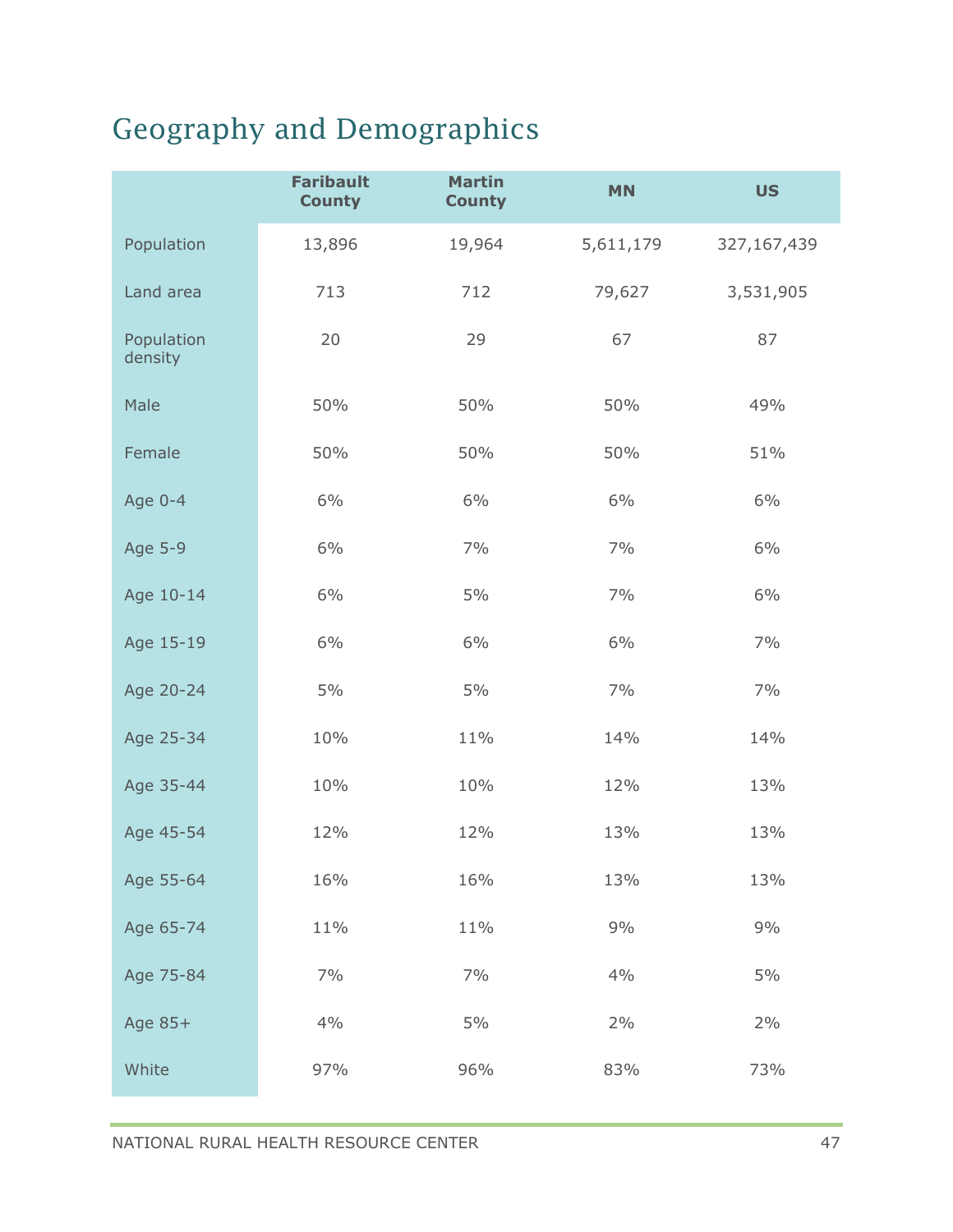|                                                  | <b>Faribault</b><br><b>County</b> | <b>Martin</b><br><b>County</b> | <b>MN</b> | <b>US</b> |
|--------------------------------------------------|-----------------------------------|--------------------------------|-----------|-----------|
| <b>Black or</b><br>African<br>American           | $0\%$                             | $0\%$                          | 7%        | 13%       |
| Asian                                            | $0\%$                             | $0\%$                          | 5%        | 5%        |
| American<br>Indian/<br>Alaska Native             | $0\%$                             | $0\%$                          | $1\%$     | $1\%$     |
| <b>Native</b><br>Hawaiian/<br>Pacific Islander   | $0\%$                             | $0\%$                          | $0\%$     | $0\%$     |
| Hispanic or<br>Latino                            | $2\%$                             | 4%                             | 6%        | 18%       |
| Some Other<br>Race                               | $1\%$                             | $1\%$                          | $2\%$     | 5%        |
| Two or More<br>Races                             | $2\%$                             | $2\%$                          | 3%        | 3%        |
| <b>Disabled</b>                                  | 12%                               | 15%                            | 11%       | 13%       |
| Veterans                                         | 10%                               | 10%                            | 6%        | 8%        |
| <b>Speak English</b><br>less than "very<br>well" | $2\%$                             | $1\%$                          | $5\%$     | 9%        |
| Foreign Born<br>Persons                          | $2\%$                             | $1\%$                          | $8\%$     | 14%       |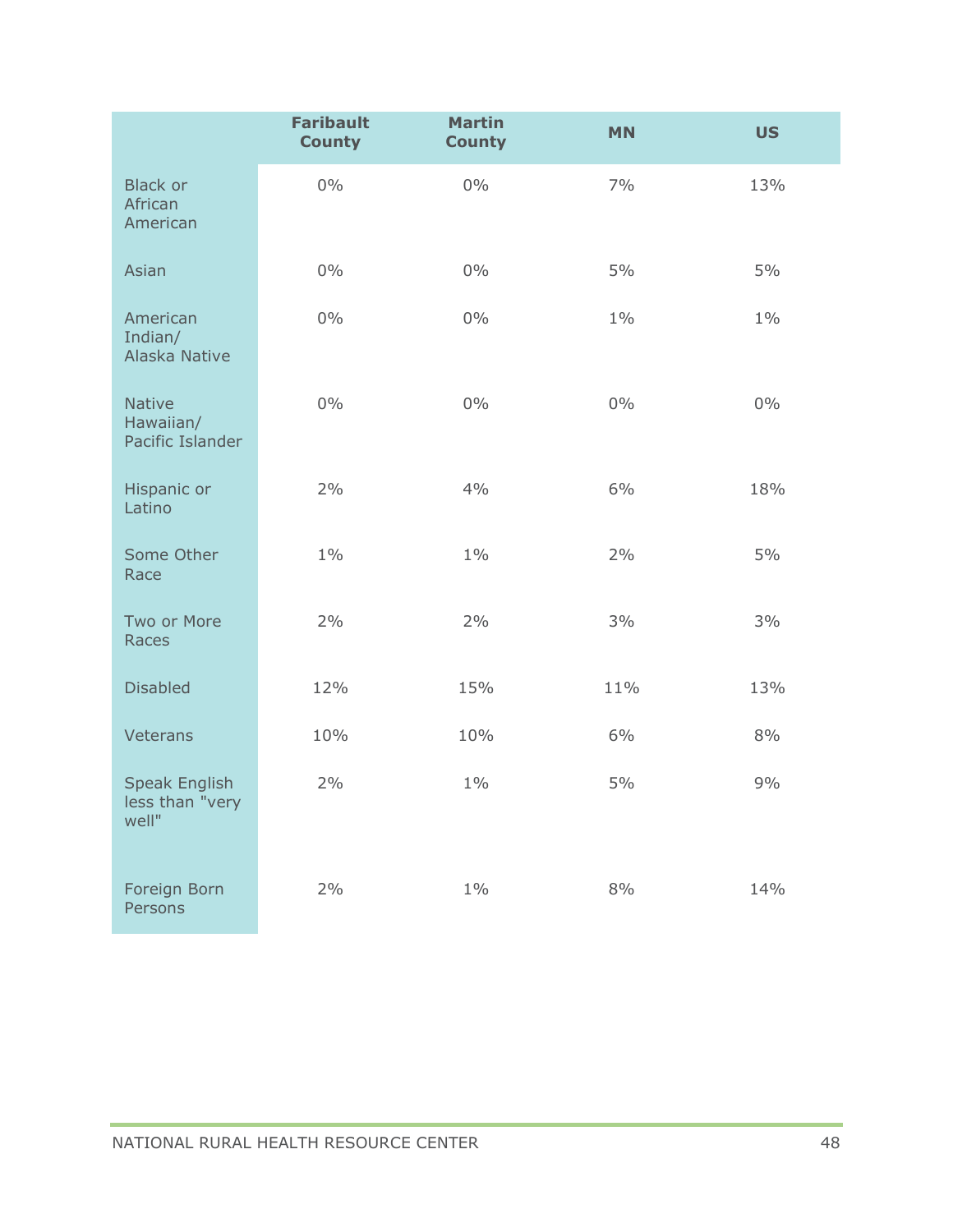### Health Outcomes

|                                                           | <b>Faribault</b><br><b>County</b> | <b>Martin</b><br><b>County</b> | <b>MN</b> | <b>US</b>      |
|-----------------------------------------------------------|-----------------------------------|--------------------------------|-----------|----------------|
| Years potential<br>life lost per<br>100,000<br>population | 370                               | 310                            | 270       | N/A            |
| Life<br>expectancy                                        | 78                                | 80                             | 81        | 79             |
| Fair of poor<br>health                                    | 12%                               | 12%                            | 12%       | 16%            |
| Poor physical<br>health days                              | 3                                 | 3                              | 3         | $\overline{4}$ |
| Poor mental<br>health days                                | 3                                 | 3                              | 3         | $\overline{4}$ |
| Low birth<br>weight                                       | 6%                                | 6%                             | 7%        | 8%             |
| <b>Diabetes</b><br>prevalence                             | 9%                                | 12%                            | 8%        | 11%            |
| HIV prevalence<br>per 100,000<br>population               | 43                                | 83                             | 176       | 350            |
| Suicide death<br>rate per<br>100,000                      | 17                                | 13                             | 13        | 15             |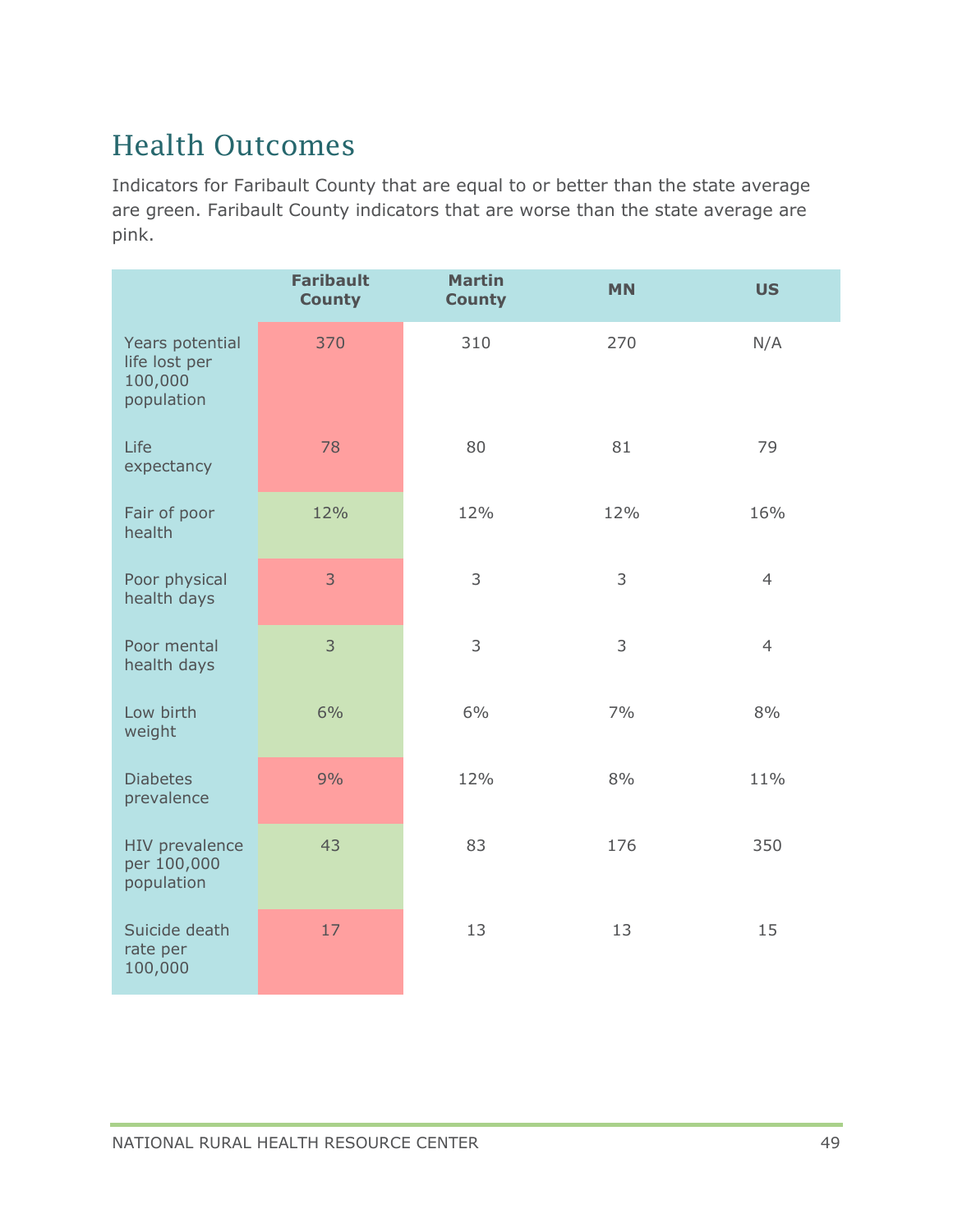### Social and Economic

|                                             | <b>Faribault</b><br><b>County</b> | <b>Martin</b><br><b>County</b> | <b>MN</b> | <b>US</b> |
|---------------------------------------------|-----------------------------------|--------------------------------|-----------|-----------|
| Less than 9th<br>grade<br>education         | 4%                                | 2%                             | 3%        | 5%        |
| Some high<br>school, no<br>diploma          | 5%                                | 5%                             | 4%        | 7%        |
| High school<br>degree                       | 38%                               | 38%                            | 24%       | 27%       |
| Some college,<br>no degree                  | 22%                               | 23%                            | 21%       | 20%       |
| Associate<br>degree                         | 13%                               | 12%                            | 12%       | 9%        |
| Bachelor's<br>Degree                        | 14%                               | 15%                            | 24%       | 20%       |
| Graduate or<br>professional<br>degree       | 4%                                | $5\%$                          | 24%       | 20%       |
| Unemployment<br>rate                        | 5%                                | 4%                             | 6%        | 7%        |
| Median<br>household<br><i><b>Income</b></i> | \$52,286                          | \$53,915                       | \$68,411  | \$61,937  |
| Poverty                                     | 12%                               | 13%                            | 10%       | 14%       |
| Children in<br>poverty                      | 18%                               | 18%                            | 13%       | 20%       |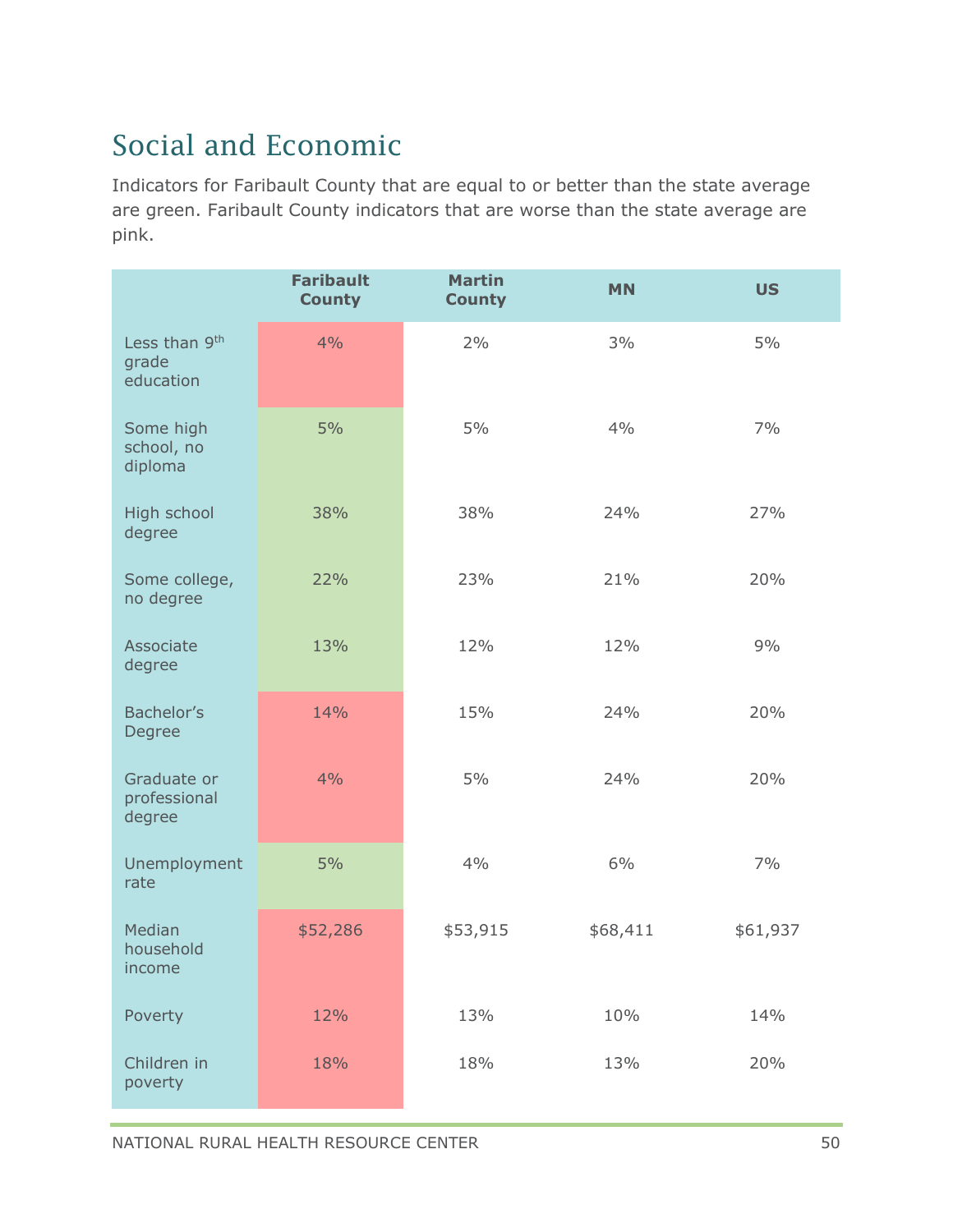|                                                         | <b>Faribault</b><br><b>County</b> | <b>Martin</b><br><b>County</b> | <b>MN</b> | <b>US</b> |
|---------------------------------------------------------|-----------------------------------|--------------------------------|-----------|-----------|
| Free/reduced<br>price lunch<br>eligible                 | 48%                               | 44%                            | 37%       | 52%       |
| Residential<br>segregation $-$<br>$non-$<br>white/white | 20                                | 47                             | 49        | N/A       |
| Violent crime<br>rates per<br>100,000                   | 68                                | 112                            | 236       | 380       |
| Injury deaths<br>per 100,000                            | 66                                | 73                             | 65        | 65        |

### Health Behaviors

|                                              | <b>Faribault</b><br><b>County</b> | <b>Martin</b><br><b>County</b> | <b>MN</b> | <b>US</b> |
|----------------------------------------------|-----------------------------------|--------------------------------|-----------|-----------|
| Current<br>smokers                           | 14%                               | 13%                            | 15%       | 17%       |
| No leisure time<br>for physical<br>activity  | 28%                               | 22%                            | 20%       | 23%       |
| Recreation and<br>fitness facility<br>access | 70%                               | 74%                            | 87%       | 83%       |
| Adult obesity                                | 33%                               | 32%                            | 28%       | 28%       |
| Food insecurity                              | 9%                                | 9%                             | 9%        | 13%       |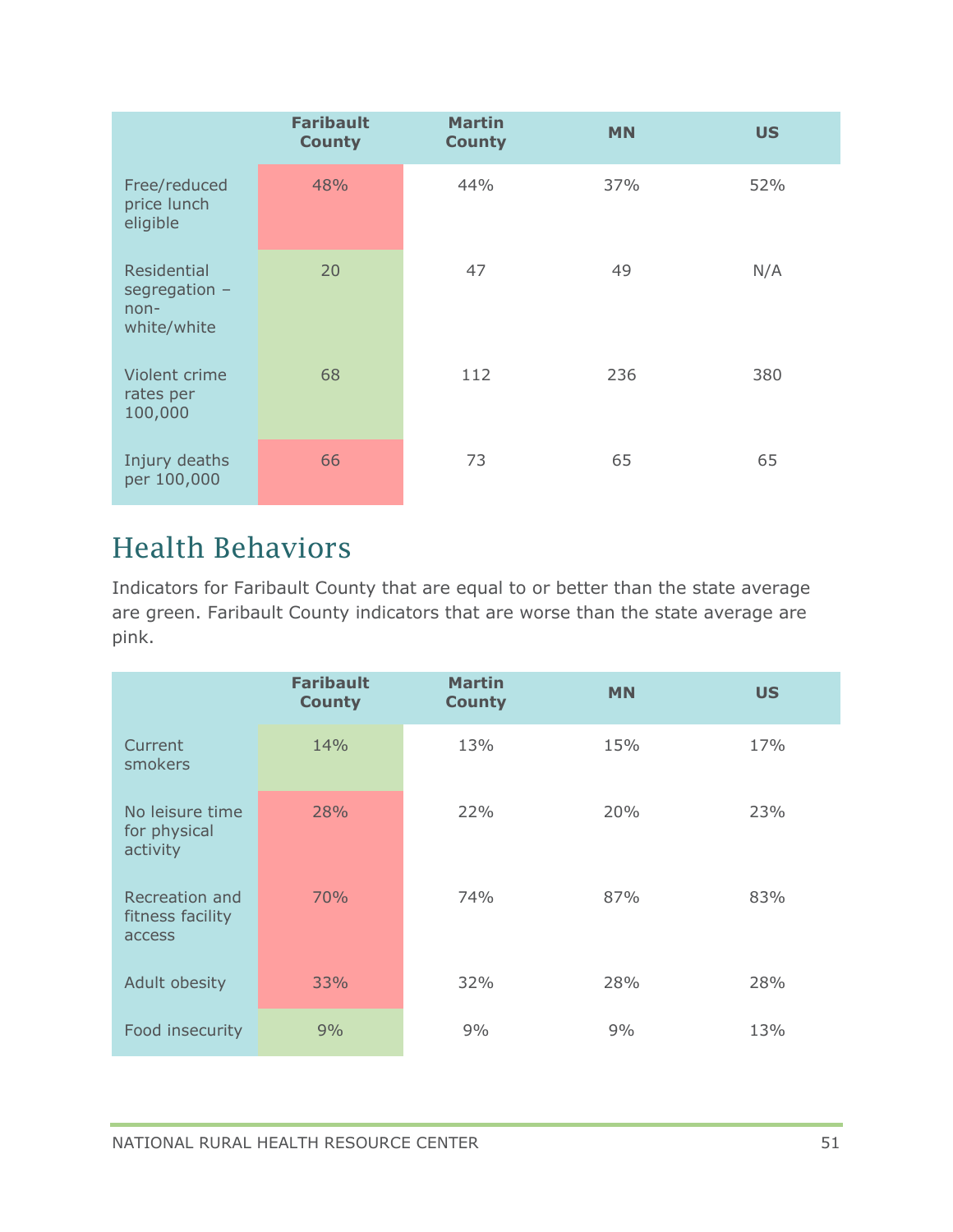|                                        | <b>Faribault</b><br><b>County</b> | <b>Martin</b><br><b>County</b> | <b>MN</b> | <b>US</b> |
|----------------------------------------|-----------------------------------|--------------------------------|-----------|-----------|
| <b>Excessive</b><br>drinking           | 19%                               | 18%                            | 22%       | 16%       |
| Alcohol-<br>impaired<br>driving deaths | 17%                               | 43%                            | 30%       | 28%       |
| Teen birth rate<br>per 1,000<br>female | 17                                | 20                             | 14        | 20        |

### Physical Environment

Indicators for Faribault County that are equal to or better than the state average are green. Faribault County indicators that are worse than the state average are pink.

|                                            | <b>Faribault</b><br><b>County</b> | <b>Martin</b><br><b>County</b> | <b>MN</b> | <b>US</b> |
|--------------------------------------------|-----------------------------------|--------------------------------|-----------|-----------|
| Air pollution $-$<br>particulate<br>matter | 8                                 | 8                              |           | 11        |
| Severe housing<br>problems                 | 10%                               | 12%                            | 13%       | 19%       |

### Clinical Care

|                       | <b>Faribault</b><br><b>County</b> | <b>Martin</b><br><b>County</b> | <b>MN</b> | <b>US</b> |
|-----------------------|-----------------------------------|--------------------------------|-----------|-----------|
| Uninsured             | 6%                                | 5%                             | 5%        | 10%       |
| Uninsured<br>children | 4%                                | 4%                             | 3%        | 5%        |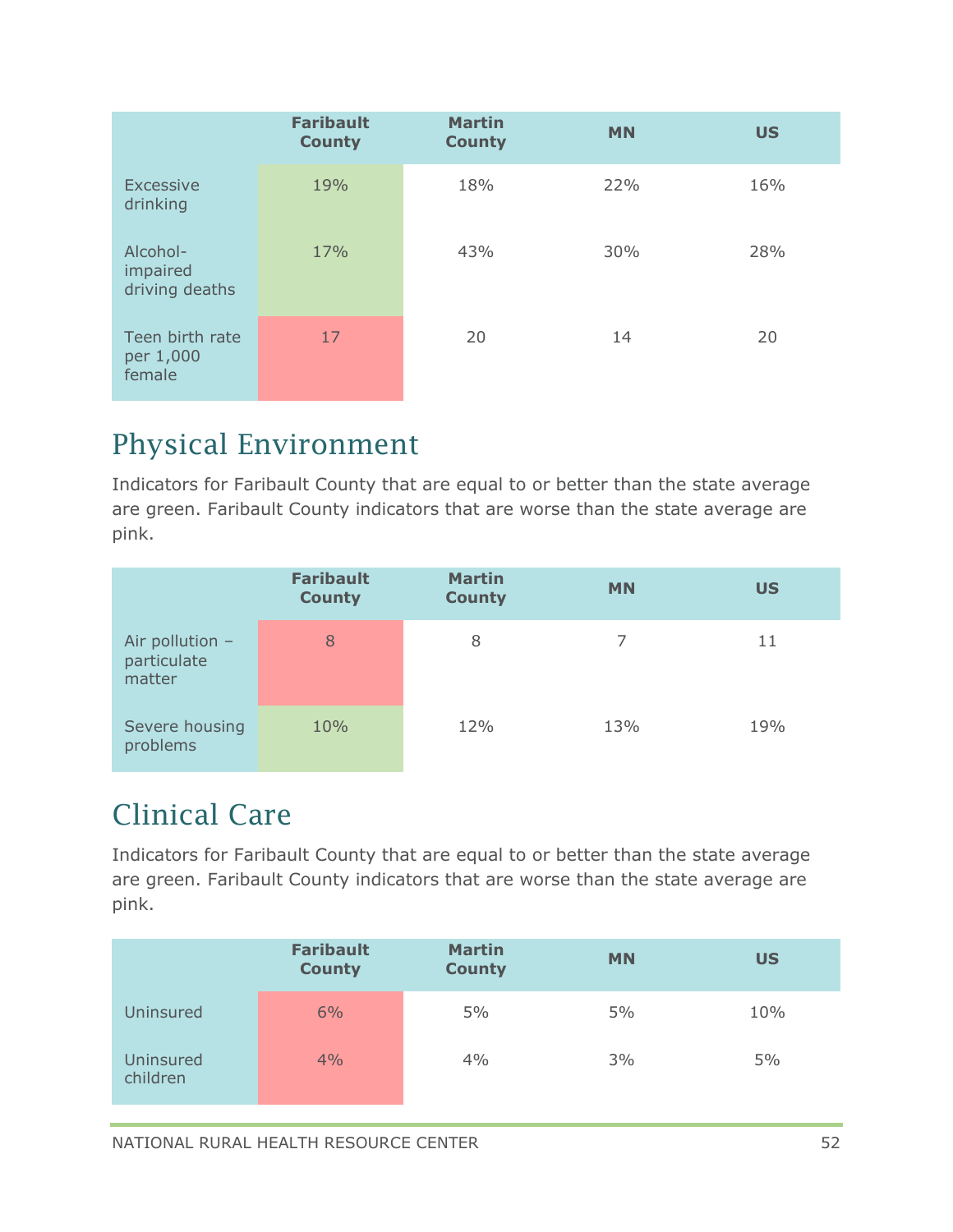|                                                                                        | <b>Faribault</b><br><b>County</b>         | <b>Martin</b><br><b>County</b>                    | <b>MN</b> | <b>US</b>      |
|----------------------------------------------------------------------------------------|-------------------------------------------|---------------------------------------------------|-----------|----------------|
| Access to<br>primary care<br>physicians                                                | 1,720:1                                   | 1,240:1                                           | 1,120:1   | 667:1          |
| Access to<br>mental health<br>providers                                                | 2,290:1                                   | 940:1                                             | 400:1     | 405:1          |
| Access to<br>dentists                                                                  | 1,970:1                                   | 1,520:1                                           | 1,390:1   | 1,369:1        |
| Readmissions<br>rate                                                                   | 15% United<br>Hospital<br><b>District</b> | 15% Mayo<br>Clinic Health<br>System -<br>Fairmont |           | 16% Nationally |
| Medicare<br>patients with<br>mammogram<br>within past two<br>years                     | 24%                                       | 29%                                               | 33%       | 32%            |
| Medicare<br>patients with<br>annual<br>influenza<br>vaccination                        | 52%                                       | 52%                                               | 49%       | 48%            |
| Medicare<br>diabetics with<br>hemoglobin<br>A1c test within<br>past year               | 88%                                       | 78%                                               | 88%       |                |
| Adults over<br>age 50 ever<br>reporting<br>having a<br>colonoscopy or<br>sigmoidoscopy | 3%                                        | 3%                                                | 4%        | 6%             |
| Pneumonia<br>vaccination                                                               | 10%                                       | 10%                                               | 10%       | 12%            |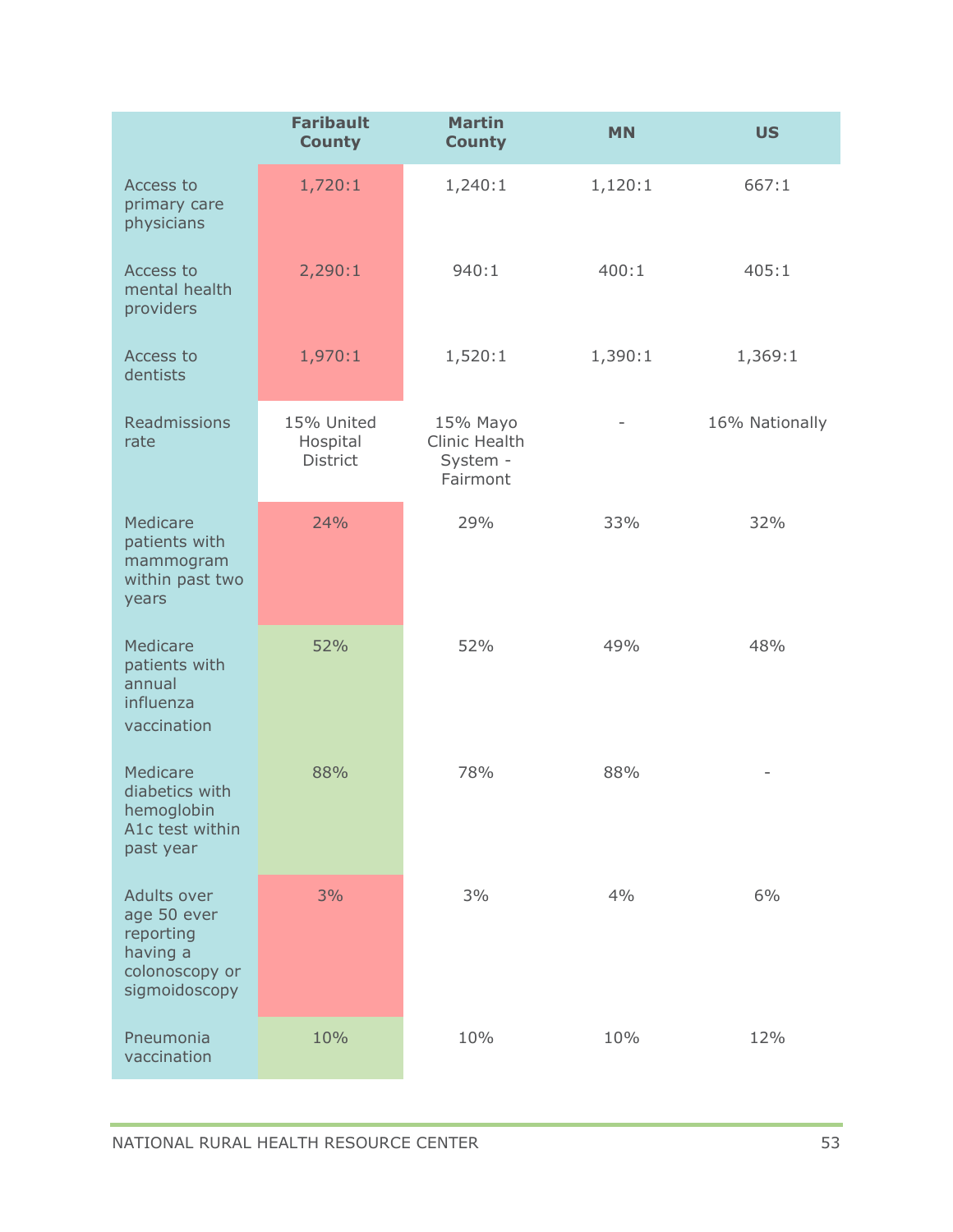

# <span id="page-54-0"></span>Hospital Compare

### Survey of UHD Patients' Experiences

Hospital Consumer Assessment of Healthcare Providers and Systems (HCAHPS) is a national survey that asks patients about their experiences during a recent hospital stay. UHD's scores are better than the state and national averages on three questions, including "rate the hospital" and "willingness to recommend." *Source: [Hospital Compare](https://www.medicare.gov/hospitalcompare/compare.html#cmprTab=0&cmprID=241341%2C241314%2C241372&cmprDist=0.0%2C0.0%2C0.0&stsltd=MN&dist=25&state=MN&lat=0&lng=0)*

|                                                                      | <b>UHD</b> | <b>MN</b> | <b>US</b> |
|----------------------------------------------------------------------|------------|-----------|-----------|
| Given information about what to do during their recovery<br>at home  | 84%        | 89%       | 87%       |
| Doctors "Always" communicated well                                   | 88%        | 85%       | 82%       |
| Room and bathroom were "Always" clean                                | 75%        | 80%       | 76%       |
| "Always" received help as soon as they wanted                        | 65%        | 76%       | 70%       |
| Nurses "Always" communicated well                                    | 83%        | 84%       | 81%       |
| YES, they would definitely recommend the hospital                    | 75%        | 77%       | 72%       |
| Rated hospital 9 or 10                                               | 81%        | 78%       | 73%       |
| Area around their room was "Always" quiet at night                   | 71%        | 69%       | 62%       |
| Staff "Always" explained about medicines before giving it<br>to them | 62%        | 69%       | 66%       |
| "Strongly Agree" they understood their care when they left           | 54%        | 57%       | 54%       |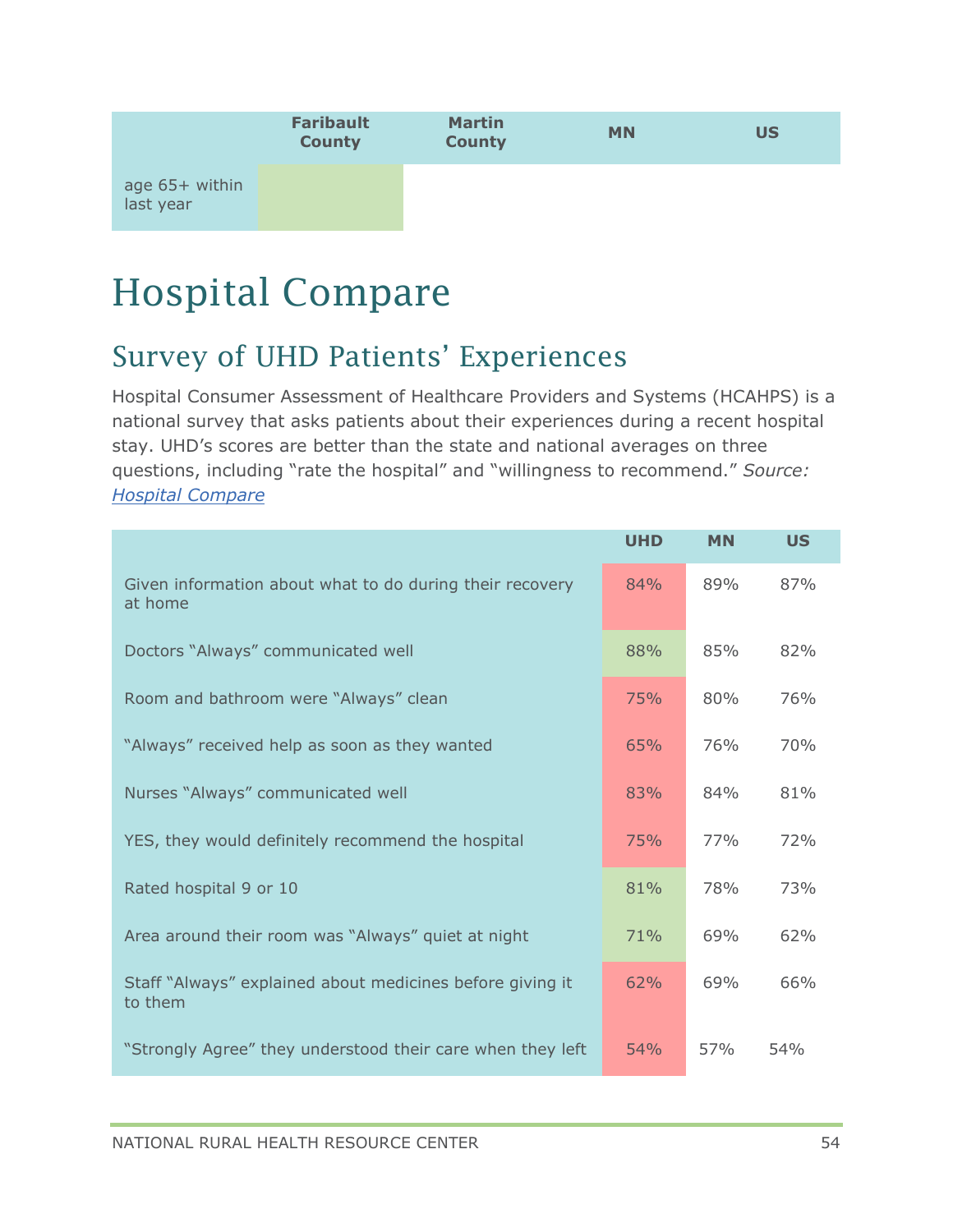# Survey of Patients' Experiences: Comparable Hospitals

Comparative results are included below for hospitals that survey respondents identified as hospitals where they go for healthcare. UHD scores were either comparable to or better than those of the identified hospitals. Higher UHD scores to note include communication with doctors and nurses, willingness to recommend, and rating the hospital a 9 or 10.

|                                                                      | <b>UHD</b> | <b>Mayo</b><br><b>Mankato</b> | <b>Mayo</b><br><b>Fairmount</b> |
|----------------------------------------------------------------------|------------|-------------------------------|---------------------------------|
| Given information about what to do during<br>their recovery at home  | 84%        | 83%                           | 88%                             |
| Doctors "Always" communicated well                                   | 88%        | 80%                           | 81%                             |
| Room and bathroom were "Always" clean                                | 75%        | 74%                           | 76%                             |
| "Always" received help as soon as they<br>wanted                     | 65%        | 68%                           | 65%                             |
| Nurses "Always" communicated well                                    | 83%        | 79%                           | 80%                             |
| YES, they would definitely recommend the<br>hospital                 | 75%        | 66%                           | 65%                             |
| Rated hospital 9 or 10                                               | 81%        | 65%                           | 72%                             |
| Area around their room was "Always"<br>quiet at night                | 71%        | 45%                           | 57%                             |
| Staff "Always" explained about medicines<br>before giving it to them | 62%        | 60%                           | 61%                             |
| "Strongly Agree" they understood their<br>care when they left        | 54%        | 51%                           | 49%                             |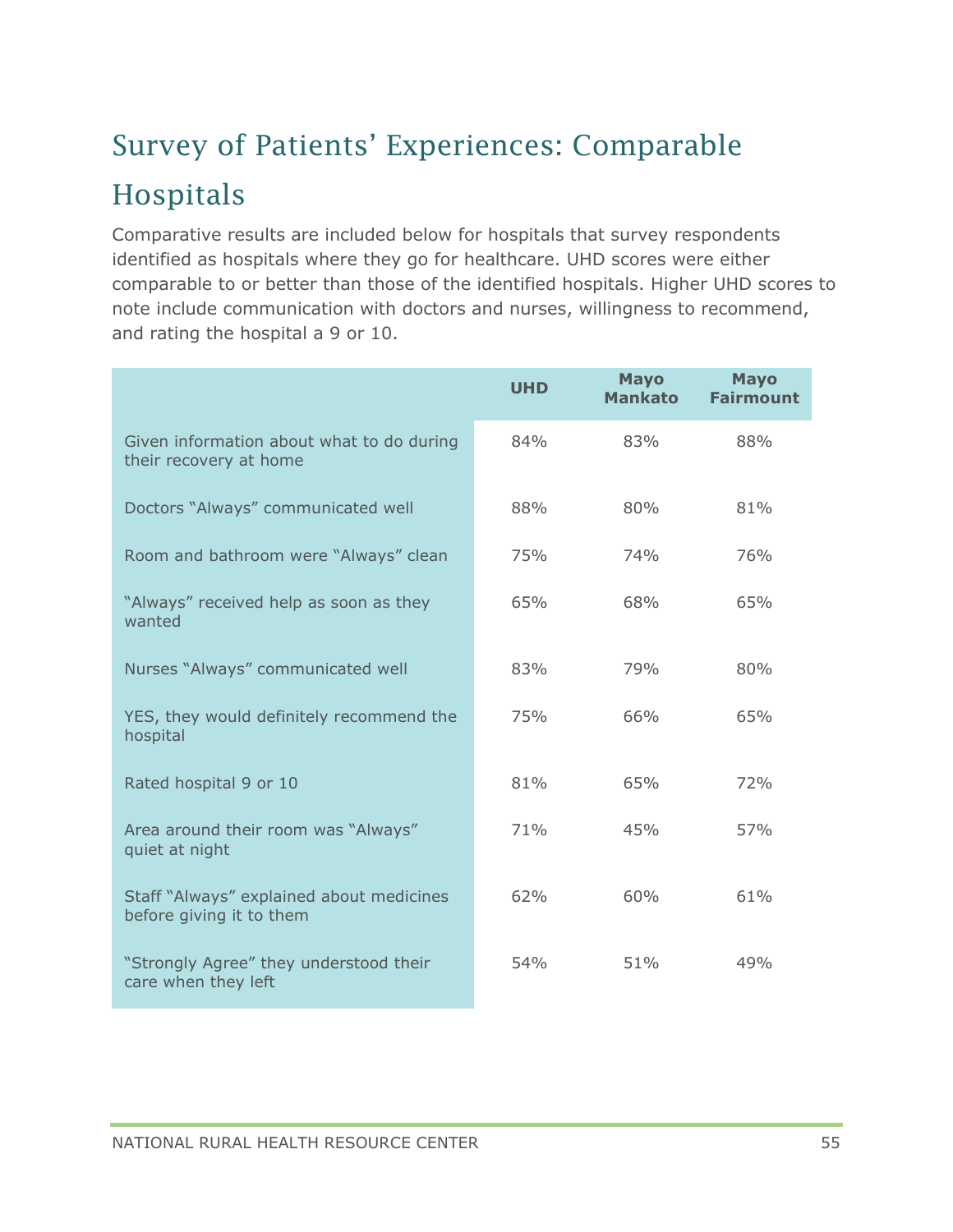### Timely and Effective Care

The following measures show how often or how quickly hospitals provide care for patients with certain conditions. This information can help you compare which hospitals provided recommended care most often as part of the overall care they provide to patients.

| <b>Timely and Effective</b><br><b>Care: Average Time</b><br>(minutes) Patients                                                                                               | <b>UHD</b> | <b>Mayo</b><br><b>Mankato</b> | <b>Mayo</b><br><b>Fairmount</b> | <b>MN</b> | <b>US</b> |
|------------------------------------------------------------------------------------------------------------------------------------------------------------------------------|------------|-------------------------------|---------------------------------|-----------|-----------|
| spent in the emergency<br>department before<br>leaving from the visit                                                                                                        | 117        | 152                           | 82                              | 110       | 113       |
| spent in the emergency<br>department, after the<br>doctor decided to admit<br>them as an inpatient<br>before leaving the<br>emergency department<br>for their inpatient room | 15         | 85                            | 39                              | 46        | 62        |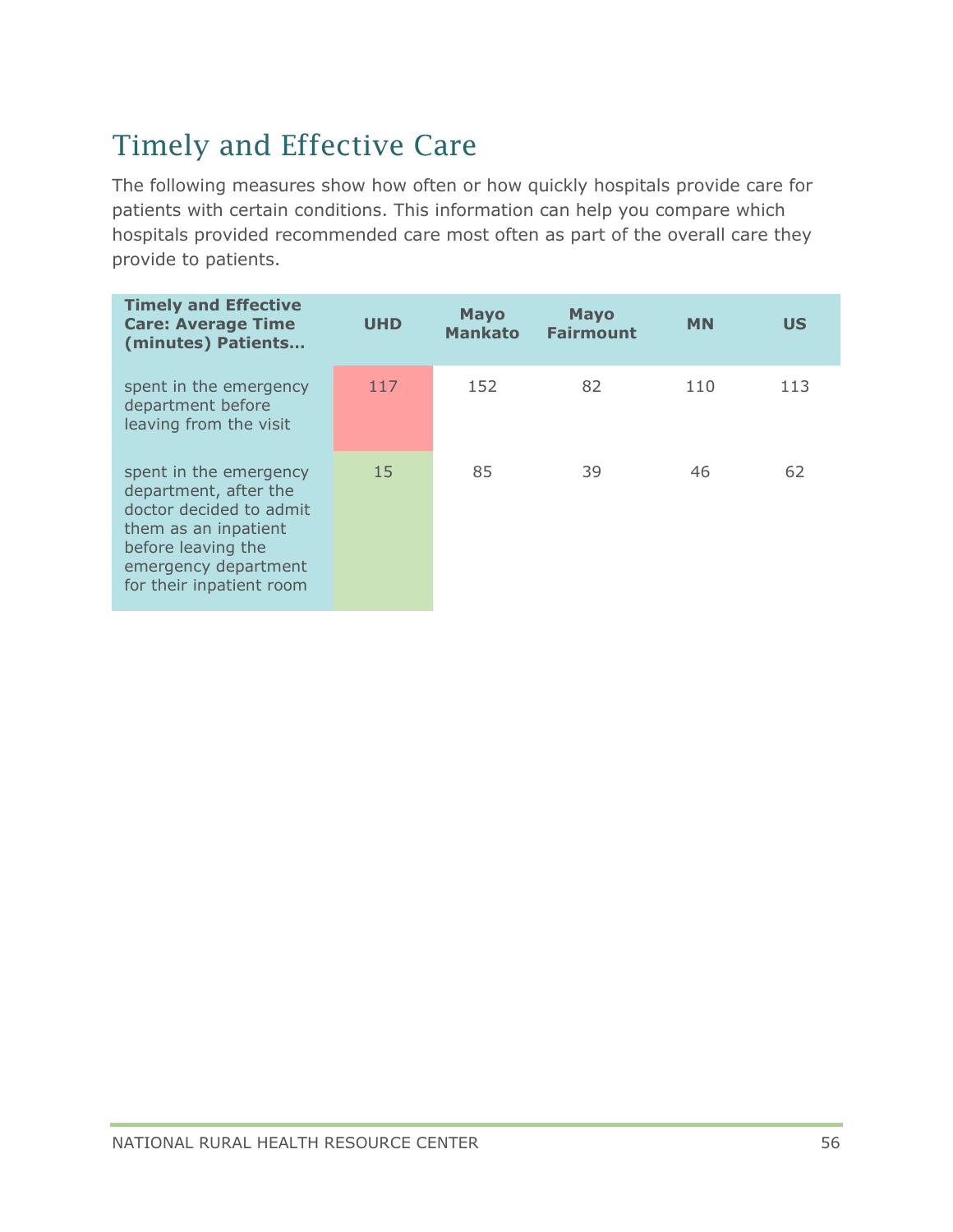# <span id="page-57-0"></span>Appendix D: Index of Secondary Data

## Indicators

| <b>Data Areas</b>     | <b>Description</b>                                                                 | <b>Source and Dates</b>                                                             |
|-----------------------|------------------------------------------------------------------------------------|-------------------------------------------------------------------------------------|
| Population            | Total population residing in the area.                                             | American FactFinder, American<br>Community Survey, US Census<br>Bureau. 2018        |
| Land area             | Area in square miles.                                                              | American FactFinder, US<br>Census Bureau. 2010                                      |
| Population<br>density | Total persons per square mile.                                                     | American FactFinder, US<br>Census Bureau. 2010                                      |
| Male                  | Percent of male population.                                                        | <b>American FactFinder, American</b><br>Community Survey, US Census<br>Bureau. 2018 |
| Female                | Percent of female population.                                                      | American FactFinder, American<br>Community Survey, US Census<br>Bureau, 2018        |
| Age 0-4               | Percentage of total population aged<br>0-4 in the designated geographic<br>area.   | <b>American FactFinder, American</b><br>Community Survey, US Census<br>Bureau. 2018 |
| Age 5-9               | Percentage of total population aged<br>5-9 in the designated geographic<br>area.   | American FactFinder, American<br>Community Survey, US Census<br>Bureau, 2018        |
| Age 10-14             | Percentage of total population aged<br>10-14 in the designated geographic<br>area. | <b>American FactFinder, American</b><br>Community Survey, US Census<br>Bureau. 2018 |
| Age 15-17             | Percentage of total population aged<br>15-17 in the designated geographic<br>area. | American FactFinder, American<br>Community Survey, US Census<br>Bureau. 2018        |
| Age 18-24             | Percentage of total population aged<br>18-24 in the designated geographic<br>area. | American FactFinder, American<br>Community Survey, US Census<br>Bureau. 2018        |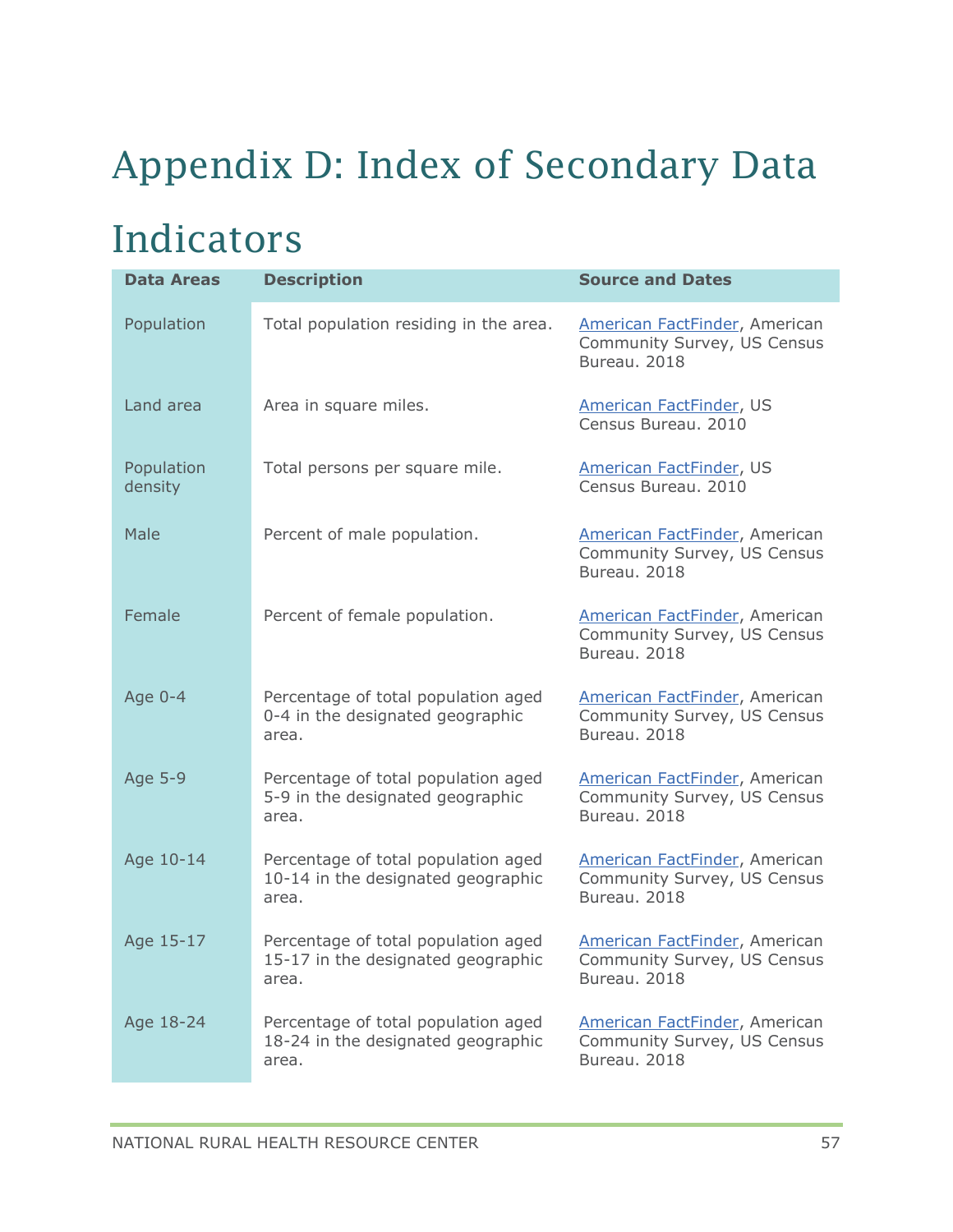| <b>Data Areas</b>                      | <b>Description</b>                                                                                                                                                                                                                                                                                                                                                                                                 | <b>Source and Dates</b>                                                                    |
|----------------------------------------|--------------------------------------------------------------------------------------------------------------------------------------------------------------------------------------------------------------------------------------------------------------------------------------------------------------------------------------------------------------------------------------------------------------------|--------------------------------------------------------------------------------------------|
| Age 25-34                              | Percentage of total population aged<br>25-34 in the designated geographic<br>area.                                                                                                                                                                                                                                                                                                                                 | <b>American FactFinder, American</b><br>Community Survey, US Census<br>Bureau. 2018        |
| Age 35-44                              | Percentage of total population aged<br>35-44 in the designated geographic<br>area.                                                                                                                                                                                                                                                                                                                                 | <b>American FactFinder, American</b><br>Community Survey, US Census<br>Bureau. 2018        |
| Age 45-54                              | Percentage of total population aged<br>45-54 in the designated geographic<br>area.                                                                                                                                                                                                                                                                                                                                 | <b>American FactFinder, American</b><br>Community Survey, US Census<br>Bureau. 2018        |
| Age 55-64                              | Percentage of total population aged<br>55-64 in the designated geographic<br>area.                                                                                                                                                                                                                                                                                                                                 | <b>American FactFinder, American</b><br>Community Survey, US Census<br><b>Bureau, 2018</b> |
| Age 65+                                | Percentage of total population aged<br>65+ in the designated geographic<br>area.                                                                                                                                                                                                                                                                                                                                   | <b>American FactFinder, American</b><br>Community Survey, US Census<br>Bureau. 2018        |
| White                                  | A person having origins in any of the<br>original peoples of Europe, the<br>Middle East, or North Africa. It<br>includes people who indicate their<br>race as "White" or report entries<br>such as Irish, German, Italian,<br>Lebanese, Arab, Moroccan, or<br>Caucasian.                                                                                                                                           | <b>American FactFinder, American</b><br>Community Survey, US Census<br>Bureau. 2018        |
| <b>Black or</b><br>African<br>American | A person having origins in any of the<br>Black racial groups of Africa. It<br>includes people who indicate their<br>race as "Black or African American,"<br>or report entries such as African<br>American, Kenyan, Nigerian, or<br>Haitian.                                                                                                                                                                        | <b>American FactFinder, American</b><br>Community Survey, US Census<br>Bureau. 2018        |
| Asian                                  | A person having origins in any of the<br>original peoples of the Far East,<br>Southeast Asia, or the Indian<br>subcontinent including, for example,<br>Cambodia, China, India, Japan,<br>Korea, Malaysia, Pakistan, the<br>Philippine Islands, Thailand, and<br>Vietnam. This includes people who<br>reported detailed Asian responses<br>such as: "Asian Indian," "Chinese,"<br>"Filipino," "Korean," "Japanese," | <b>American FactFinder, American</b><br>Community Survey, US Census<br>Bureau. 2018        |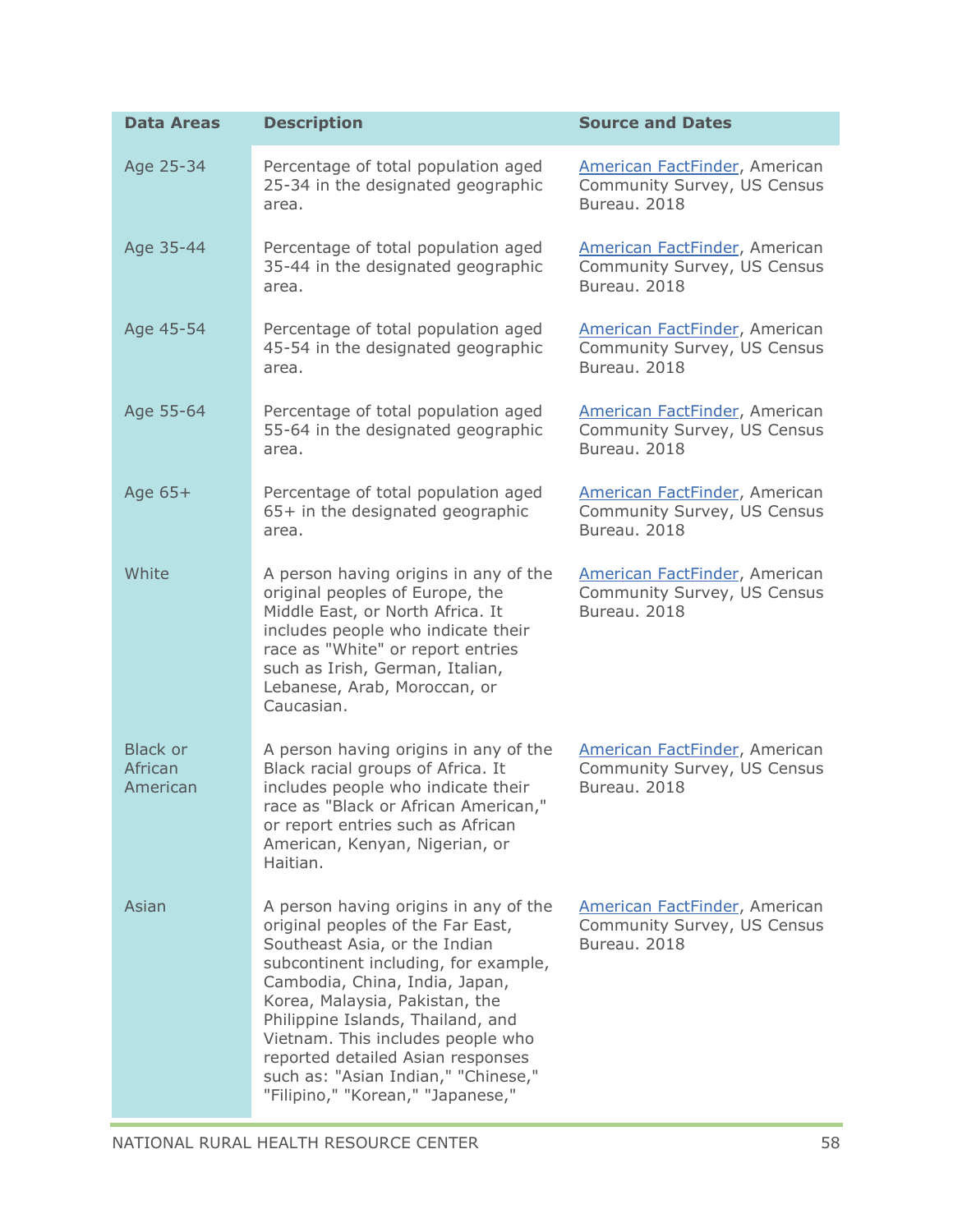| <b>Data Areas</b>                              | <b>Description</b>                                                                                                                                                                                                                                                                                                                                                                                                                                                                                                    | <b>Source and Dates</b>                                                             |
|------------------------------------------------|-----------------------------------------------------------------------------------------------------------------------------------------------------------------------------------------------------------------------------------------------------------------------------------------------------------------------------------------------------------------------------------------------------------------------------------------------------------------------------------------------------------------------|-------------------------------------------------------------------------------------|
|                                                | "Vietnamese," and "Other Asian" or<br>provide other detailed Asian<br>responses.                                                                                                                                                                                                                                                                                                                                                                                                                                      |                                                                                     |
| American<br>Indian/Alaska<br><b>Native</b>     | A person having origins in any of the<br>original peoples of North and South<br>America (including Central America)<br>and who maintains tribal affiliation<br>or community attachment. This<br>category includes people who<br>indicate their race as "American<br>Indian or Alaska Native" or report<br>entries such as Navajo, Blackfeet,<br>Inupiat, Yup'ik, or Central American<br>Indian groups or South American<br>Indian groups.                                                                             | American FactFinder, American<br>Community Survey, US Census<br><b>Bureau, 2018</b> |
| <b>Native</b><br>Hawaiian/Pacif<br>ic Islander | A person having origins in any of the<br>original peoples of Hawaii, Guam,<br>Samoa, or other Pacific Islands. It<br>includes people who reported their<br>race as "Fijian," "Guamanian or<br>Chamorro," "Marshallese," "Native<br>Hawaiian," "Samoan," "Tongan," and<br>"Other Pacific Islander" or provide<br>other detailed Pacific Islander<br>responses.                                                                                                                                                         | American FactFinder, American<br>Community Survey, US Census<br>Bureau, 2018        |
| Some other<br>race                             | A person identifying as some other<br>race.                                                                                                                                                                                                                                                                                                                                                                                                                                                                           | American FactFinder, American<br>Community Survey, US Census<br>Bureau. 2018        |
| Two or more<br>races                           | People may choose to provide two or<br>more races either by checking two<br>or more race response check boxes,<br>by providing multiple responses, or<br>by some combination of check boxes<br>and other responses. For data<br>product purposes, "Two or More<br>Races" refers to combinations of two<br>or more of the following race<br>categories: "White," "Black or<br>African American," American Indian<br>or Alaska Native," "Asian," Native<br>Hawaiian or Other Pacific Islander,"<br>or "Some Other Race" | American FactFinder, American<br>Community Survey, US Census<br>Bureau. 2018        |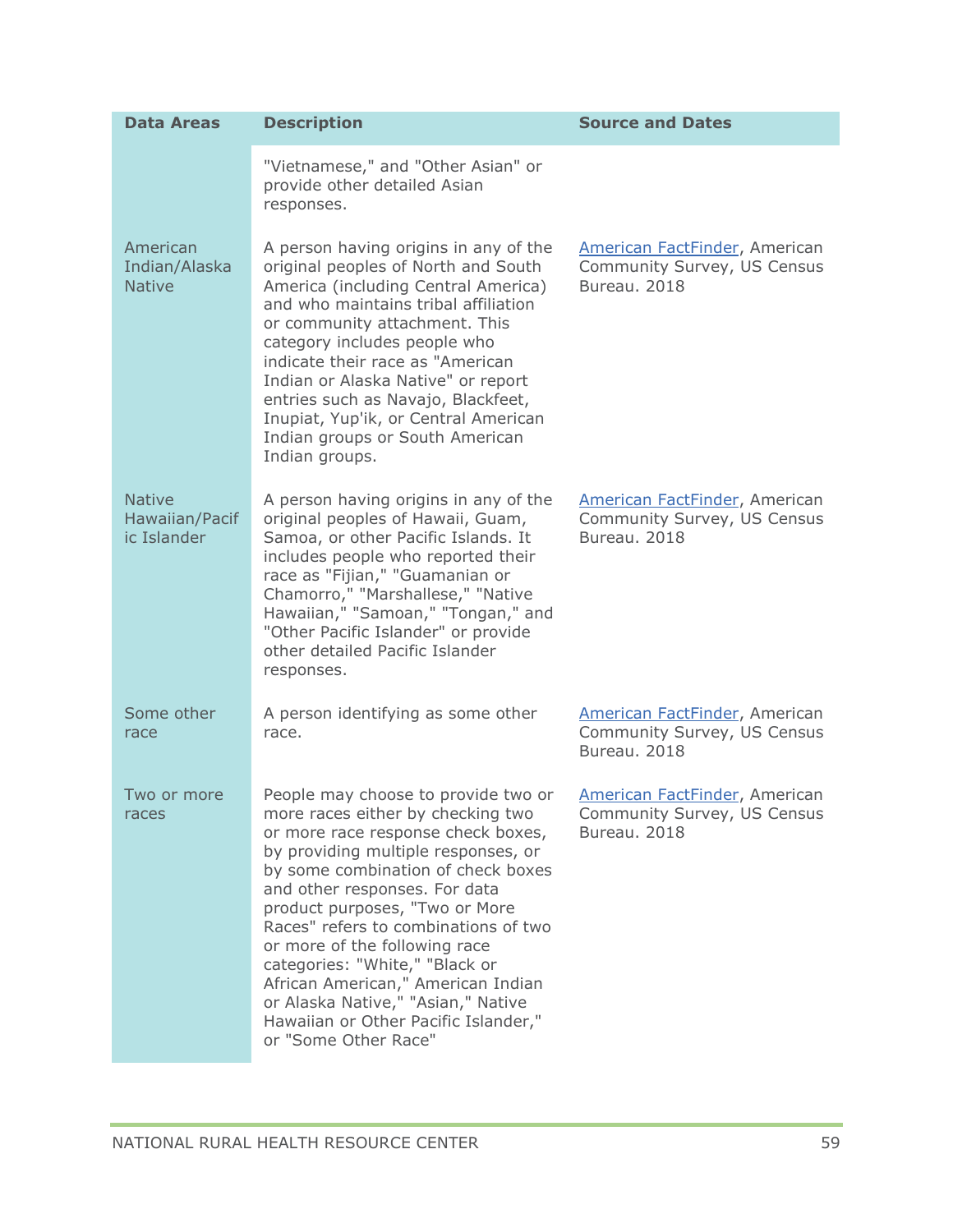| <b>Data Areas</b>                                     | <b>Description</b>                                                                                             | <b>Source and Dates</b>                                                                                                                           |
|-------------------------------------------------------|----------------------------------------------------------------------------------------------------------------|---------------------------------------------------------------------------------------------------------------------------------------------------|
| Hispanic or<br>Latino                                 | The estimated population that is of<br>Hispanic, Latino, or Spanish origin.                                    | <b>American FactFinder, American</b><br>Community Survey, US Census<br>Bureau, 2018                                                               |
| <b>Disabled</b>                                       | Total civilian noninstitutionalized<br>population with disability.                                             | <b>American FactFinder, American</b><br>Community Survey, US Census<br>Bureau. 2018                                                               |
| Veterans                                              | Percent of the civilian population 18<br>years of age and older who served in<br>the US military.              | American FactFinder, American<br>Community Survey, US Census<br>Bureau, 2018                                                                      |
| <b>Speak English</b><br>less than<br>"very well"      | Percent of the population that speak<br>English less than "very well".                                         | American FactFinder, American<br>Community Survey, US Census<br>Bureau, 2018                                                                      |
| Foreign born<br>persons                               | Percent of the population that were<br>not born in a US state or territory or<br>abroad to American parent(s). | American FactFinder, American<br>Community Survey, US Census<br>Bureau. 2018                                                                      |
| Years<br>potential life<br>lost                       | Years of potential life lost before age<br>75 per 100,000 population (age-<br>adjusted).                       | County Health Rankings. 2016-<br>18                                                                                                               |
| Life<br>expectancy                                    | Average number of years a person<br>can expect to live.                                                        | County Health Rankings. 2015-<br>17                                                                                                               |
|                                                       |                                                                                                                | <b>Centers for Disease Control</b><br>and Prevention, National<br>Center for Health Statistics.<br>2017                                           |
| Fair or poor<br>health<br>poor health (age-adjusted). | Percentage of adults reporting fair or                                                                         | County Health Rankings. 2017                                                                                                                      |
|                                                       |                                                                                                                | <b>Centers for Disease Control</b><br>and Prevention, Behavioral<br><b>Risk factor Surveillance System</b><br>Prevalence and Trends Data.<br>2016 |
| Poor physical<br>health days                          | Average number of physically<br>unhealthy days reported in past 30<br>days (age-adjusted).                     | County Health Rankings. 2017                                                                                                                      |
|                                                       |                                                                                                                | <b>Centers for Disease Control</b><br>and Prevention, Behavioral<br><b>Risk factor Surveillance System</b><br>Prevalence and Trends Data.<br>2016 |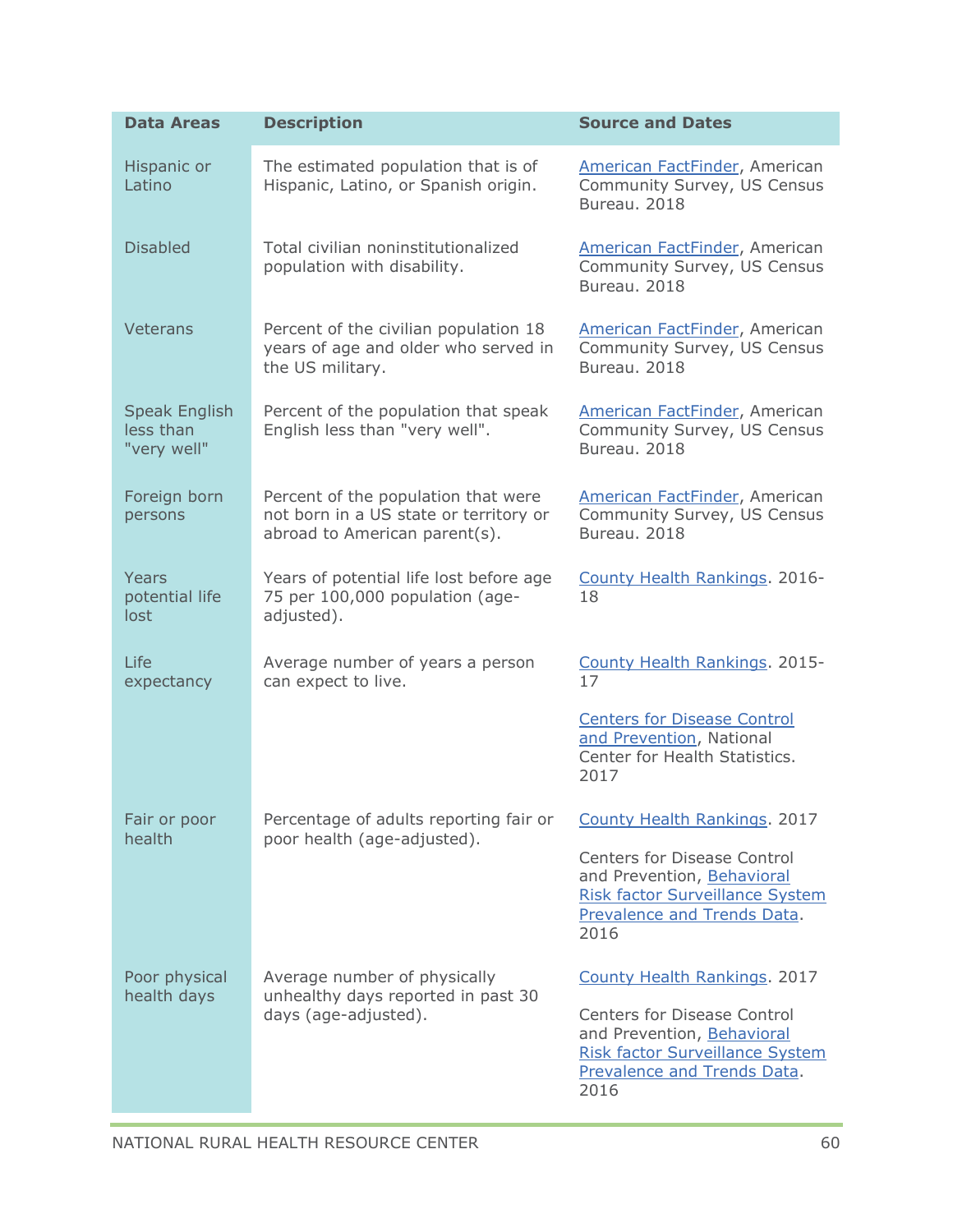| <b>Data Areas</b>                   | <b>Description</b>                                                                        | <b>Source and Dates</b>                                                                                                                           |
|-------------------------------------|-------------------------------------------------------------------------------------------|---------------------------------------------------------------------------------------------------------------------------------------------------|
| Poor mental<br>health days          | Average number of mentally<br>unhealthy days reported in past 30<br>days (age-adjusted).  | County Health Rankings. 2017                                                                                                                      |
|                                     |                                                                                           | <b>Centers for Disease Control</b><br>and Prevention, Behavioral<br>Risk factor Surveillance System<br>Prevalence and Trends Data.<br>2016        |
| Low birth<br>weight                 | Percentage of live births with low<br>birthweight $(< 2,500$ grams).                      | County Health Rankings. 2011-<br>17                                                                                                               |
|                                     |                                                                                           | <b>Centers for Disease Control</b><br>and Prevention, National<br>Center for Health Statistics.<br>2017                                           |
| <b>Diabetes</b><br>prevalence       | Percentage of adults aged 20 and<br>above with diagnosed diabetes.                        | County Health Rankings. 2016                                                                                                                      |
|                                     |                                                                                           | <b>Centers for Disease Control</b><br>and Prevention, Behavioral<br><b>Risk factor Surveillance System</b><br>Prevalence and Trends Data.<br>2016 |
| <b>HIV</b><br>prevalence            | Number of people aged 13 years and<br>older living with a diagnosis of                    | County Health Rankings. 2016                                                                                                                      |
|                                     | human immunodeficiency virus<br>(HIV) infection per 100,000<br>population.                | <b>Centers for Disease Control</b><br>and Prevention, HIV<br>Surveillance Report. 2010-16                                                         |
| Suicide death<br>rate               | Crude rate per 100,000 population<br>of deaths with leading cause of<br>death as suicide. | County Health Rankings. 2014-<br>18                                                                                                               |
|                                     |                                                                                           | Center for Disease Control and<br>Prevention, CDC Wonder. 2017                                                                                    |
| Less than 9th<br>grade<br>education | Population 25 years and over<br>without a high school degree.                             | <b>American FactFinder, American</b><br>Community Survey, US Census<br>Bureau. 2018                                                               |
| Some high<br>school, no<br>diploma  | Population 25 years and over 9th to<br>12th grade education but no<br>diploma.            | <b>American FactFinder, American</b><br>Community Survey, US Census<br>Bureau. 2018                                                               |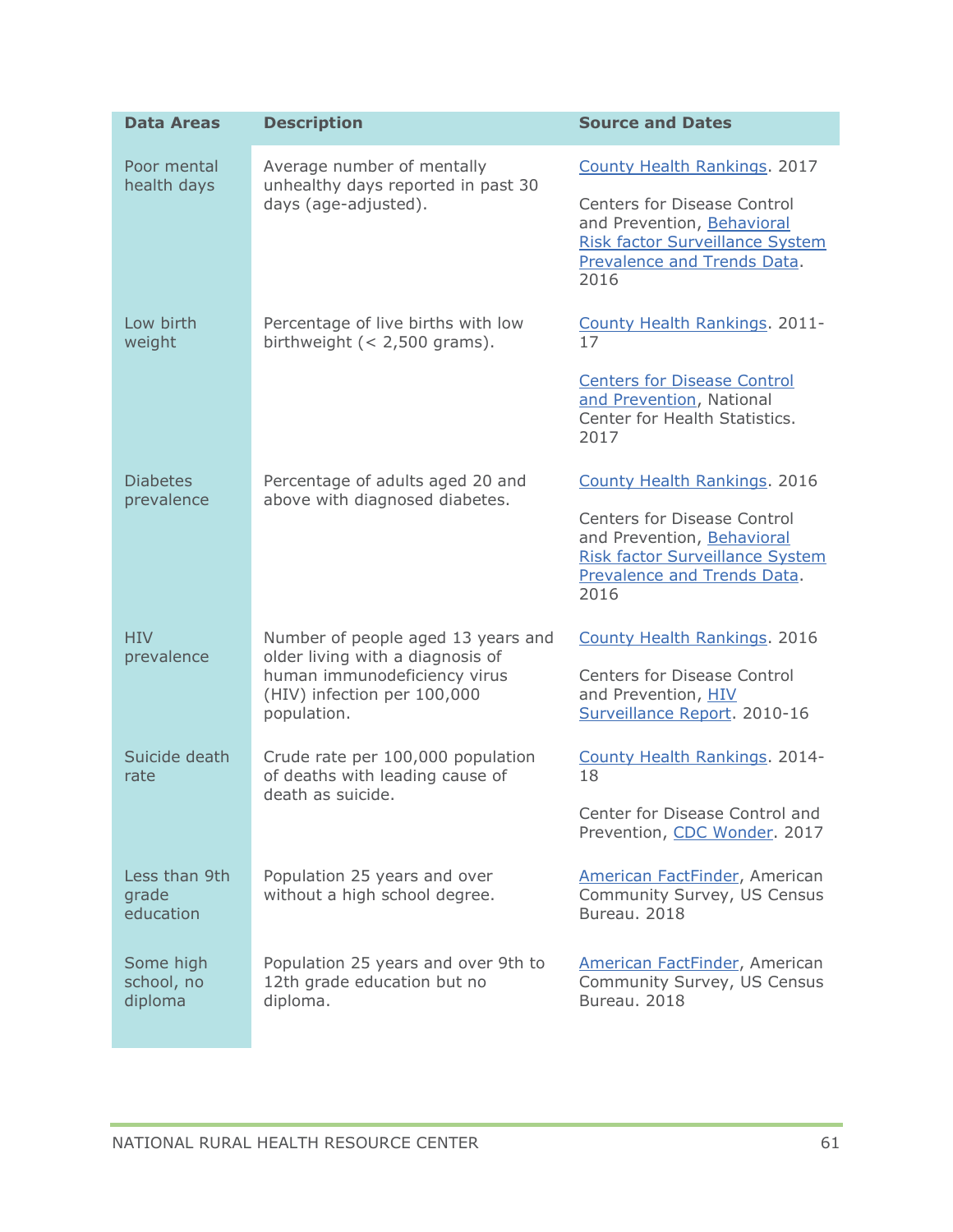| <b>Data Areas</b>                       | <b>Description</b>                                                                                         | <b>Source and Dates</b>                                                                        |
|-----------------------------------------|------------------------------------------------------------------------------------------------------------|------------------------------------------------------------------------------------------------|
| <b>High School</b><br>Degree            | Population 25 years and over with a<br>high school degree.                                                 | American FactFinder, American<br>Community Survey, US Census<br>Bureau, 2018                   |
| Some college,<br>no degree              | Population 25 years and over with<br>some college but no degree.                                           | American FactFinder, American<br>Community Survey, US Census<br>Bureau. 2018                   |
| Associate's<br>Degree                   | Population 25 years and over with<br>an Associate's Degree.                                                | <b>American FactFinder, American</b><br>Community Survey, US Census<br>Bureau. 2018            |
| Bachelor's<br>Degree                    | Population 25 years and over with a<br>bachelor's degree.                                                  | American FactFinder, American<br>Community Survey, US Census<br>Bureau, 2018                   |
| Graduate or<br>Professional<br>Degree   | Population 25 years and over with a<br>graduate or professional degree                                     | American FactFinder, American<br>Community Survey, US Census<br>Bureau, 2018                   |
| Unemploymen<br>t rate                   | Unemployment rates, not seasonally<br>adjusted.                                                            | US Department of Labor,<br><b>Bureau of Labor Statistics.</b><br>October, 2020                 |
| Median<br>household<br>income           | Median income of households in the<br>geographic area.                                                     | American FactFinder, American<br>Community Survey, US Census<br>Bureau, 2018                   |
| Poverty                                 | Percent of all individuals below the<br>poverty level.                                                     | American FactFinder, American<br>Community Survey, US Census<br>Bureau. 2018                   |
| Children in<br>poverty                  | Percent of children below 18 years<br>old below the poverty level.                                         | American FactFinder, American<br>Community Survey, US Census<br>Bureau, 2018                   |
| Free/reduced<br>price lunch<br>eligible | Percentage of children enrolled in<br>public schools that are eligible for<br>free or reduced-price lunch. | County Health Rankings. 2016-<br>17                                                            |
|                                         |                                                                                                            | National Center for Education<br>Statistics, Digest of Education<br><b>Statistics. 2015-16</b> |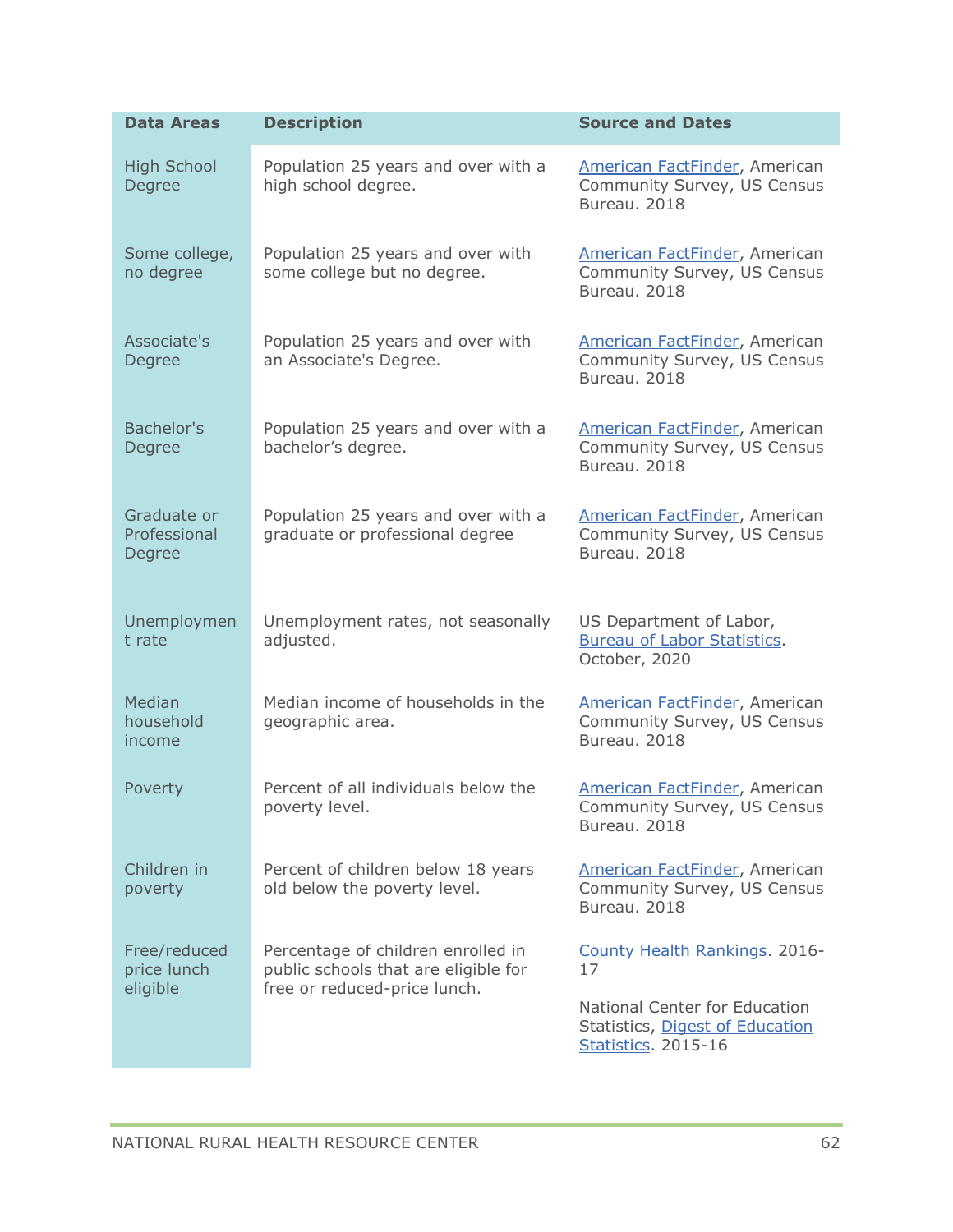| <b>Data Areas</b>                                            | <b>Description</b>                                                                                                                                                                                                                                                                                                                                                                                                                                                                                                                   | <b>Source and Dates</b>                                                                                                                                                                  |
|--------------------------------------------------------------|--------------------------------------------------------------------------------------------------------------------------------------------------------------------------------------------------------------------------------------------------------------------------------------------------------------------------------------------------------------------------------------------------------------------------------------------------------------------------------------------------------------------------------------|------------------------------------------------------------------------------------------------------------------------------------------------------------------------------------------|
| <b>Residential</b><br>segregation $-$<br>Non-<br>white/white | Index of dissimilarity where higher<br>values indicate greater residential<br>segregation between non-white and<br>white county residents. A<br>demographic measure of the<br>evenness with which two groups<br>(non-white and white residents, in<br>this case) are distributed across the<br>component geographic areas<br>(census tracts, in this case) that<br>make up a larger area (counties, in<br>this case). The residential<br>segregation index ranges from 0<br>(complete integration) to 100<br>(complete segregation). | County Health Rankings. 2014-<br>18                                                                                                                                                      |
| Violent crime<br>rates                                       | Number of reported violent crime<br>offenses per 100,000 population.                                                                                                                                                                                                                                                                                                                                                                                                                                                                 | County Health Rankings. 2014-<br>16                                                                                                                                                      |
|                                                              |                                                                                                                                                                                                                                                                                                                                                                                                                                                                                                                                      | Crime Data Explorer, Federal<br>Bureau of Investigation. 2018                                                                                                                            |
| Injury deaths                                                | Number of deaths due to injury per<br>100,000 population (includes<br>planned (e.g., homicide or suicide)<br>and unplanned (e.g., motor vehicle<br>deaths) injuries).                                                                                                                                                                                                                                                                                                                                                                | County Health Rankings. 2013-<br>17<br><b>Centers for Disease Control</b><br>and Prevention, National<br><b>Center for Injury Prevention</b><br>and Control. 2017                        |
| Current<br>smokers                                           | Percentage of adults who are current<br>smokers (smoke every day or most<br>days and have smoked at least 100<br>cigarettes in their lifetime).                                                                                                                                                                                                                                                                                                                                                                                      | County Health Rankings. 2017<br>Centers for Disease Control<br>and Prevention, Behavioral<br><b>Risk factor Surveillance System</b><br>Prevalence and Trends Data.<br>2017               |
| No leisure<br>time for<br>physical<br>activity               | Percentage of adults age 20 and<br>over reporting no leisure-time<br>physical activity in the past month<br>(such as running, calisthenics, golf,<br>gardening, or walking for exercise)                                                                                                                                                                                                                                                                                                                                             | <b>County Health Rankings. 2016</b><br><b>Centers for Disease Control</b><br>and Prevention, Behavioral<br><b>Risk factor Surveillance System</b><br>Prevalence and Trends Data.<br>2015 |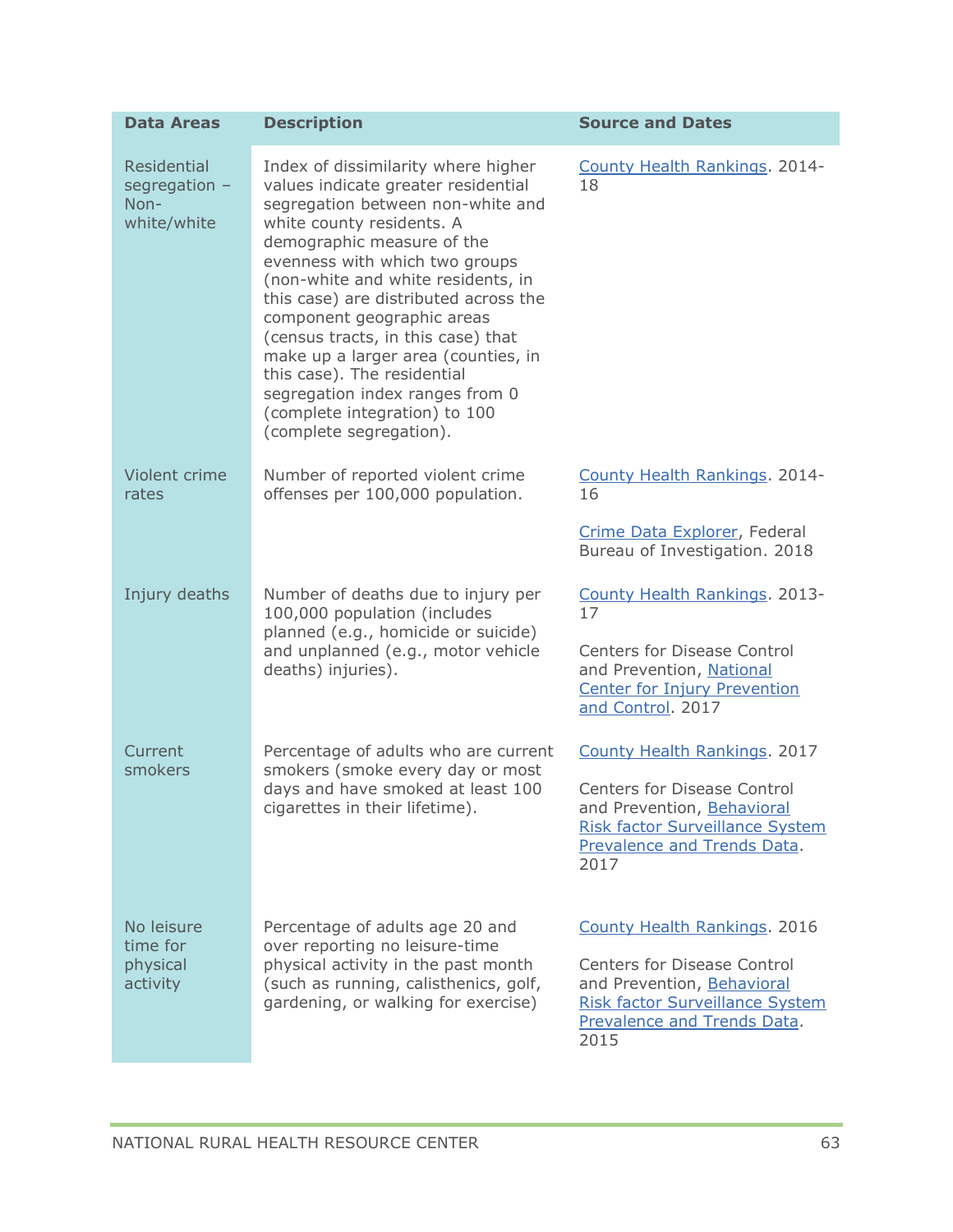| <b>Data Areas</b>                            | <b>Description</b>                                                                                                                                                                                                                                                                                                                                                                                                             | <b>Source and Dates</b>                                                                                                                                                           |
|----------------------------------------------|--------------------------------------------------------------------------------------------------------------------------------------------------------------------------------------------------------------------------------------------------------------------------------------------------------------------------------------------------------------------------------------------------------------------------------|-----------------------------------------------------------------------------------------------------------------------------------------------------------------------------------|
| Recreation<br>and fitness<br>facility access | Percentage of population with<br>adequate access to locations for<br>physical activity (reside in a census<br>block that is within a half mile of a<br>park or reside in a rural census block<br>that is within three miles of a<br>recreational facility).                                                                                                                                                                    | County Health Rankings. 2010-<br>19                                                                                                                                               |
| Adult obesity                                | Percentage of the adult population<br>(age 20 and older) that reports a<br>body mass index (BMI) greater than<br>or equal to 30 kg/m2.                                                                                                                                                                                                                                                                                         | County Health Rankings. 2016<br><b>Centers for Disease Control</b><br>and Prevention, Behavioral<br><b>Risk factor Surveillance System</b><br>Prevalence and Trends Data.<br>2016 |
| Food<br>insecurity                           | Percentage of population who lack<br>adequate access to food during the<br>past year (with a lack of access, at<br>times, to enough food for an active,<br>healthy life or uncertain availability<br>of nutritionally adequate foods).                                                                                                                                                                                         | County Health Rankings. 2017<br>Feeding America, Map the Meal<br>Gap. 2017                                                                                                        |
| <b>Excessive</b><br>drinking                 | Percentage of adults reporting binge<br>or heavy drinking (Binge drinking is<br>defined as a woman consuming<br>more than four alcoholic drinks<br>during a single occasion or a man<br>consuming more than five alcoholic<br>drinks during a single occasion.<br>Heavy drinking is defined as a<br>woman drinking more than one<br>drink on average per day or a man<br>drinking more than two drinks on<br>average per day). | County Health Rankings. 2016<br><b>Centers for Disease Control</b><br>and Prevention, Behavioral<br>Risk factor Surveillance System<br>Prevalence and Trends Data.<br>2016        |
| Alcohol-<br>impaired<br>driving deaths       | Percentage of driving deaths with<br>alcohol involvement.                                                                                                                                                                                                                                                                                                                                                                      | County Health Rankings. 2013-<br>17<br><b>Centers for Disease Control</b><br>and Prevention, Impaired<br>Driving, Motor Vehicle Safety.<br>2016                                   |
| Teen birth<br>rates                          | Number of births per 1,000 female<br>population ages 15-19.                                                                                                                                                                                                                                                                                                                                                                    | County Health Rankings. 2011-<br>17                                                                                                                                               |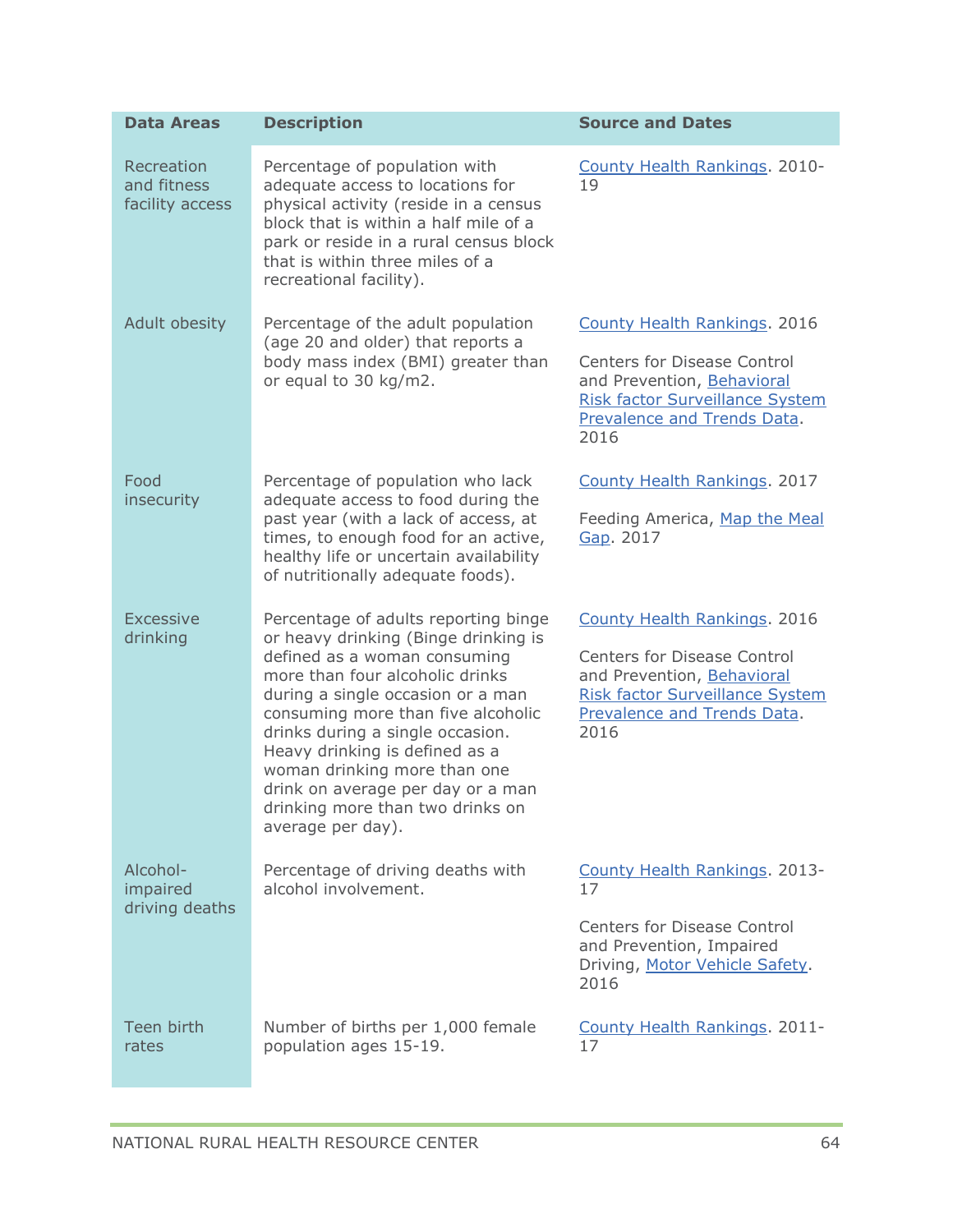| <b>Data Areas</b>                             | <b>Description</b>                                                                                                                                                                           | <b>Source and Dates</b>                                                                                                                          |
|-----------------------------------------------|----------------------------------------------------------------------------------------------------------------------------------------------------------------------------------------------|--------------------------------------------------------------------------------------------------------------------------------------------------|
|                                               |                                                                                                                                                                                              | <b>Centers for Disease Control</b><br>and Prevention, Reproductive<br>Health: Teen Pregnancy. 2017                                               |
| Air pollution-<br>particle                    | Average daily density of fine<br>particulate matter in micrograms per                                                                                                                        | County Health Rankings. 2014                                                                                                                     |
| matter                                        | cubic meter (PM2.5).                                                                                                                                                                         | <b>National Environmental Public</b><br><b>Health Tracking Network. 2014</b>                                                                     |
| <b>Drinking</b><br>water<br>violations        | Indicator of the presence of health-<br>related drinking water violations in<br>community/public water systems.<br>Yes, indicates the presence of a<br>violation, No indicates no violation. | County Health Rankings. 2017                                                                                                                     |
| Severe<br>housing                             | Percentage of households with at<br>least 1 of 4 housing problems:                                                                                                                           | County Health Rankings. 2011-<br>15                                                                                                              |
| problems                                      | overcrowding, high housing costs,<br>lack of kitchen facilities, or lack of<br>plumbing facilities.                                                                                          | US Department of Housing and<br>Urban Development,<br>Consolidated Planning,<br>Comprehensive Housing<br>Affordability Strategy data.<br>2012-16 |
| <b>Households</b><br>with no motor<br>vehicle | Among occupied housing units,<br>percent of housing units with no<br>vehicles available.                                                                                                     | American FactFinder, American<br>Community Survey, US Census<br>Bureau, 2018                                                                     |
| Uninsured                                     | Percentage of population under age<br>65 without health insurance.                                                                                                                           | US Census Bureau, Small Area<br><b>Health Insurance Estimates</b><br>Program. 2018                                                               |
| Uninsured<br>children                         | Percentage of population under age<br>18 without health insurance.                                                                                                                           | US Census Bureau, Small Area<br><b>Health Insurance Estimates</b><br>Program. 2018                                                               |
| Access to<br>primary care                     | Ratio of population to primary care<br>physicians (practicing non-federal                                                                                                                    | County Health Rankings. 2017                                                                                                                     |
| physicians                                    | physicians (M.D.s and D.O.s) under<br>age 75 specializing in general<br>practice medicine, family medicine,<br>internal medicine, and pediatrics).                                           | America's Health Rankings,<br>United Health Foundation.<br>2017.                                                                                 |
| Access to<br>mental health<br>providers       | Ratio of population to mental health<br>providers (psychiatrists,<br>psychologists, licensed clinical social                                                                                 | County Health Rankings. 2019                                                                                                                     |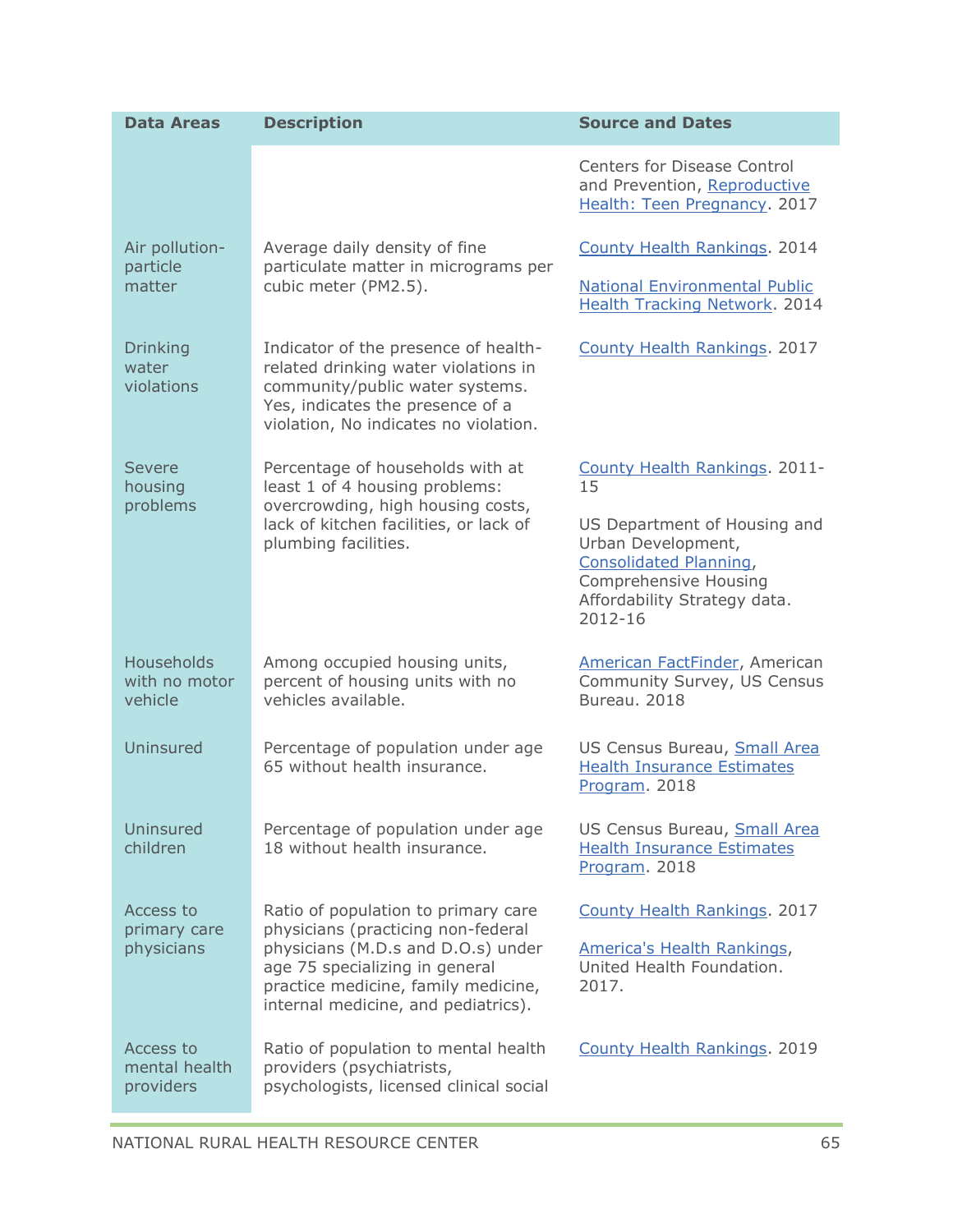| <b>Data Areas</b>                                                                         | <b>Description</b>                                                                                                                                                                                                | <b>Source and Dates</b>                                                                     |
|-------------------------------------------------------------------------------------------|-------------------------------------------------------------------------------------------------------------------------------------------------------------------------------------------------------------------|---------------------------------------------------------------------------------------------|
|                                                                                           | workers, counselors, marriage and<br>family therapists, and mental health<br>providers that treat alcohol and<br>other drug abuse, as well as<br>advanced practice nurses<br>specializing in mental health care). | America's Health Rankings,<br>United Health Foundation.<br>2019                             |
| Access to<br>dentists                                                                     | Ratio of population to dentists<br>(registered dentists with a National                                                                                                                                           | County Health Rankings. 2018                                                                |
|                                                                                           | Provider Identification).                                                                                                                                                                                         | America's Health Rankings,<br>United Health Foundation.<br>2018                             |
| Readmissions<br>rate per 100<br>per year                                                  | Rate of unplanned readmission to an<br>acute care hospital in the 30 days<br>after discharge from a<br>hospitalization, all-cause.                                                                                | CMS Hospital Compare. 2017                                                                  |
| Medicare<br>patients with<br>mammogram<br>within past<br>two years                        | Percentage of female Medicare<br>enrollees ages 65-74 that received<br>an annual mammography screening.                                                                                                           | Centers for Medicare and<br>Medicaid Services, Mapping<br><b>Medicare Disparities. 2018</b> |
| Medicare<br>patients with<br>annual<br>influenza<br>vaccination                           | Percentage of fee-for-service (FFS)<br>Medicare enrollees that had an<br>annual flu vaccination.                                                                                                                  | Centers for Medicare and<br>Medicaid Services, Mapping<br>Medicare Disparities. 2018        |
| Medicare<br>diabetes with<br>hemoglobin<br>A <sub>1</sub> c test<br>within past<br>year   | Percentage of diabetic Medicare<br>enrollees with hemoglobin A1c test<br>within past year                                                                                                                         | The Dartmouth Atlas of Health<br>Care 2015                                                  |
| Adults over<br>age 50 ever<br>reporting<br>having a<br>colonoscopy<br>or<br>sigmoidoscopy | Medicare enrollees over age 50 ever<br>reporting having a colonoscopy or<br>sigmoidoscopy.                                                                                                                        | Centers for Medicare and<br>Medicaid Services, Mapping<br>Medicare Disparities. 2018        |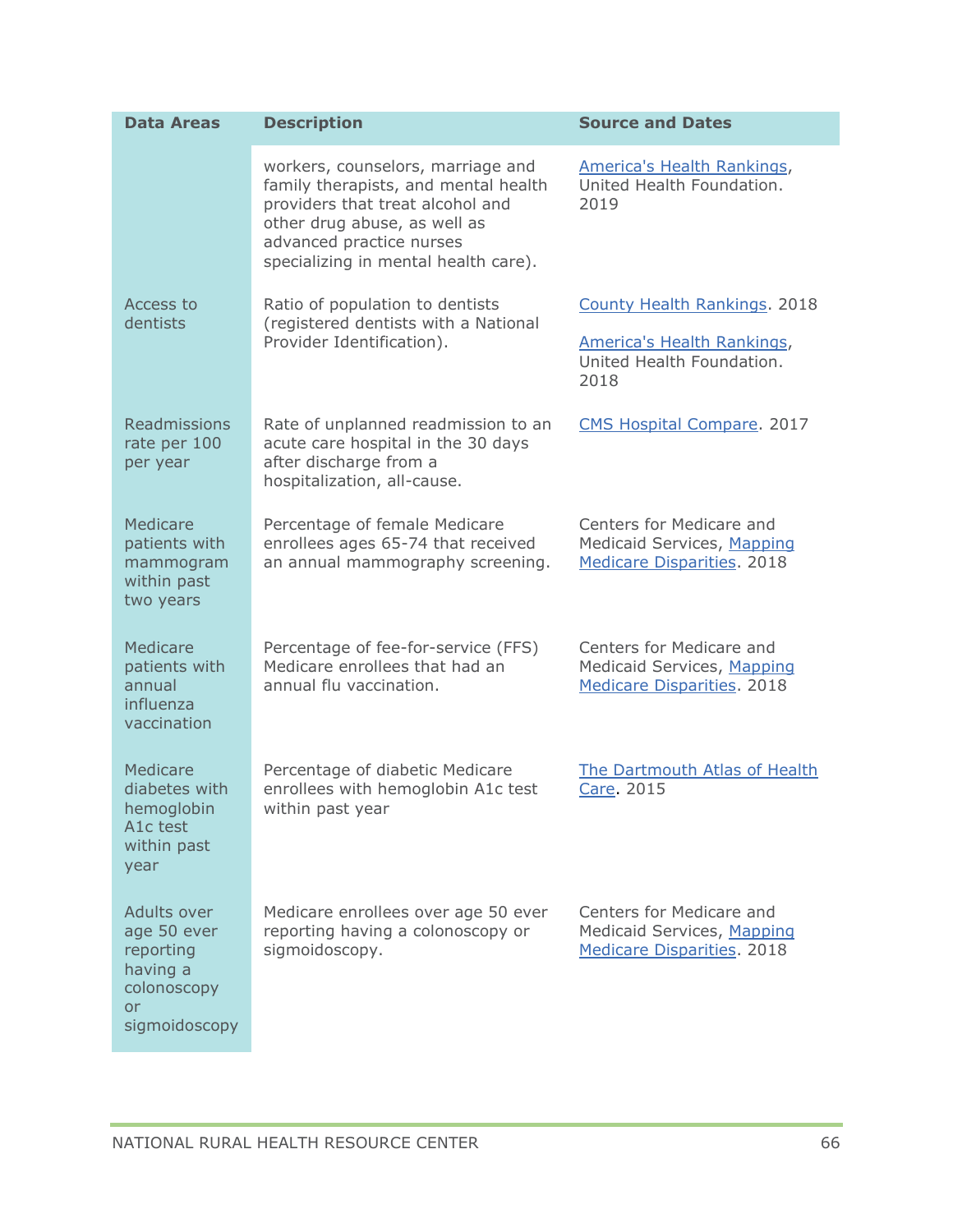| <b>Data Areas</b>                                            | <b>Description</b>                                                                              | <b>Source and Dates</b>                                                              |
|--------------------------------------------------------------|-------------------------------------------------------------------------------------------------|--------------------------------------------------------------------------------------|
| Pneumonia<br>vaccination<br>age $65+$<br>within last<br>year | Medicare enrollees over age 65<br>receiving a pneumococcal<br>vaccination within the last year. | Centers for Medicare and<br>Medicaid Services, Mapping<br>Medicare Disparities. 2018 |

# <span id="page-67-0"></span>Appendix E: Focus Group Invitation and Questions

DATE

Dear NAME OF COMMUNITY/COUNTY Area Community Leader:

We're pleased to invite you to **participate in a focus group** conducted by the National Rural Health Resource Center on behalf of United Hospital District (UHD). Focus groups are an excellent way for community members to share their opinions in an honest yet confidential environment. **The goal of this focus group is to assist UHD in identifying strengths and needs of health services for the region.** 

Your participation will provide important information, which will be used for strategic planning, grant applications, potential new programs, and shared with community groups interested in addressing health in the region. UHD looks forward to receiving this valuable community feedback.

Focus group participants like yourself were identified as those living in the area that represent different groups of healthcare users, such as seniors, family caregivers, business leaders, and healthcare providers. Whether you or a family member are involved with local healthcare services or not, this is your unique opportunity to help guide high quality local health services for the future.

Due to COVID-19 health concerns, all focus groups will be conducted virtually via Zoom video conferencing system. You may also participate by cell phone call, if preferred.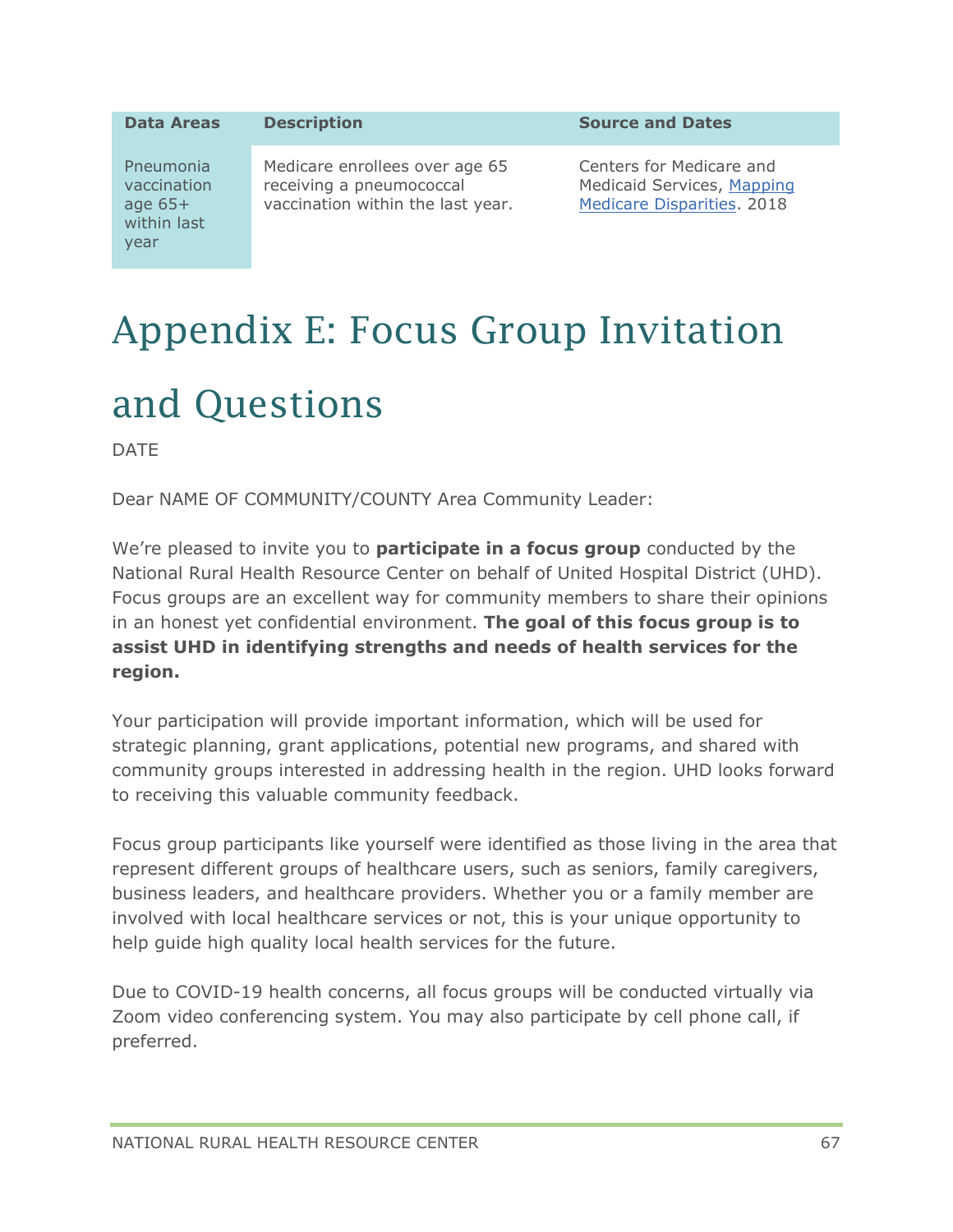We have reserved a spot for you in a virtual focus group that will be held via Zoom. Below are four time slots, when confirming your attendance please identify the time(s) slot that you prefer. Your identity is not part of the focus group report and your individual responses will be kept confidential.

Focus Group Times:

- Wednesday, December  $2^{nd}$  11:00am 1:00pm CT
- Thursday, December  $3<sup>rd</sup> 12:00 2:00<sup>pm</sup> CT$
- Wednesday, December  $9<sup>th</sup> 1:00 3:00$ pm CT
- Thursday, December  $10^{th}$  8:00 10:00am CT

**Please confirm your attendance** by contacting Keely at the National Rural Health Resource Center by phone (1-800-997-6685) or e-mail [\(klonetto@ruralcenter.org\)](mailto:klonetto@ruralcenter.org) **by 5:00pm Tuesday, November 24**. You will receive all the virtual meeting details after you confirm your attendance.

On behalf of UHD, we look forward to your participation. Thank you.

Sincerely,

Pracy Moton

Tracy Morton, Director of Population Health National Rural Health Resource Center

#### **Focus Group Questions**

The questions below are the types of questions that will be asked during this focus group. The purpose of this focus group is to identify the strengths and needs of health services in the United Hospital District (UHD) area. No identifiable information will be disclosed in the report and the results will assist the medical center with future care and planning.

- 1. Thinking about different population groups in our county (seniors, veterans, young families, chronically ill, etc.), do you think some population groups are suffering more than others? Which ones and why?
- 2. What is the greatest health need in this community?
- 3. In your opinion, what are some of the barriers to accessing care in this region?
- 4. Why might people leave the community or elect not to use UHD for healthcare?
- 5. What do you think UHD could do to increase the health of the community?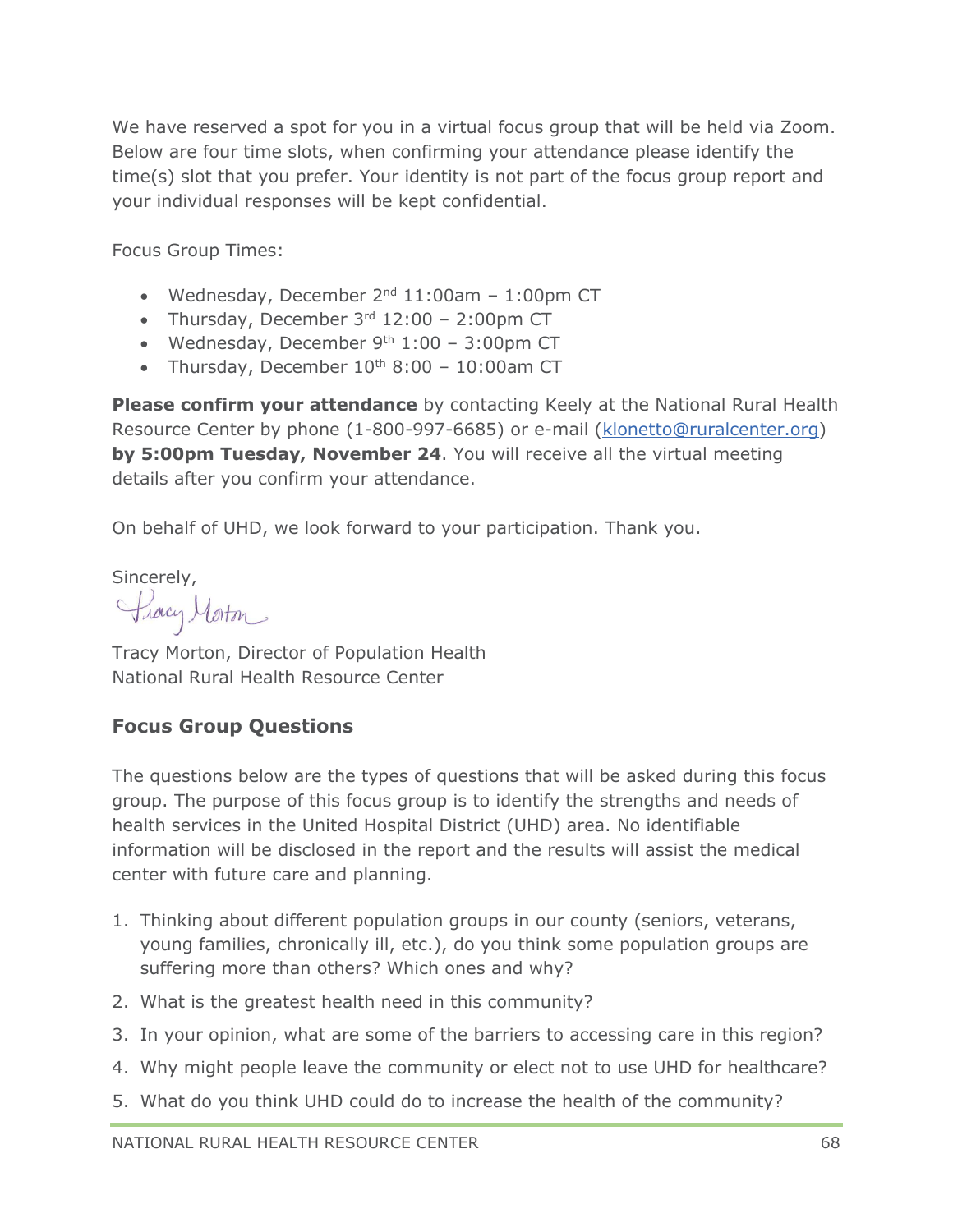- 6. Do you feel there are untapped opportunities for UHD to collaborate?
- 7. What new healthcare services would you like to see available locally?

# <span id="page-69-0"></span>Appendix F: Key Stakeholder

# Invitation and Questions

Dear [individual's name]:

Your friends at United Hospital District (UHD) have identified you as a leader in the community and would like to hear your perspectives on the health of the areas they serve. **Please accept this invitation to participate in a one-hour virtual interview.** Interviews will be conducted by the National Rural Health Resource Center on behalf of UHD.

The purpose of the one-on-one interview is to identify strengths and health needs in the region. Your insights will be used for strategic planning, grant applications, potential new programs, and shared with community groups also interested in key solutions.

Whether you or a family member are involved with local healthcare services or not, this is your opportunity to help guide responsive, high quality local health services for the future.

Your time is very much appreciated in this effort. In order to participate, please contact Keely Lonetto at [klonetto@ruralcenter.org](mailto:klonetto@ruralcenter.org) or 1-800-997-6685, Ext. 0 before [insert date]. Keely will work with you to set up a time that works best for your schedule. These **Key Stakeholder Interviews** will be conducted via Zoom video conferencing technology or by phone.

No identifiable information will be disclosed, and your responses will be kept confidential. UHD looks forward to receiving this valuable community feedback.

We look forward to your contribution. Thank you.

Sincerely,